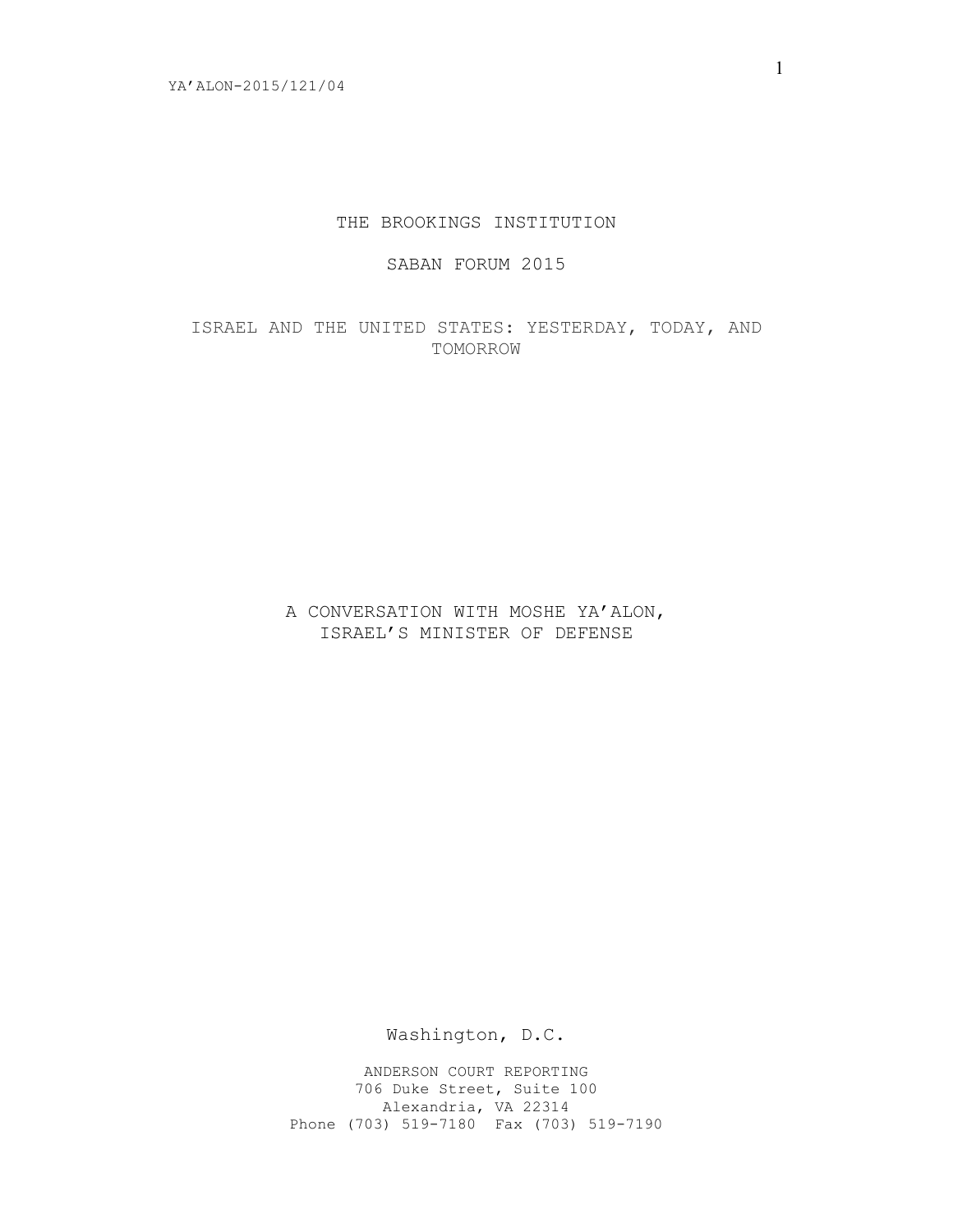Friday, December 4, 2015

### PARTICIPANTS:

TAMARA COFMAN WITTES Director, Center for Middle East Policy The Brookings Institution

### **Featured Speaker:**

MOSHE YA'ALON Minister of Defense of Israel

## **Introduction:**

HAIM SABAN Chairman The Saban Forum

# **Moderator:**

DAVID IGNATIUS Associate Editor and Columnist The Washington Post

\* \* \* \* \*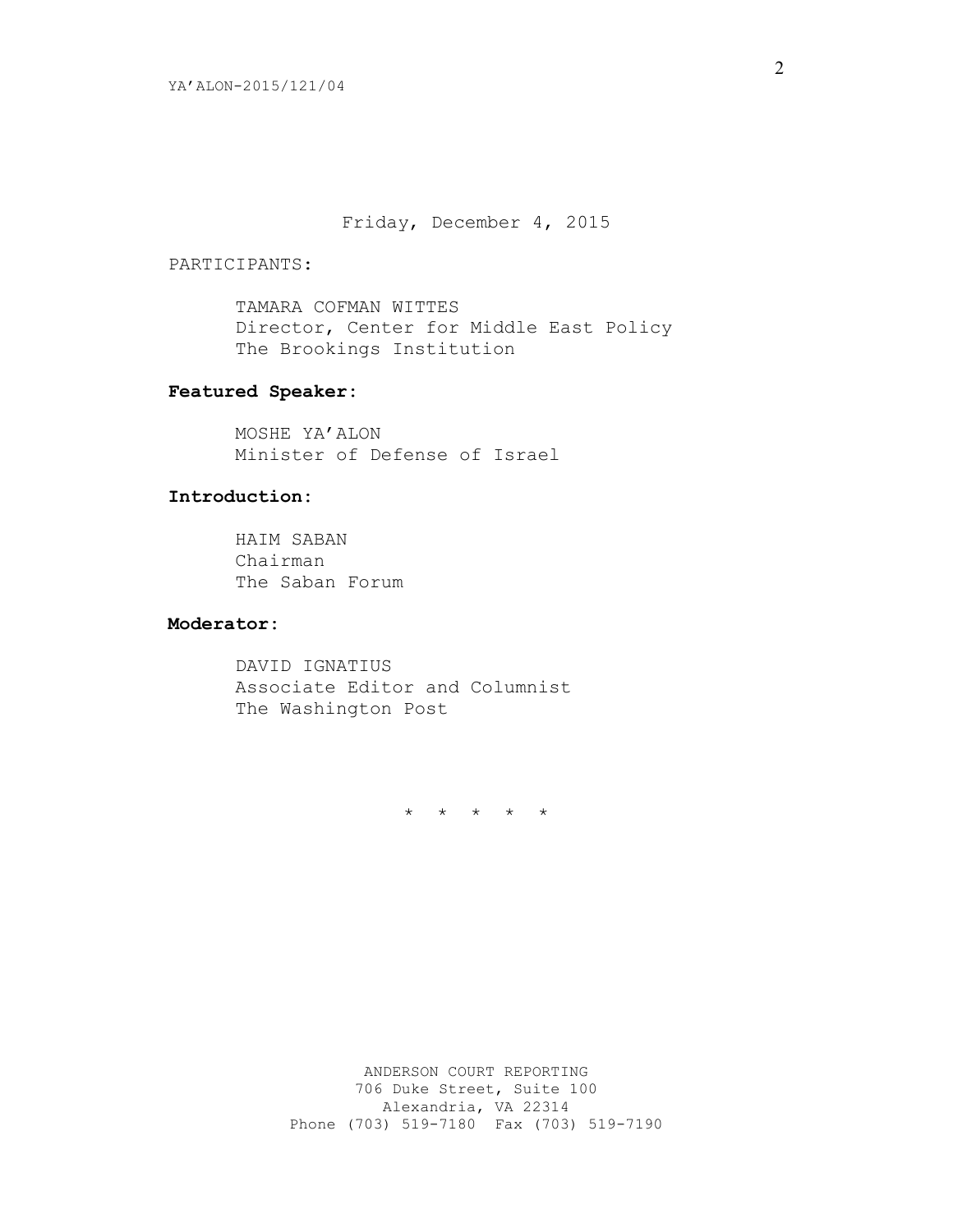### P R O C E E D I N G S

MS. WITTES: Ladies and gentleman, please join me in welcoming Mr. Haim Saban. (Applause)

MS. SABAN: Thank you. Thank you. And thank you all for being here. *Shabbat shalom.*

This is our 12th forum and I want to take this opportunity to thank all the folks at Brookings for their hard work. Thank you, Martin. Thank you, Tamara. Thank you, the rest of the Brookings teams. And thank you, Moshe Devi and your team in Israel. (Applause)

ANDERSON COURT REPORTING 706 Duke Street, Suite 100 Alexandria, VA 22314 Phone (703) 519-7180 Fax (703) 519-7190 Paris, Beirut, ISIS, Duma, Houthis, Libya, Russian airliner, al-Nusra Front, al Qaeda, Hezbollah, Boko Haram, Sinai, Assad, Hamas, and many more -- all the names, places, and organizations I just mentioned are united by a common theme. This theme can be summarized in two words: chaos and confrontation. Everywhere we look around the world there is mayhem and no one -- no one -- is better positioned to address these challenges and to speak with us about them tonight than the Israeli Minister of Defense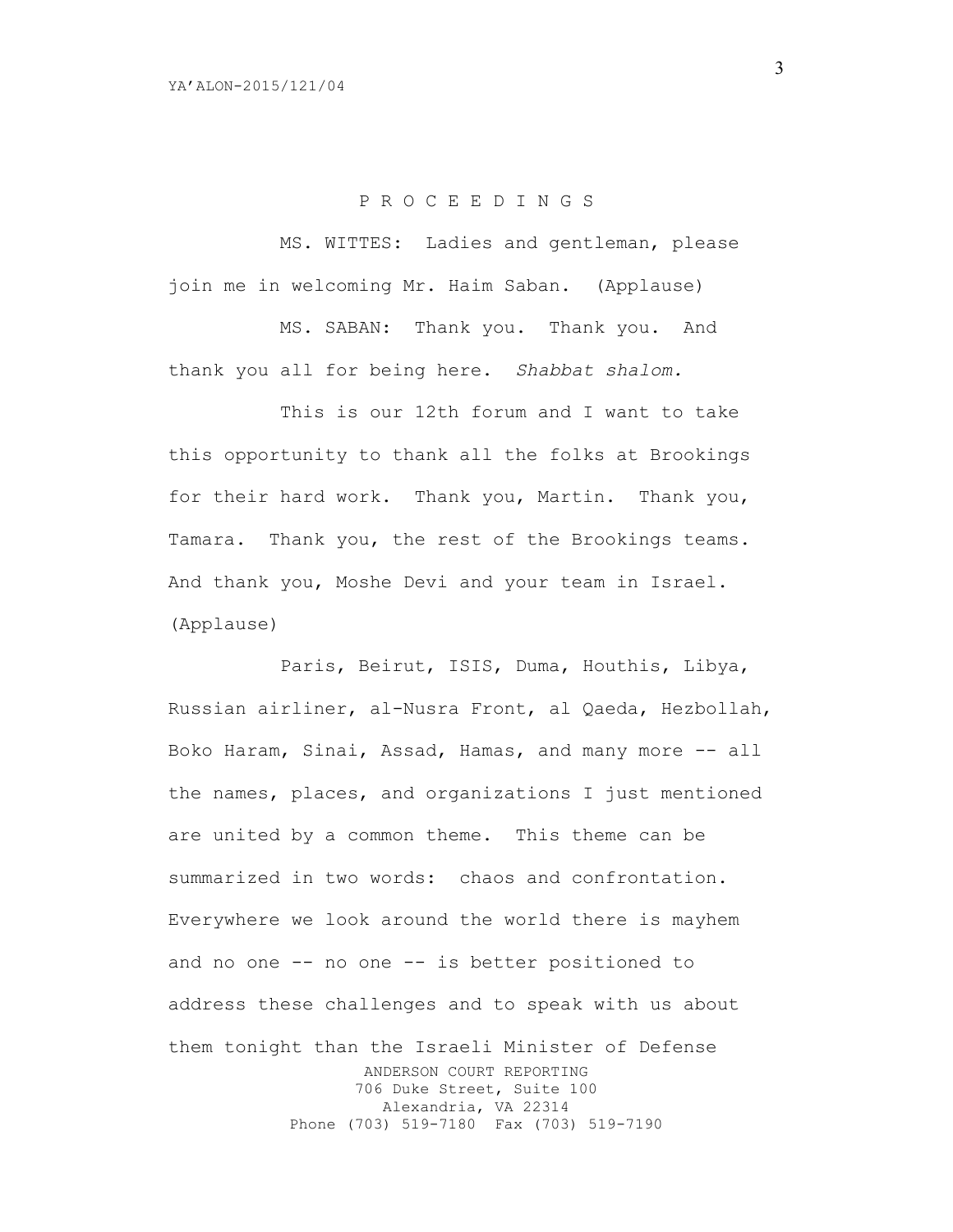Moshe Ya'alon, also known to his friends as Bogie.

A little background on Bogie. Minister Ya'alon has been Israel's minister of defense since March 2013, after serving as vice premier, administrator of strategic affairs. Before entering his political life he was chief of staff of the Israel Defense Forces between 2002 and 2005 at the peak of the Second Intifada. Throughout his career Minister Ya'alon has played an instrumental role in keeping Israel secure and in strengthening the ongoing security and military cooperation between Israel and the United States.

ANDERSON COURT REPORTING 706 Duke Street, Suite 100 Alexandria, VA 22314 Phone (703) 519-7180 Fax (703) 519-7190 But there's another side to Bogie that I'd like to share with you. My wife Cheryl and I, we are staunch supports of the FIDF, which is Friends of the Israel Defense Forces. What we do at the FIDF is we take care of the wellbeing of the young men and women who defend the Jewish motherland. And I can attest to the fact that Minister Ya'alon hasn't just committed himself to the protection of Israel and its people, but he also carries a personal sense of responsibility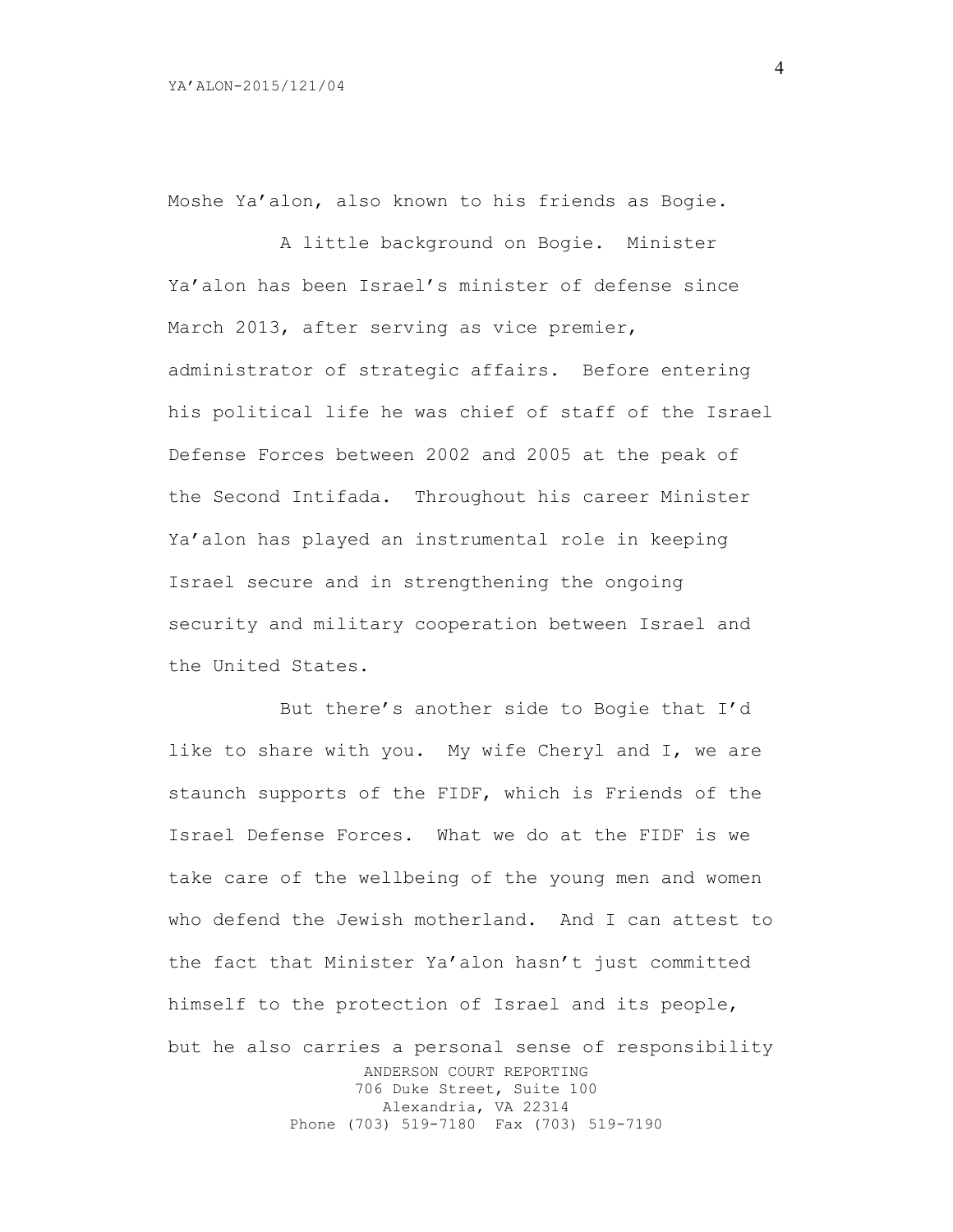towards every single one of these young men and women who protect the Jewish motherland. And for that we are forever thankful to you, Minister. (Applause)

So tonight, Minister Ya'alon will be in a conversation with a seasoned Saban Forum veteran, David Ignatius of *The Washington Post*, who you all know is associate editor and a distinguished columnist at the *Post* and the author of eight spy novels filled with tension, with nothing to do with reality, all fiction. (Laughter) But a lot of fun.

So ladies and gentlemen, please welcome Defense Minister Ya'alon and my friend David Ignatius. And my friend Ya'alon, also. (Applause)

MR. IGNATIUS: Well, thank you to Haim Saban. It's nice to be called seasoned, although I would note that Bougie Herzog, when he heard that, leaned over and said to me it sounds like a salad. (Laughter) So maybe not so great.

ANDERSON COURT REPORTING 706 Duke Street, Suite 100 Alexandria, VA 22314 Phone (703) 519-7180 Fax (703) 519-7190 It's great to be here with Bogie Ya'alon. I'm going to call him Mr. Minister unlike everybody else in the room. And I want to begin with the issue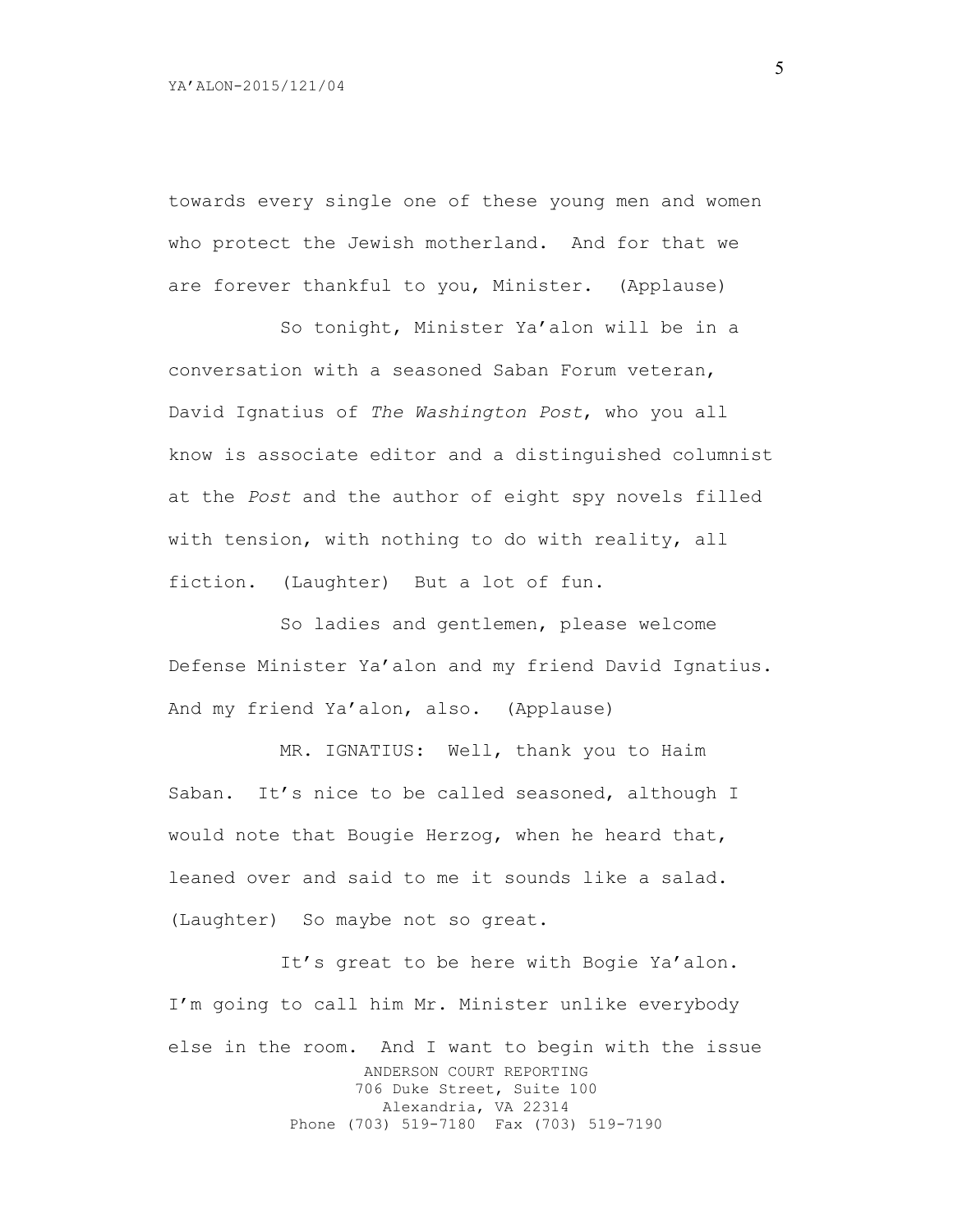that I think everybody here is thinking about today. We have had a terrible tragedy in San Bernardino, California, and we have learned that the shooters, certainly the wife, Tashfeen Malik, had a connection online at least, a sworn allegiance online, to the leader of ISIS, which means that we're now living with the kind of terrorism in our midst that Israel has lived with really for all of its history.

So, Mr. Minister, I want to ask you to begin by giving us some dos and don'ts based on Israel's experience. You know what we ought to do. You also know what we should not do. So why don't you begin with that?

ANDERSON COURT REPORTING 706 Duke Street, Suite 100 Alexandria, VA 22314 Phone (703) 519-7180 Fax (703) 519-7190 MINISTER YA'ALON: Before answering the questions, good evening and *Shabbat shalom* to everybody. It's good to be here. Thank you, Haim, for inviting me. It's good to be among friends here. And I can't start answering the question without mentioning both Yossi Sarid, former minister and member of Knesset, and Sandy Berger. I knew both of them while I was in uniform. Both of them were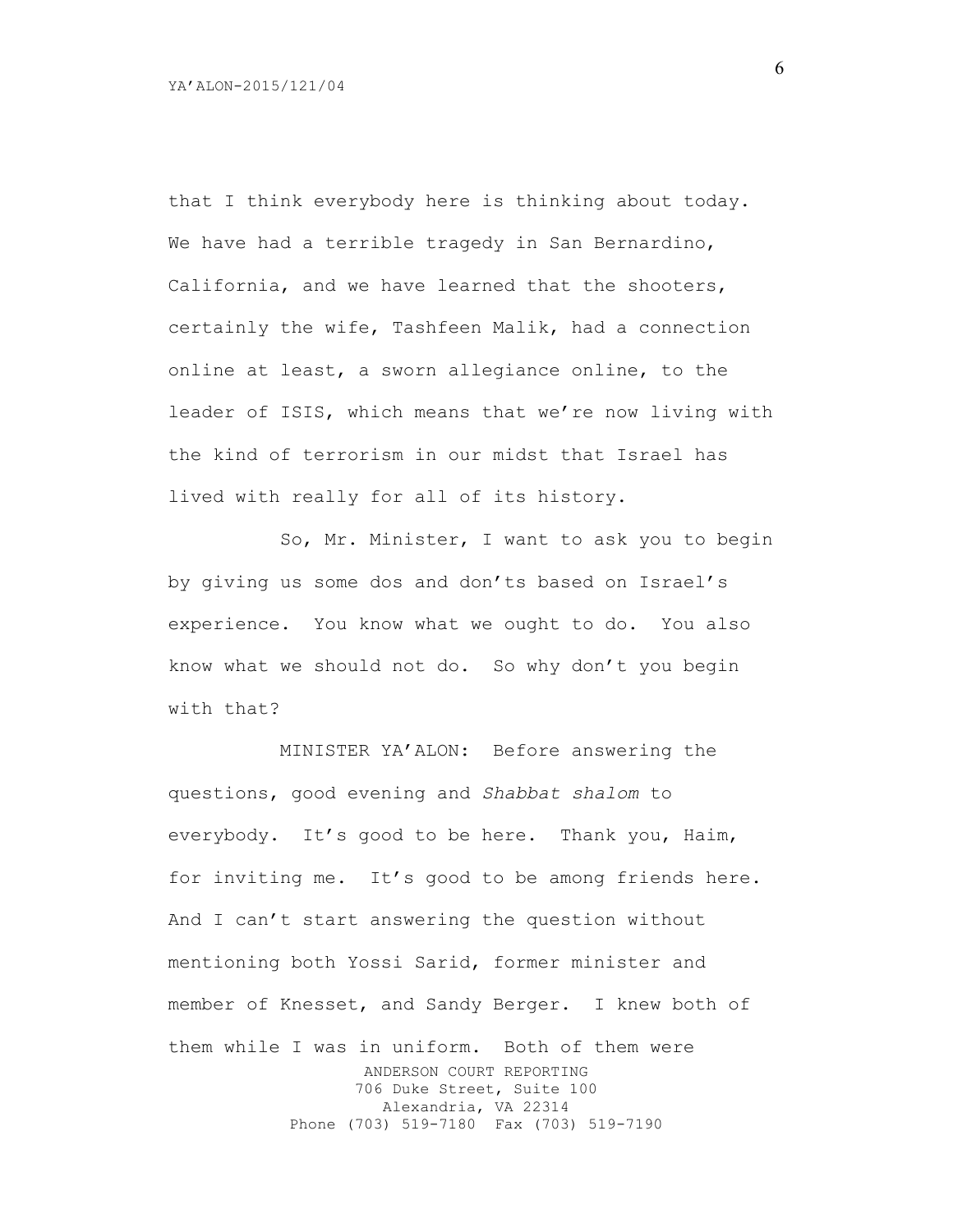committed and devoted for the security of the state of Israel and God bless them, (speaks in Hebrew 40:23).

Going to your questions, David, ISIS, or as we call it in the Middle East Daesh, is not just a group of terrorists. This is an idea, how to have a Sunni caliphate as soon as possible to defer for al Qaeda. They prefer to take over country after country and then to have the caliphate. Daesh is they want a caliphate now. Now is instance caliphate. Quite a modern way of thinking about having everything now. And this idea which has spread all over the world by social media, another innovation of the modern time, we have to deal with everywhere. Now in San Bernardino, in Paris, in Canada, and, of course, in our country as well, although we manage to contain Daesh regarding the threat in our country and regarding the Daesh threat around us, they prefer to deal with Israel just in the end. We claim that we are considered by them as a dessert. The main course is the Arab regimes around us, but this is a global idea.

> ANDERSON COURT REPORTING 706 Duke Street, Suite 100 Alexandria, VA 22314 Phone (703) 519-7180 Fax (703) 519-7190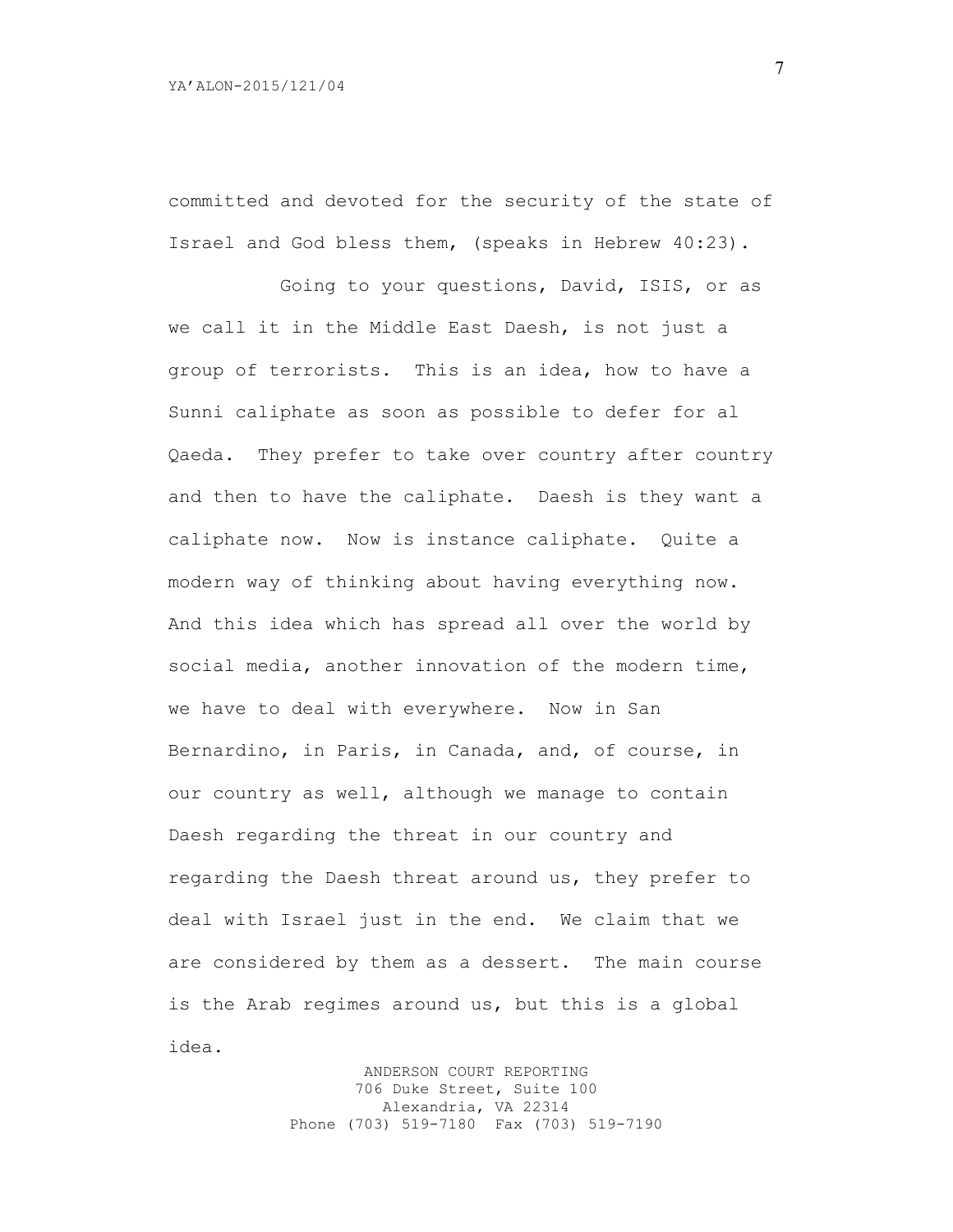Now, how to deal with it, we have to fight Daesh everywhere, especially in the Islamic State, in Syria, in Iraq. But we have to look around especially in the Islamic world, trying to find the hearts and minds. It's easy to say. It's so difficult to do it. Actually in Israel now, the wave of terrorism is part of the social media influence effect. Individuals who are affected by these ideas, whether they are Daesh or something else or even nothing, they are affected by the idea. (inaudible) are available in Israel, the guns are available in the United States, so they use whatever is available in order to kill the non-Muslims, whether Christians, Jews, Buddhists, or whatever, or Muslims who are not going their way.

This is a challenge, I believe a global challenge, in which I believe the United States should be the leader of the Western world in order to meet this challenge.

ANDERSON COURT REPORTING 706 Duke Street, Suite 100 Alexandria, VA 22314 Phone (703) 519-7180 Fax (703) 519-7190 MR. IGNATIUS: So I need to ask you what every commentator is asking. Is President Obama being a strong enough leader in this moment? Does he need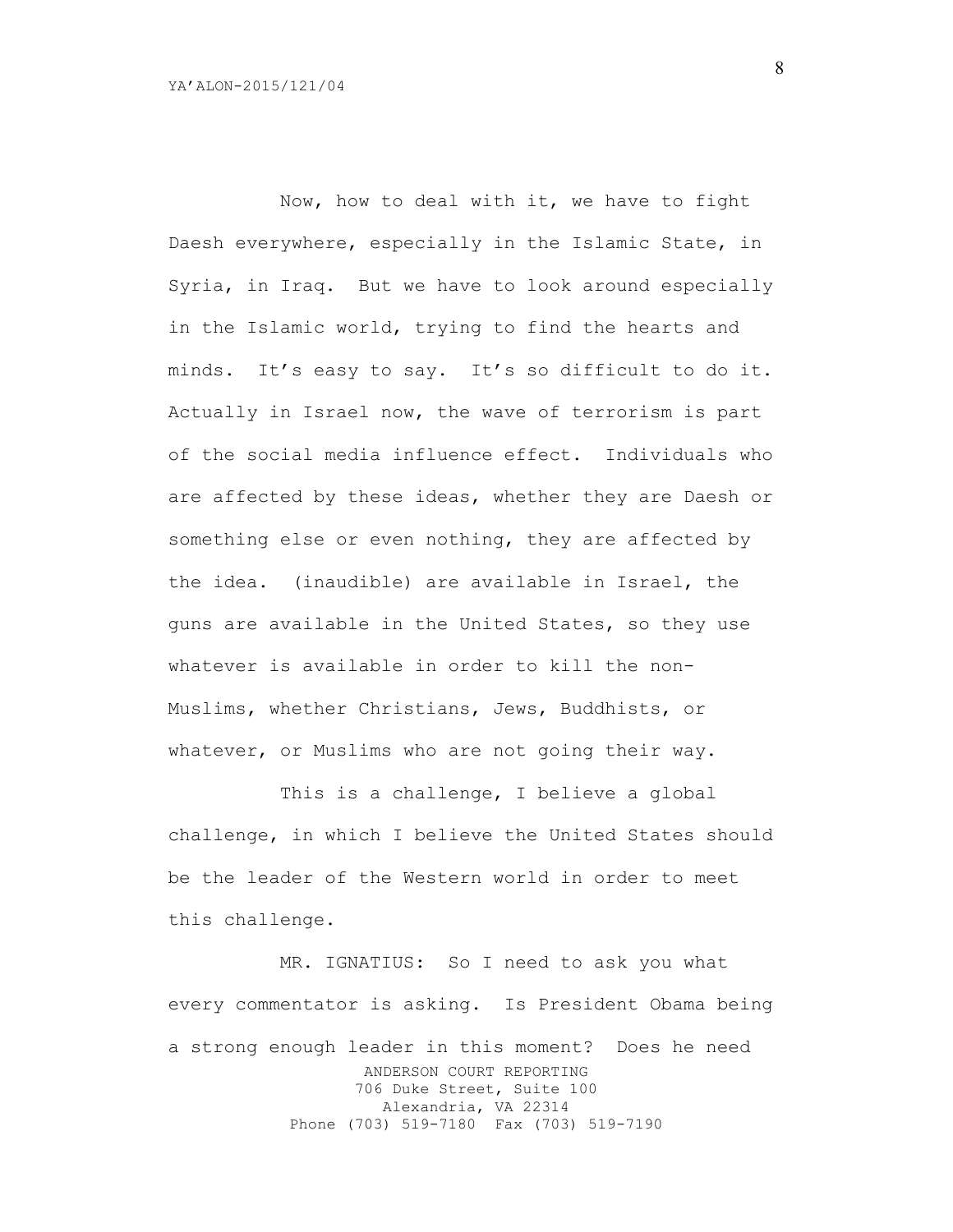to speak out more as commander in chief?

MINISTER YA'ALON: Going to our tough neighborhood, the Middle East. Syria is a very good example to demonstrate the difficulties and the challenges. What is happening now in Syria is we have Daesh in the eastern part of Syria, generally speaking. We have Bashar al-Assad regime. We have the Kurds with their interests. We have the moderate Sunnis here and there, the Druze, and so forth.

ANDERSON COURT REPORTING 706 Duke Street, Suite 100 Alexandria, VA 22314 Phone (703) 519-7180 Fax (703) 519-7190 Unfortunately, in the current situation, Russia is playing a more significant role than the United States. We don't like the fact that King Abdullah of Jordan is going to Moscow, the Egyptians are going to Moscow, the Saudis are going to Moscow. It should have been very different. And we believe the United States can't sit on the fence. If you sit on the fence, the vacuum is filled, and Syria is an example, whether by Iran or the Shia axis supported now by Russia or by Daesh, by ISIS. It should be been. That's why we claim that the United States should play a more active role in our region and there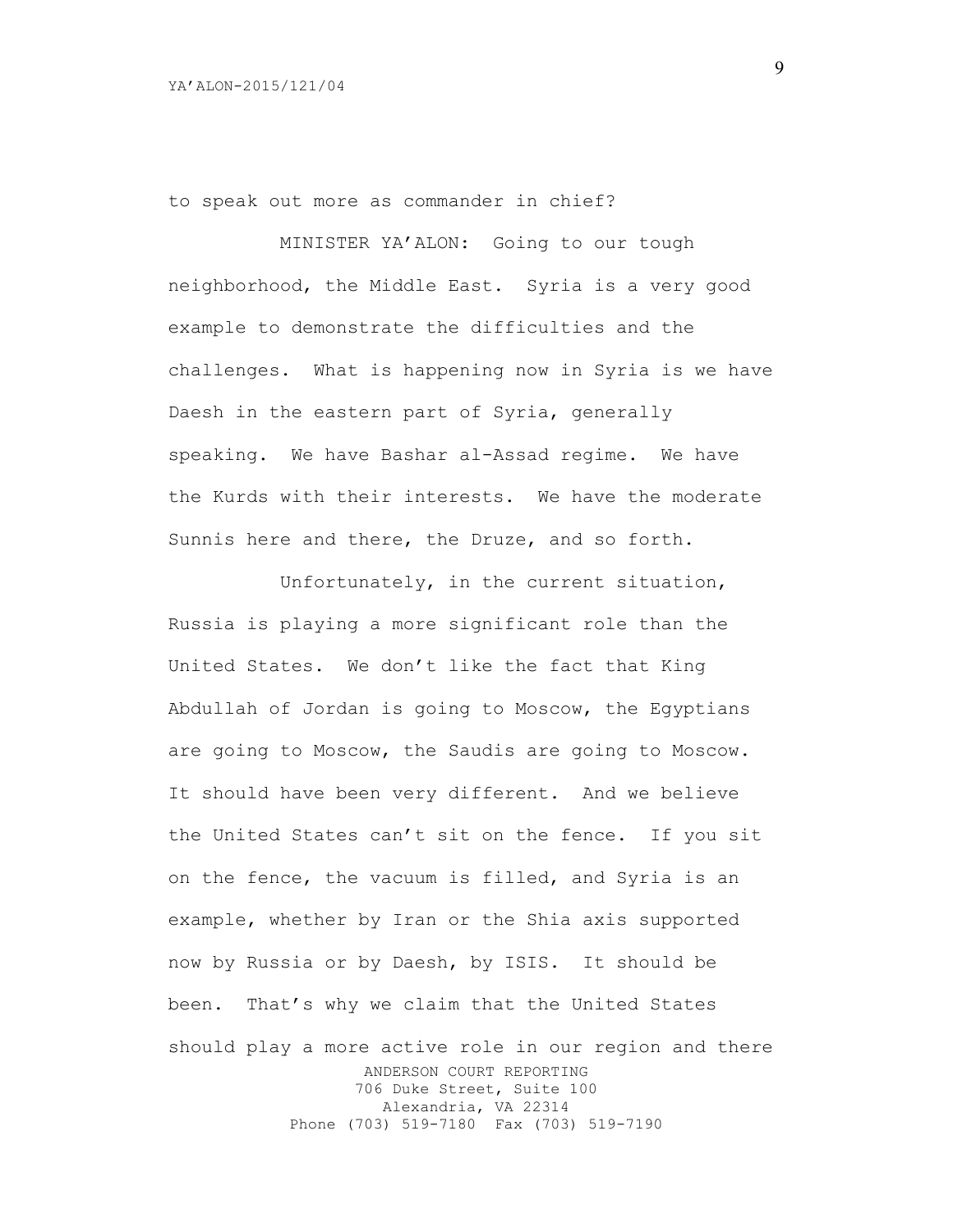is an opportunity. The new geopolitical division of the Middle East of today is we have the Shia axis, a very solid one, Iran, Bashar al-Assad regime, Hezbollah, the Houthis in Yemen, other Shia elements in Bahrain, Saudi Arabia, today supported by Russia, solid axis.

We have the Muslim Brotherhood axis, very complicated. We deal with Hamastan in Gaza. Qatar is part of it and Turkey, a member of NATO, leading the Muslim (inaudible) camp of today. Very complicated. They are not on the same page with either the United States nor with us.

ANDERSON COURT REPORTING 706 Duke Street, Suite 100 Alexandria, VA 22314 Phone (703) 519-7180 Fax (703) 519-7190 Then we have the global jihad elements, the enemies of everybody, Daesh (inaudible). But we have the Sunni Arab camp, the most significant camp in the region, looking for leadership. And it appears to be that we, Israel, are on the same page with this camp, not just with Egypt and Jordan, which we share a peace accord with them, with Saudi Arabia, with Kuwait, with Bahrain, United Arab Emirates, North African countries like Morocco looking for leadership.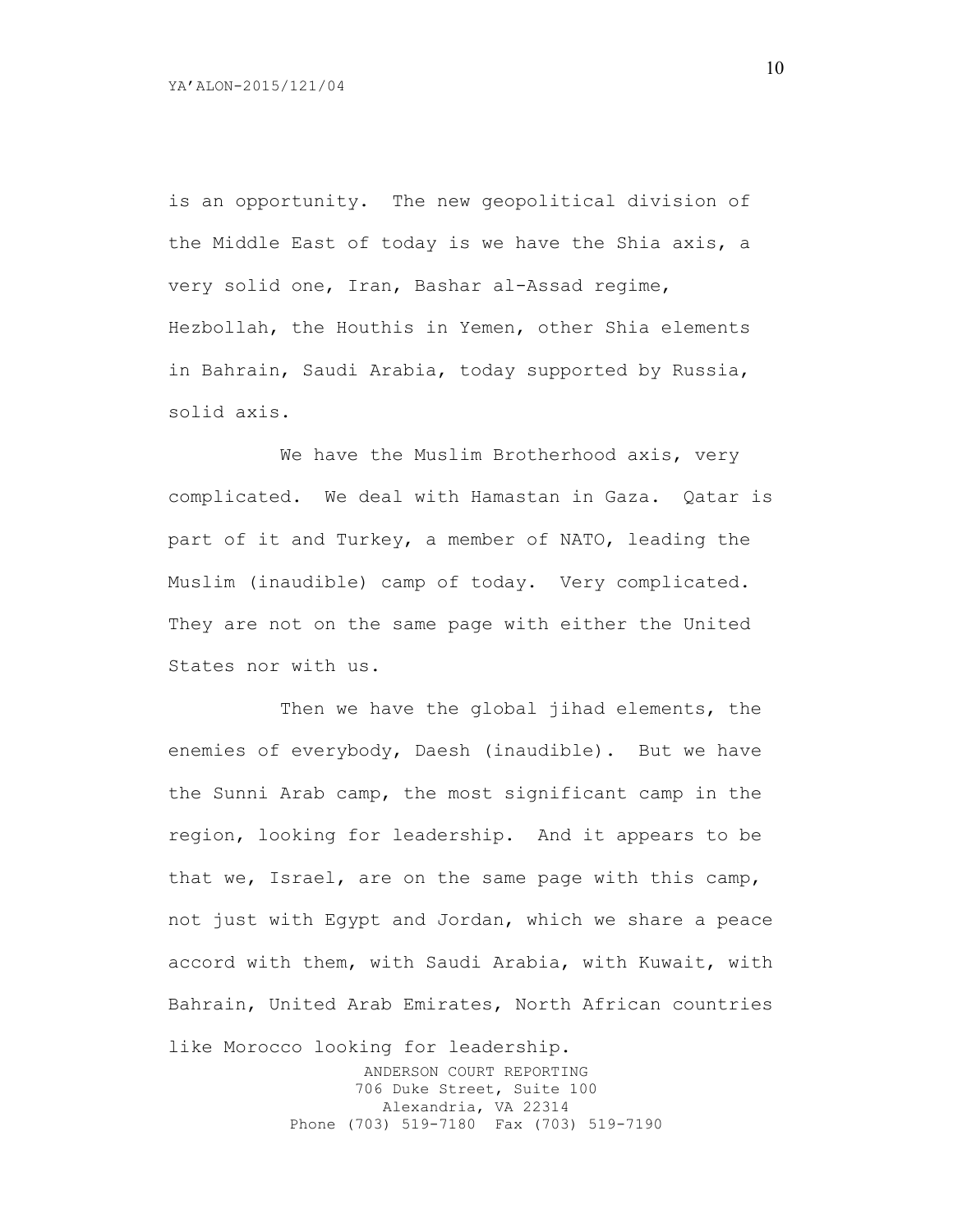MR. IGNATIUS: So I think I hear you saying in the interesting contrast between Vladimir Putin and President Obama, that President Obama needs to take leadership of the Sunni camp if he's going to have any hope of success, maybe with Israel as a silent partner. So let me just ask you. You heard, as we all did, Susan Rice talk about the administration's strategy: their search, so far unsuccessful, to find Sunni partners on the ground who can wage this fight. What advice would you offer about how we can give stronger leadership and maybe end up having the Sunni partners we don't have now?

ANDERSON COURT REPORTING 706 Duke Street, Suite 100 Alexandria, VA 22314 Phone (703) 519-7180 Fax (703) 519-7190 MINISTER YA'ALON: What is needed is to orchestrate the Sunni parties, Sunni elements. Going to back to Syria, we don't believe that the only two options which are very bad for us is to have Iran on one hand gaining hegemony, enjoying hegemony in Syria. This is the case today, they enjoy hegemony in Iraq as well, trying to gain hegemony in Yemen, not quite successfully because of Sunni coalition. Very interesting, the Sunni coalition fighting back. It's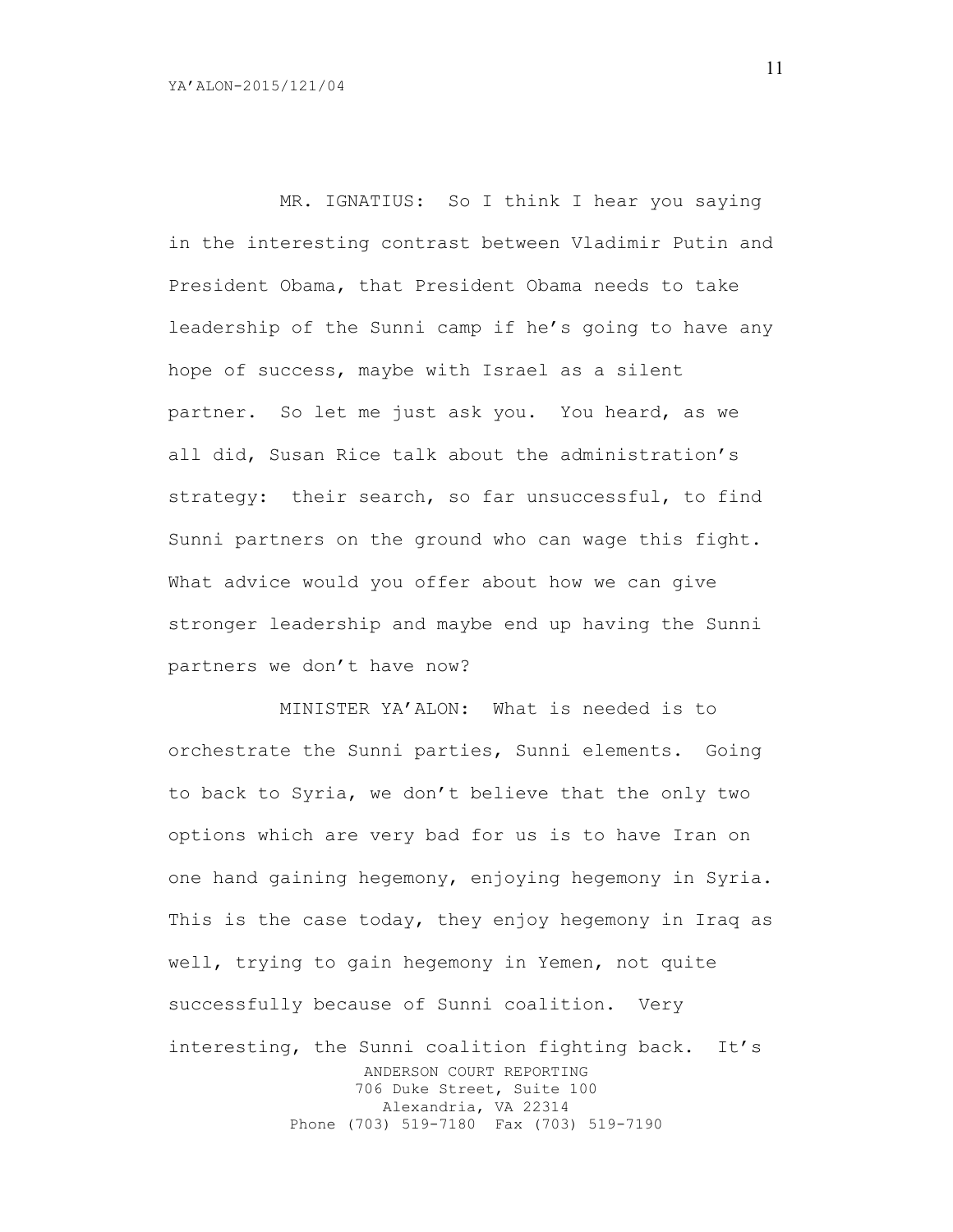a new phenomenon.

Now, to use these Sunni parties to approach Sunni tribes, Sunni elements in Syria as an example, it is so needed. And in order to avoid what is called here boots on the ground, Western boots on the ground in one hand, and you can't defeat the Daesh without boots on the ground, let's empower the local boots on the ground, mainly the Sunnis, also the Kurds. It might be other elements in Syria who are looking for something different and they don't want neither Iran, who is a Bashar al-Assad regime, nor Daesh. This is opportunity. And this camp should be orchestrated and led in order to make it in a better way.

ANDERSON COURT REPORTING 706 Duke Street, Suite 100 Alexandria, VA 22314 Phone (703) 519-7180 Fax (703) 519-7190 MR. IGNATIUS: There are people, and they include Sunni tribal leaders that I talked to, other Sunni leaders, who say, look, we are not going to make the kind of commitment that you're talking about unless the U.S. has more we say skin in the game, has more of a commitment, meaning there are more U.S. troops committed. And I want to ask you as Israeli defense minister do you think that's right? Do we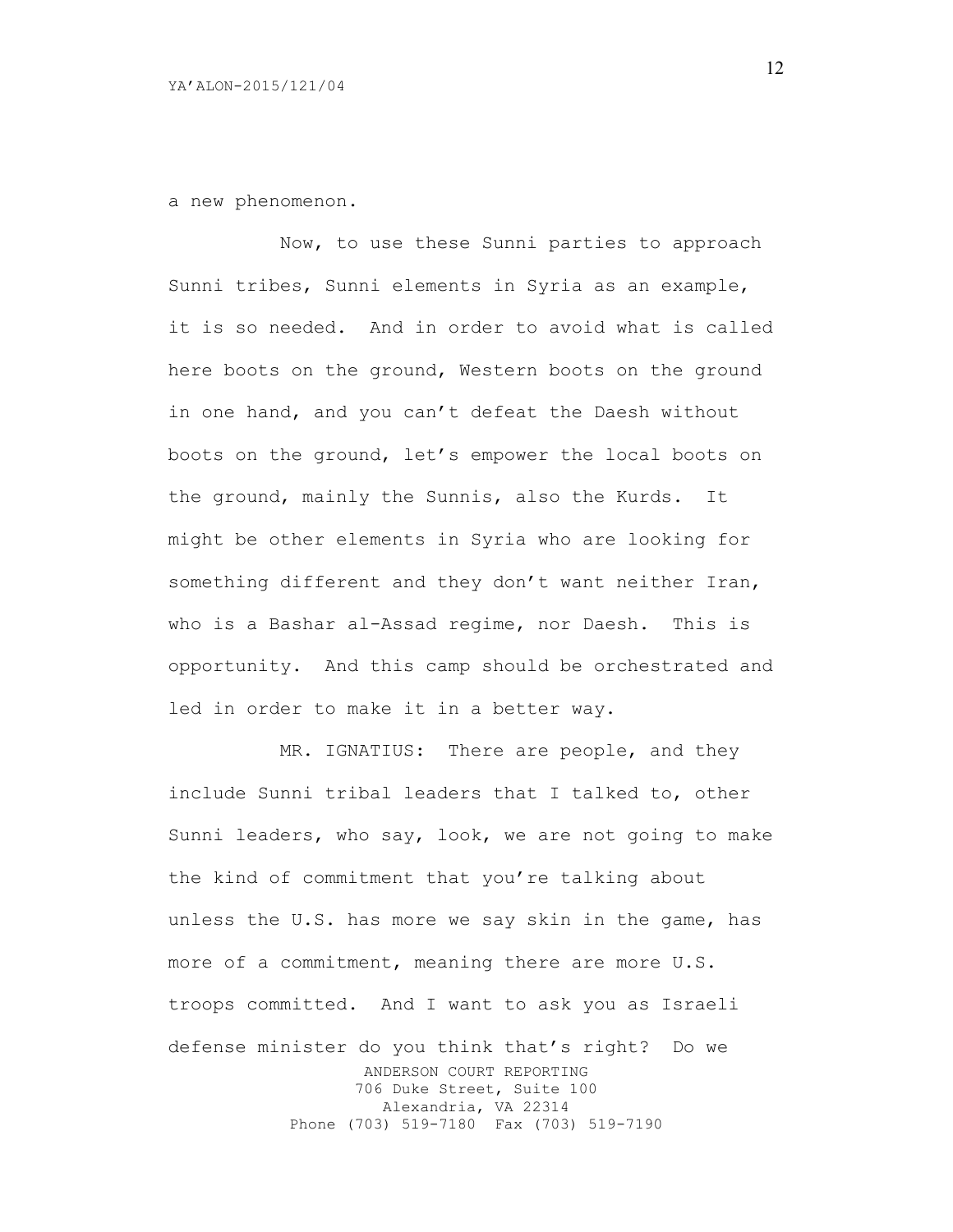need to think about having more troops in this fight?

MINISTER YA'ALON: Western troops in our region should be the last resort. It's better off to empower, to support, to finance, to arm local troops to fight for their case. They don't fight for us. They fight -- looking to the Kurds as an example. When they were supported, it wasn't the case from the very beginning, they lost Kubani to the Daesh, but when United States decided to support and other Western parties decided to support the Kurds, they started to win and they defeated Daesh in their territory, in the Syrian Kurdistan. This is the case in Iraq as well. And we know many elements who are ready to fight for their lives, not for Western interests, for their interests. They should have been supported from the very beginning, but it is not a lost case. There is still a chance to do it.

ANDERSON COURT REPORTING 706 Duke Street, Suite 100 Alexandria, VA 22314 Phone (703) 519-7180 Fax (703) 519-7190 MR. IGNATIUS: Susan Rice also talked about a very interesting part of this strategy, which is the effort that Secretary of State Kerry has led in the talks in Vienna to try to work towards a ceasefire.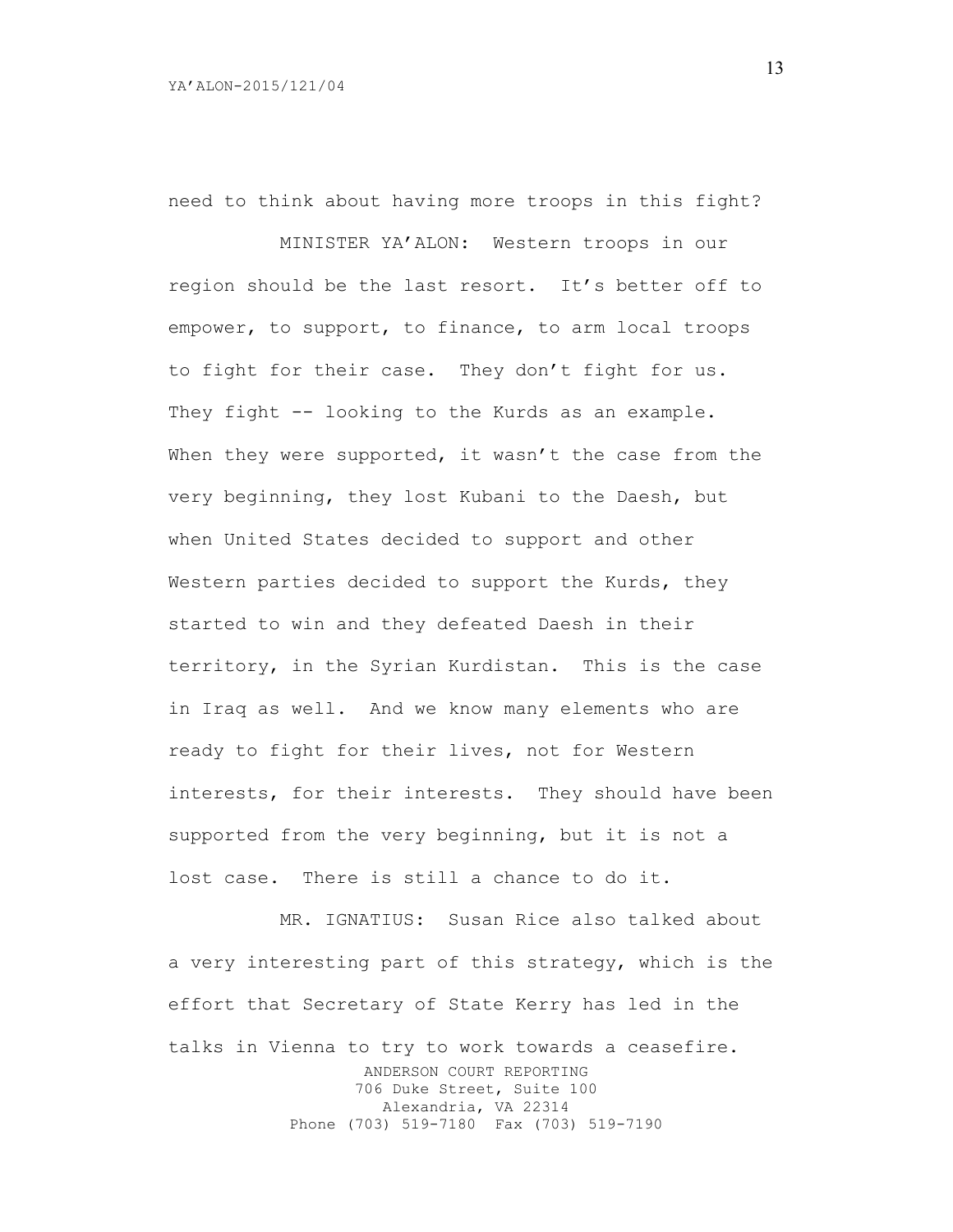And he's managed to get around the same table, a strange collection: Iran, Saudi Arabia, Turkey, Russia, the United States. Is Israel comfortable with that process, with us sitting down, drawing Iran into this regional diplomacy? What do you think about that?

MINISTER YA'ALON: We worry about it as this process might bring about two bad options, as I mentioned: Daesh in one hand and Iran on our border. You know that we have a very clear strategy regarding Syria. We don't want to intervene. We are in a very sensitive position to declare whether we are for us or against us, we do not intervene, although we have our opinions about it. But the only terror attacks that we absorbed in the last two years from the Syrian side in the Golan Heights were perpetrated, operated by the Iranian Revolutionary Guard Corps. They have a representative in Damascus. He operated three different factions to open a terror front against us.

ANDERSON COURT REPORTING 706 Duke Street, Suite 100 Alexandria, VA 22314 Phone (703) 519-7180 Fax (703) 519-7190 Now, unfortunately, as part of the deal, the Iranian deal, one of the implications of the Iranian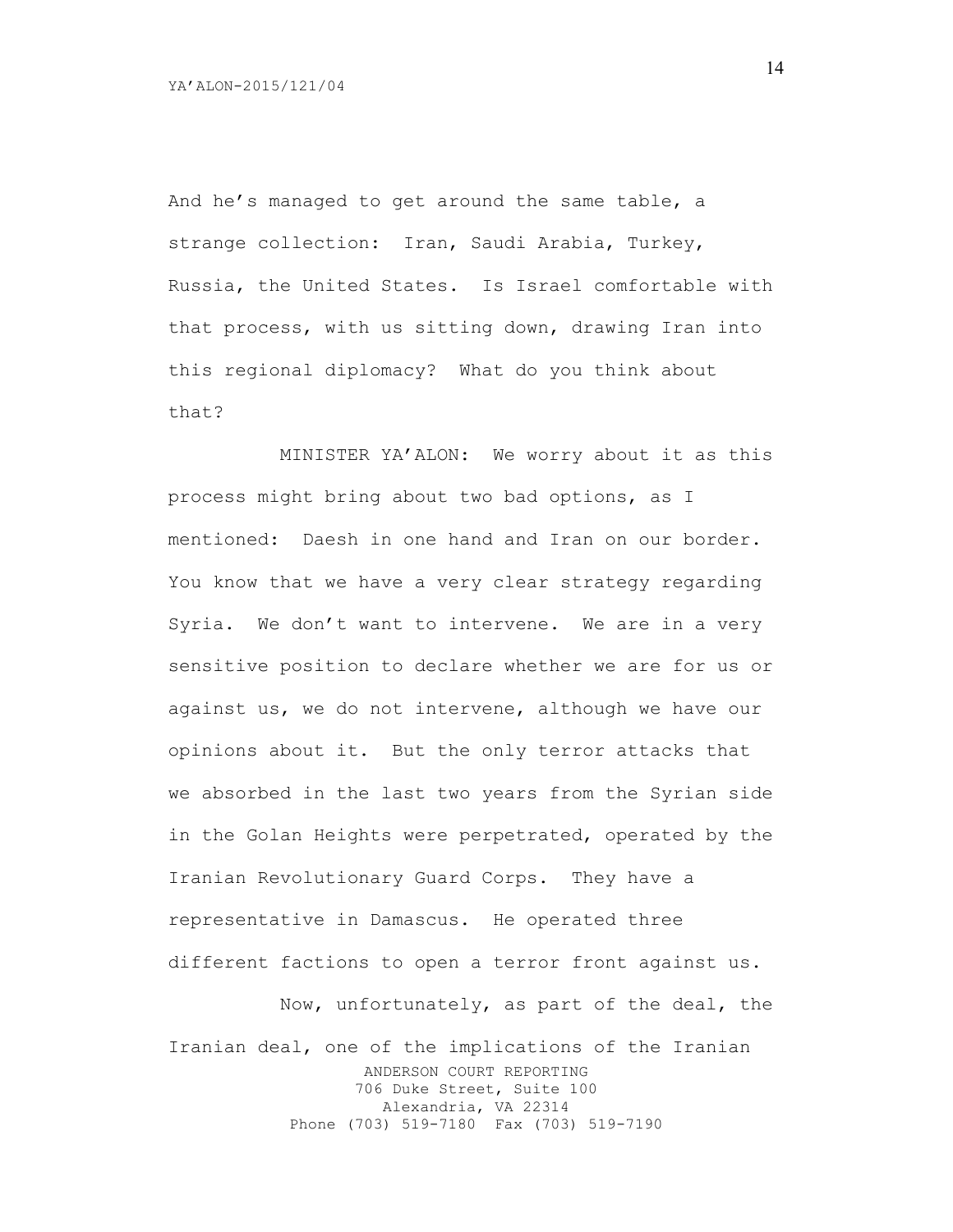deal is a more confident Iran perceived as a part of the solution in their readiness to fight Daesh and gaining hegemony everywhere, in Iraq and now in Syria. I'm not sure that Bashar al-Assad's interest is to have a terror front with us in the Golan Heights, but Qasem Soleimani, the commander of a Quds Force of the Iranian Revolutionary Guard Corps, ignores him, and they tried to open a terror front against us. Now, to leave us in such a situation is going to be a challenge.

ANDERSON COURT REPORTING 706 Duke Street, Suite 100 Alexandria, VA 22314 Phone (703) 519-7180 Fax (703) 519-7190 Now, we are talking about the Iranian regime after the deal, feeling more confident, waiting to get more money, to use this money to produce more weapons -- they have quite an advanced defense industry -- to procure more weapons, not just the S-300 which is going to be operational within a couple of weeks in Iran, to procure more money, more weapons. They talk about \$20 billion deals, procurement of weapons. Then they will be able to finance and to arm Hezbollah as they do today with less money, to finance Hamas for its Islamic jihad in the Gaza Strip. They are not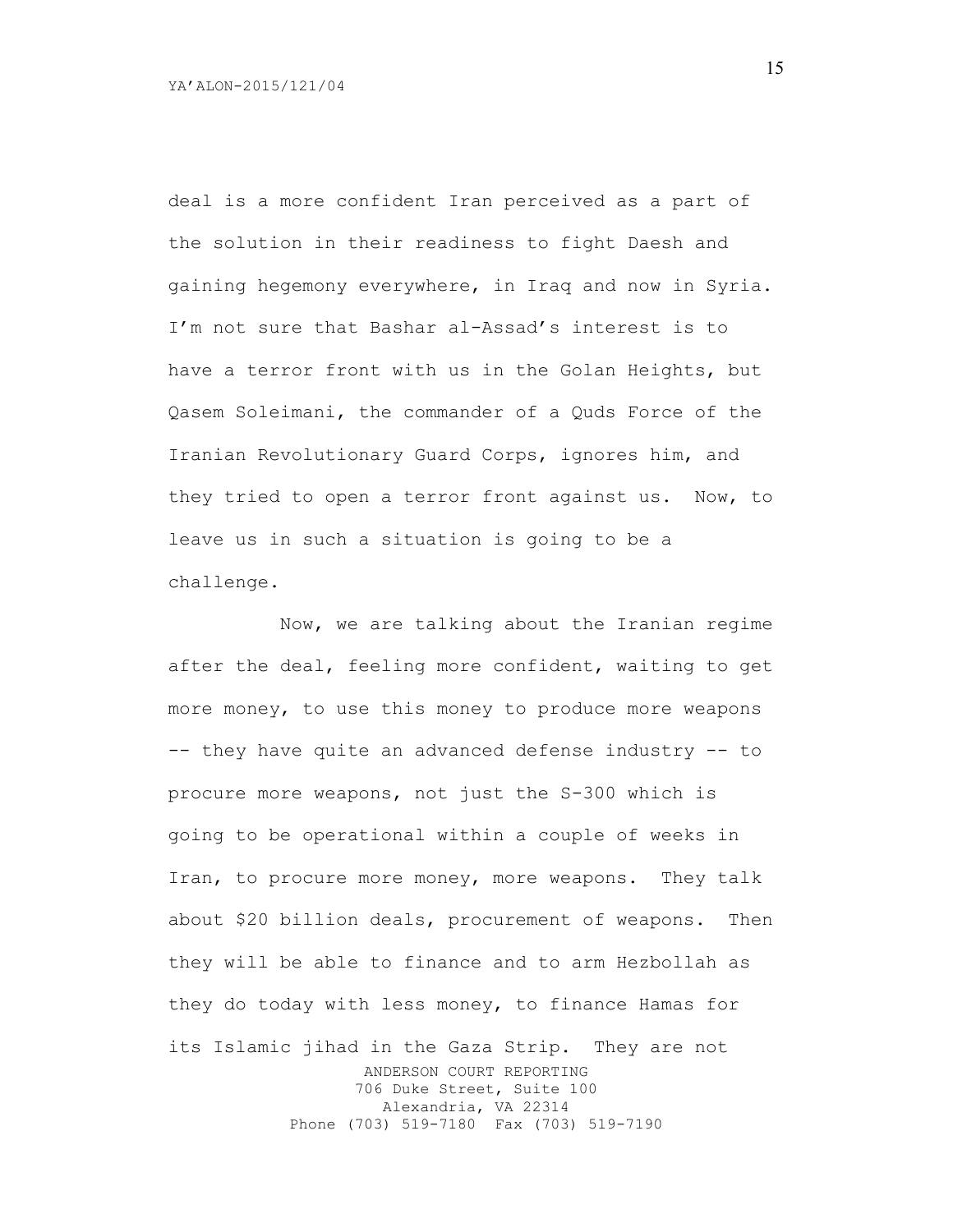able to smuggle weapons because of our activities and the Egyptian activities, so they provide them the know-how, how to manufacture more accurate rockets and to manufacture unmanned air vehicles.

This is Iran supporting the Houthis in Yemen. I'm not sure that it is within the interest of the United States smuggling from Iran via Oman to Yemen. Supporting other elements in the region to undermine regimes like Saudi Arabia or Bahrain, this is not the American interest.

So we have to realize that the Vienna process, which I'm not sure will be successful, provides Iran the opportunity to gain power, to gain hegemony. Very dangerous.

ANDERSON COURT REPORTING 706 Duke Street, Suite 100 Alexandria, VA 22314 Phone (703) 519-7180 Fax (703) 519-7190 MR. IGNATIUS: So the question that you're faced with and that we're faced with, also, is whether it's more dangerous to your interests -- let me ask you as Israeli defense minister -- to have ISIS strong in Syria or to have Iran strong. Because it looks like, right now, like there's a choice there, that you're not going to have the ISIS coalition given that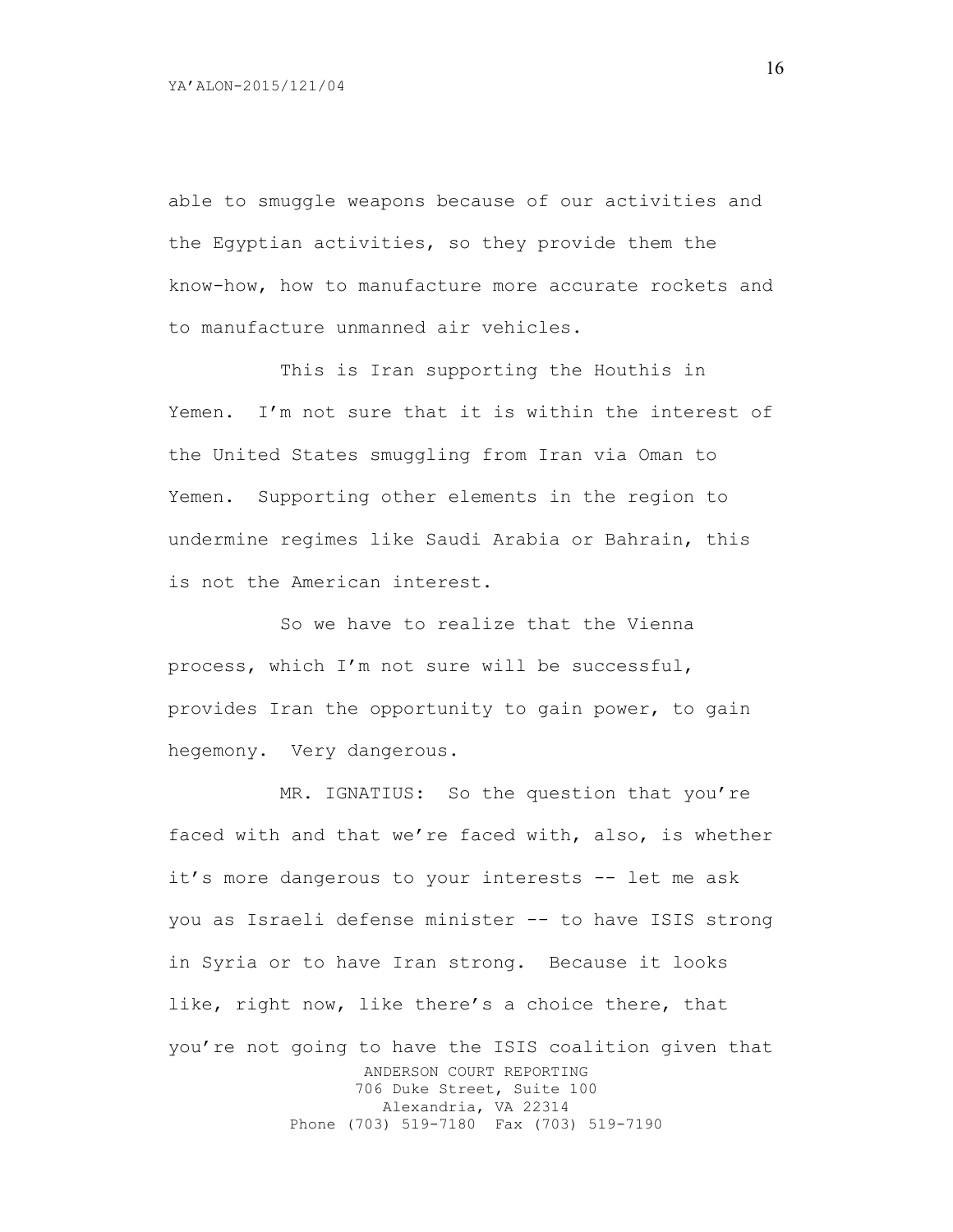Russia's come down so strongly with Iran and Bashar al-Assad without some continuing Iranian presence. So let me ask you, which -- you know, ISIS or Iran, what's the bigger threat? Sorry, but that's the question.

MINISTER YA'ALON: I said there's a recent third option: to support the Sunnis, to support the Kurds, to support the Druze, who are ready to fight ISIS. And most of them, of course, want to fight Bashar al-Assad. No, they don't want Iranian influence in Syria.

ANDERSON COURT REPORTING 706 Duke Street, Suite 100 Alexandria, VA 22314 Phone (703) 519-7180 Fax (703) 519-7190 And the Vienna process, yes, is very complicated and it comes to the Russian presence in Syria. The whole idea of the Russian presence in Syria is to launch an offensive. They thought about a three-month offensive to take over (inaudible) in order to gain more territory for a Bashar al-Assad regime to which (inaudible) within three months. First of all, it's not going to happen because of the military difficulties, the incompetence of the Syrian armed forces, the lack of determination of the Iranian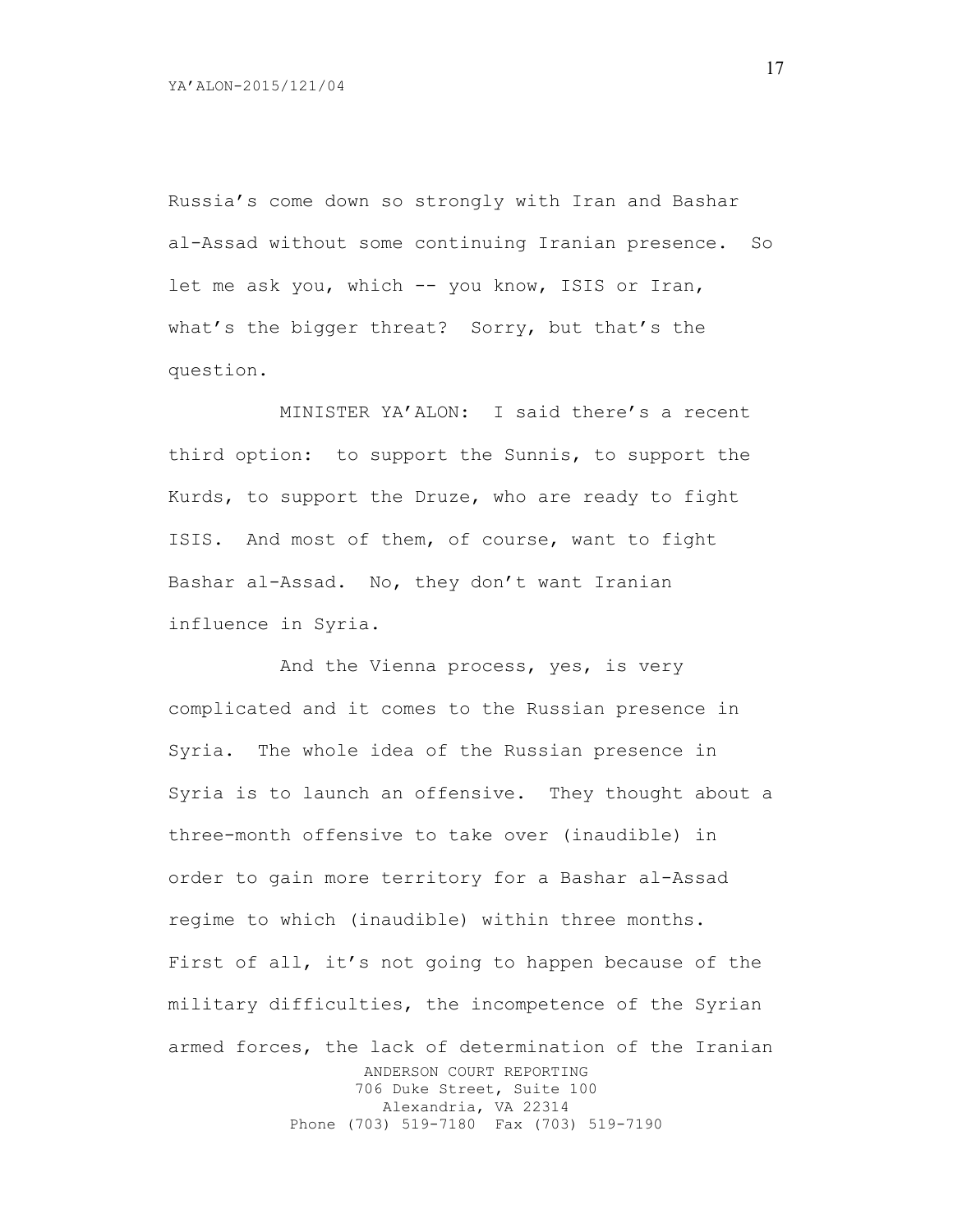Revolutionary Guard Corps, troops on the ground, and Hezbollah activists on the ground. It seems to be a failure.

Nevertheless, they tried to conclude it by any kind of political settlement with whom? You can't settle it wit the internal element in Syria, Daesh and (inaudible) are not around the table. Till now, even the Sunni moderates and the Kurds are not around the table. So they decided to go to external parties. With so contradictory interests how can you manage?

In one hand, you have Russia and Iran. Their interest is to keep Bashar al-Assad in power. On the other hand, you have Turkey and Saudi Arabia. They are not ready to hear about Bashar al-Assad in the future of Syria. And you have the United States and other parties with their own interests. The idea is to postpone the problem for about 18 months. This is actually the idea, in 18 months to have elections.

ANDERSON COURT REPORTING 706 Duke Street, Suite 100 Alexandria, VA 22314 Phone (703) 519-7180 Fax (703) 519-7190 Our understanding regarding Syria, that Syria is going to suffer from chronic instability for a very, very long period of time. We can't see the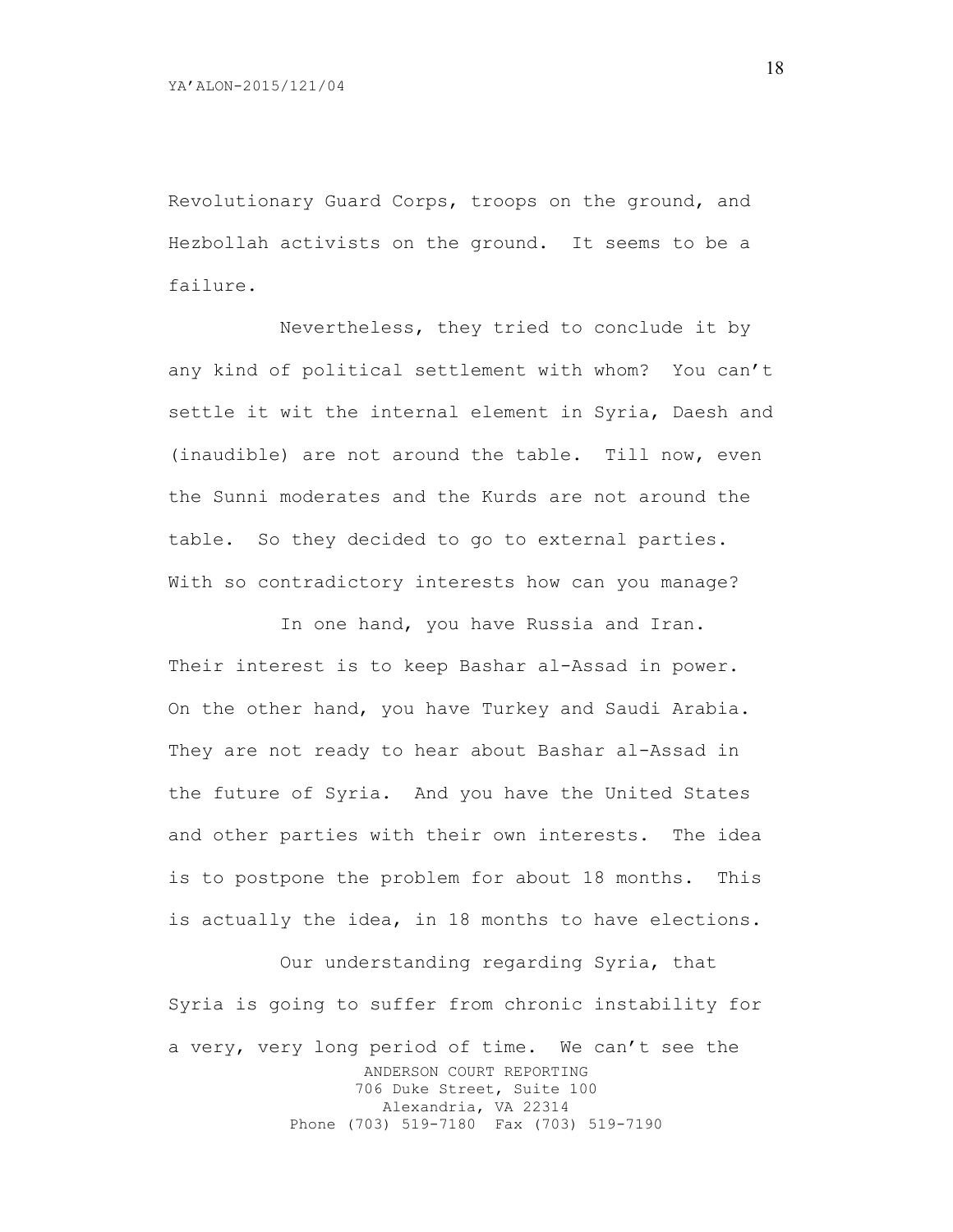end of this tragedy of civil war: 300,000 casualties; 10 million refugees, part of them in their country, part of them outside their country. A tragedy, but there is no way to conclude it.

We claim, you know, you can make omelets from an egg. You can't make eggs from an omelet. It has become an omelet, even *shakshuka* we call it in Hebrew. (Laughter)

So all these ideas, launching a military offensive for three months and then concluding it by (inaudible), Syria is going to say (inaudible) in one hand, Syrian Kurdistan in the north, the Druze are concentrated in Jabal al-Druze. And hopefully, the Sunnis will be able to get rid of Daesh in Syria by being empowered by the West. This is the only good option that might come out of this chaotic situation.

MR. IGNATIUS: So I think we all appreciate what was a very frank and direct set of answers about Syria. It's not what the administration would want to hear. It's not what U.S. policy is, but it was very, very frank.

> ANDERSON COURT REPORTING 706 Duke Street, Suite 100 Alexandria, VA 22314 Phone (703) 519-7180 Fax (703) 519-7190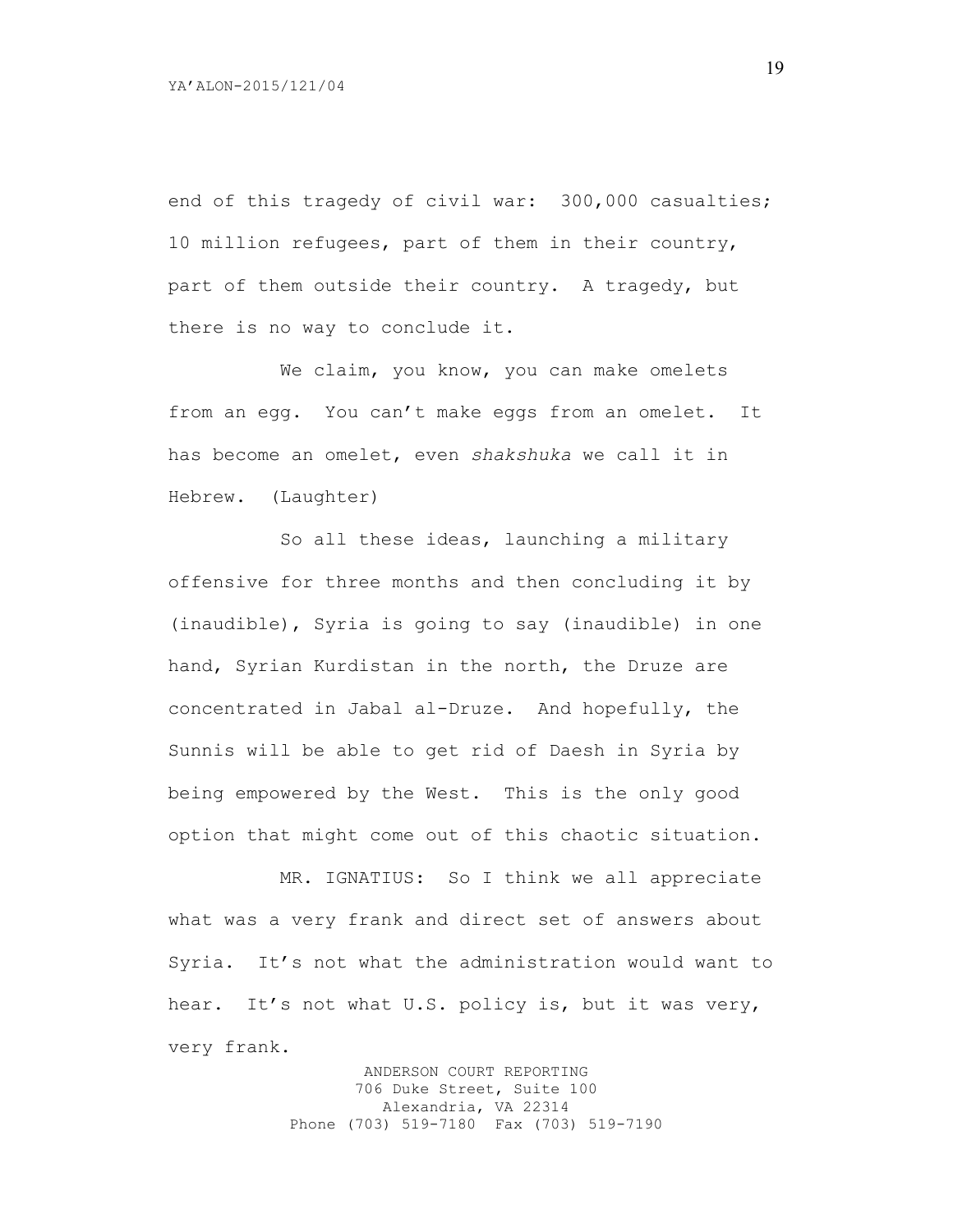Let me turn now to the question of Iran and the Iran nuclear deal. Israel was against it. Israel fought to stop it. Your prime minister obviously when to great lengths, but here it is and we're now in the pathway toward implementation of the deal. So I want to ask you as defense minister, as a senior representative of your government here, what your top concerns are in this next phase of implementation. What are you most worried about in terms of not whether the deal happens or not now, but in terms of how it's implemented?

MINISTER YA'ALON: Yes, we still consider the deal as an historic mistake. And talking about the nuclear issue, what we have achieved regarding the deal is to delay the Iranian nuclear program for about 10 to 15 years. It's around the corner. What next?

ANDERSON COURT REPORTING 706 Duke Street, Suite 100 Alexandria, VA 22314 Phone (703) 519-7180 Fax (703) 519-7190 Now, not incidentally, now we have the Egyptians and Jordanians supporting Moscow to get the know-how to construct civil nuclear facilities. Not incidentally. It's a result of the nuclear arms race in our region. Talking about proliferation, we are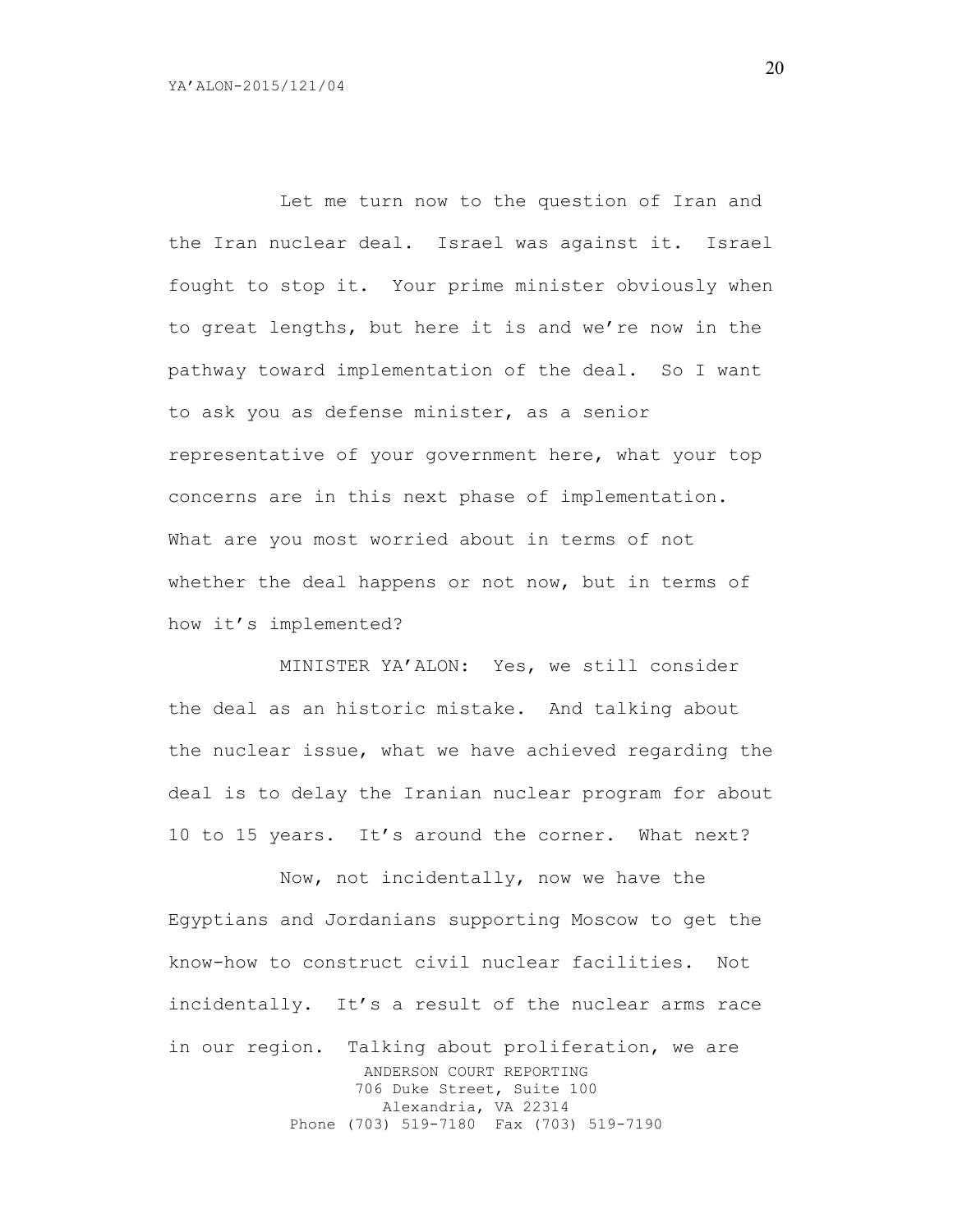there already. We should be ready.

Then we have, as I said --

MR. IGNATIUS: And when you say, "We should be ready," let me drill down on that. Is there a way to prevent that proliferation? Are there things that the U.S. should be considering that would reduce the danger of this nuclear genie getting totally in the hands of every player?

MINISTER YA'ALON: They key is Iran. You know? As our talks in the region -- that someone else has the nuclear culpabilities. It wasn't an excuse to any party in the region to try to acquire this culpability. I'm not talking about Iraq or Syria. I'm talking about Egypt, about Turkey, about Saudi Arabia. But they can't tolerate a nuclear Iran.

ANDERSON COURT REPORTING 706 Duke Street, Suite 100 Alexandria, VA 22314 Phone (703) 519-7180 Fax (703) 519-7190 With the current regime, of course, with this messianic apocalyptic regime, they don't trust them. We don't trust them, either. Nevertheless, this is a key element, whether Iran will become nuclear or not, which will affect our situation in the region, and by one way or another, the idea of nuclear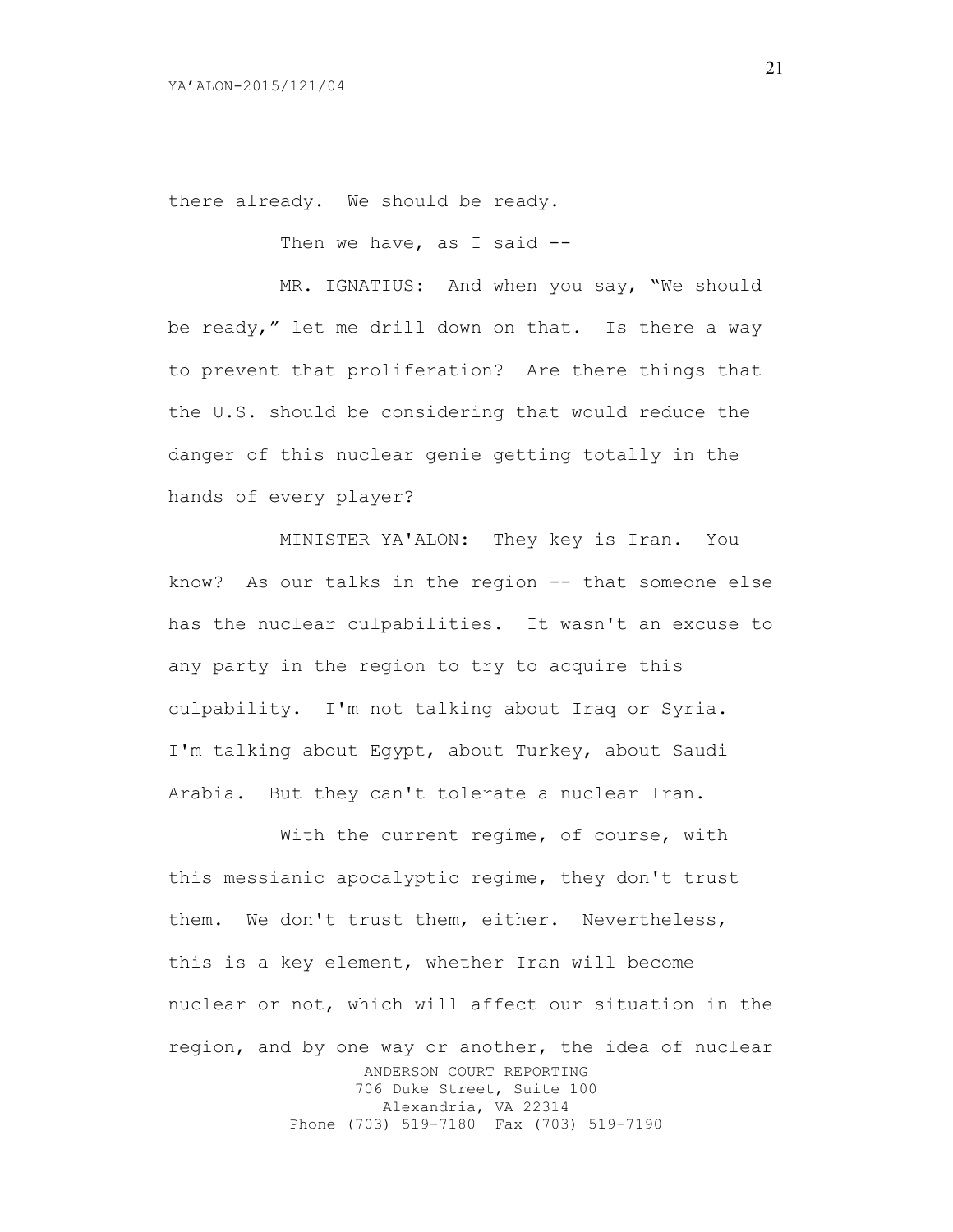Iran should be stopped.

Nevertheless, we shall be ready to defend ourselves, by ourselves. And I will talk about our relationship with the United States in a minute, regarding what should be done, regarding culpabilities which has been mentioned earlier, and so forth. But now, we have Iran not suffering anymore from political exilation, and waiting till the sanctions are lifted within a couple of weeks, having more money to spend on what -- to produce more weapons; to transfer more weapons to Hezbollah, more money to Hamas and Palestinian Islamic Jihad?

And one of the implications of this deal is the arms race -- the conventional arms race in our region, talking about \$200 billion procurement of arms by now, the Sunni regimes. We are now on the same page, but who knows what it will be in the future.

ANDERSON COURT REPORTING 706 Duke Street, Suite 100 Alexandria, VA 22314 Phone (703) 519-7180 Fax (703) 519-7190 MR. IGNATIUS: So, the cornerstone of this deal, as the president tried to present it, as Secretary Kerry has presented, all of the senior officials of our government, is the idea that we'll be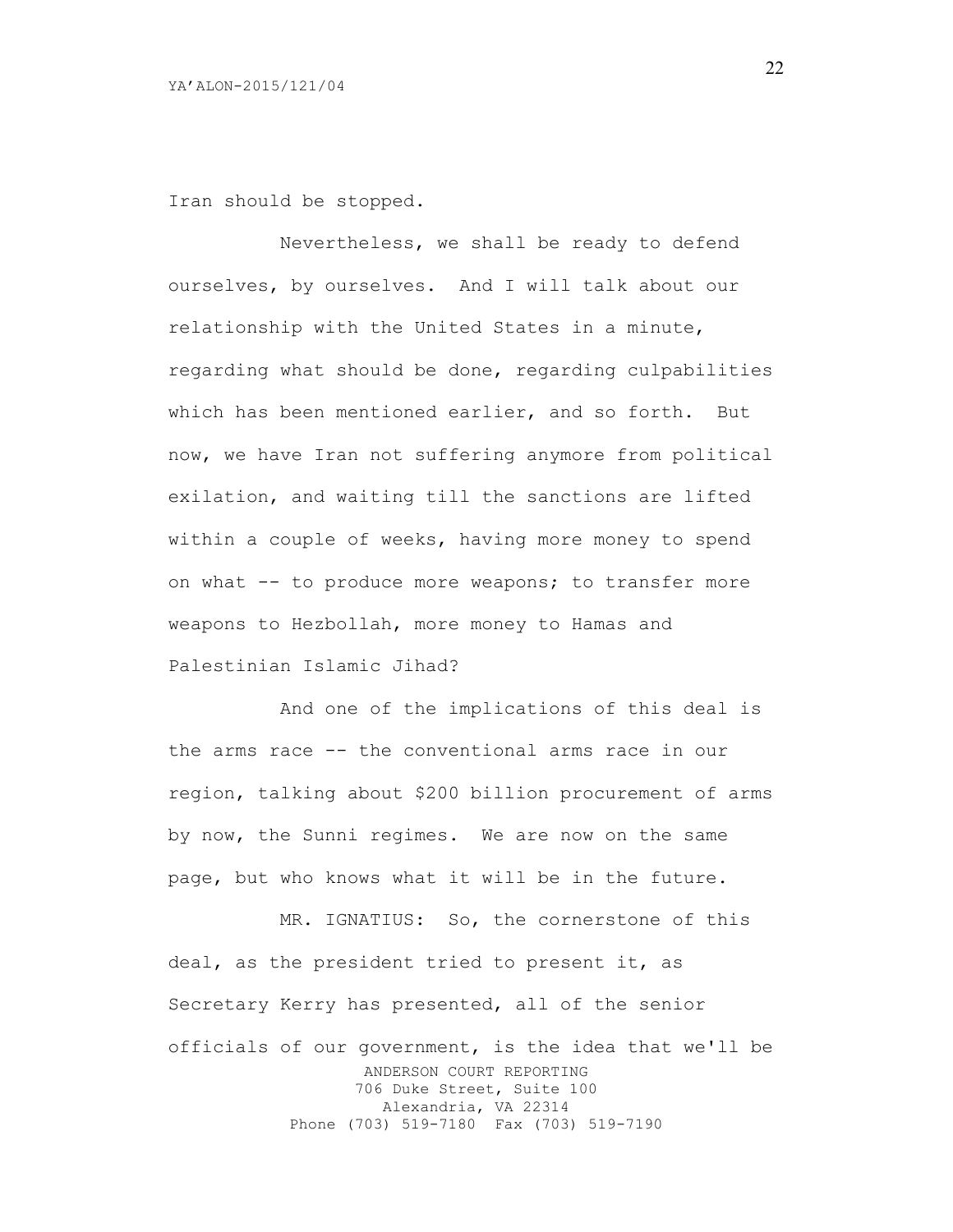able to verify Iranian compliance; that we have, through the safeguards in the agreement, through our intelligence capabilities, we will be able to know with a high degree of confidence, whether Iran is cheating. And I want to ask you, as we begin this implementation phase, are we kidding ourselves?

MINISTER YA'ALON: We just have to read the IAEA report recently published.

MR. IGNATIUS: This is the one that says Iran, which we thought wasn't developing nuclear weapons after 2003, continued until 2009. That one?

MINISTER YA'ALON: Yes, that one (Laughter). It has been exposed. We know it. It has been published now. So, while we are talking about compliance, we are so experienced with this regime. I personally know them from the '90s, when we explored for the first time their intention to have a military nuclear capability. They cheated the worst again and again and again.

ANDERSON COURT REPORTING 706 Duke Street, Suite 100 Alexandria, VA 22314 Phone (703) 519-7180 Fax (703) 519-7190 Now, I believe that they are going to comply. Why? Because they need money. The first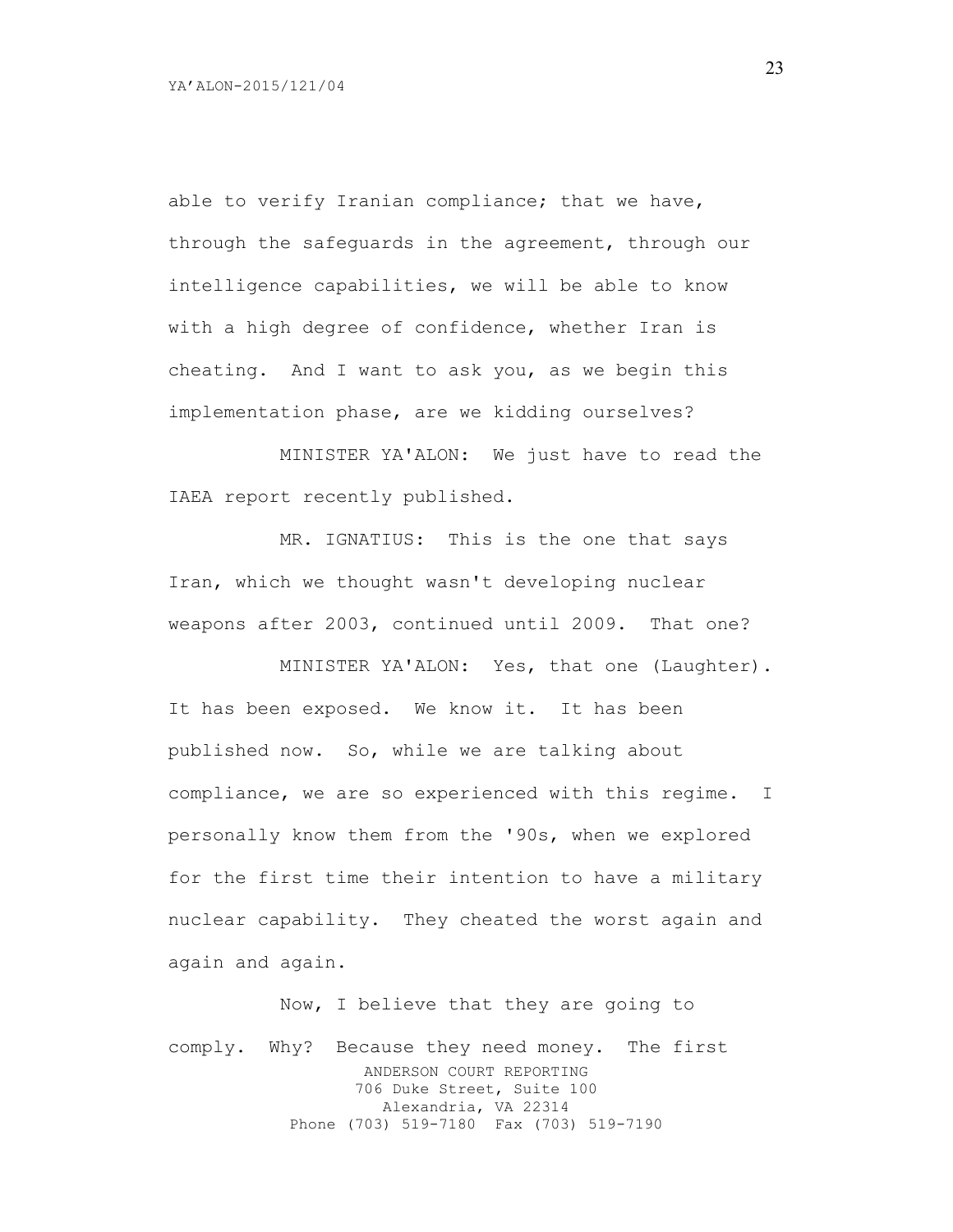indicator for any change in Iran will be for the rehabilitation of the Iranian economy. Yes, they're under pressure now. But if they have more money, if they would be able to habilitate the economy, we might meet them again not in 15 years' time; in 5 years or 7 years' time.

This is the nature of this regime. They are still committed to the idea to become a military nuclear power. They haven't given up. Now, talking about compliance, you know that there is a UN Security Council resolution regarding the proliferation of arms. They violate it on a daily basis. We have all the evidence.

When they transfer weapons to Hezbollah, it's a violation. When they transfer weapons to the Hutish in Yemen, this is a violation. There should have been sanctions again because of the proliferation of arms. Now, it is ignored. Why? Because the original deal, it should be implemented.

ANDERSON COURT REPORTING 706 Duke Street, Suite 100 Alexandria, VA 22314 Phone (703) 519-7180 Fax (703) 519-7190 MR. IGNATIUS: So, we have a lot of prominent American political figures in the room, and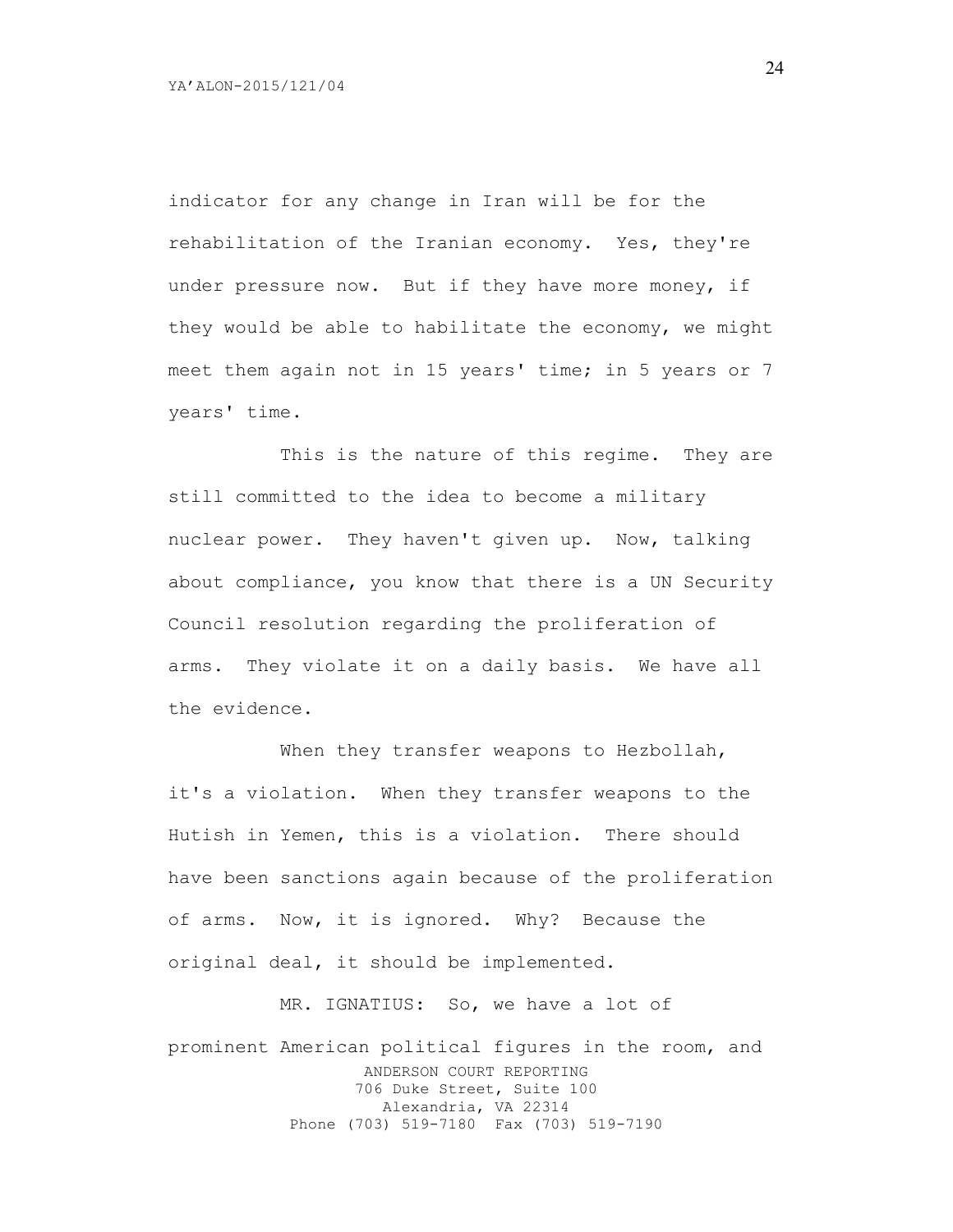I want to give you a chance to lobby them. You're in town in part to talk about the new memorandum of understanding, and about how to keep Israel's qualitative military edge in a new period, in which we're going to be supplying additional weapons to Gulf Arab partners.

And so, I want to ask you, to keep that edge, talk a little bit about what you need that you don't have now. And Nita Lowey is sitting in the front row (Laughter).

MINISTER YA'ALON: With all disputes, with all differences, there is a really, as Martin said, unbreakable, unshakable, unforgettable bond (Laughter) bond between Israel and the United States, and we are thankful for that. And I know what I am talking about.

ANDERSON COURT REPORTING 706 Duke Street, Suite 100 Alexandria, VA 22314 Phone (703) 519-7180 Fax (703) 519-7190 The relationship between our two defense establishments are superb. Superb, not less than that, between the Pentagon, the Minister of Defense, the two armed forces, the intelligence agencies, for the benefit of the two of us. And just six weeks ago,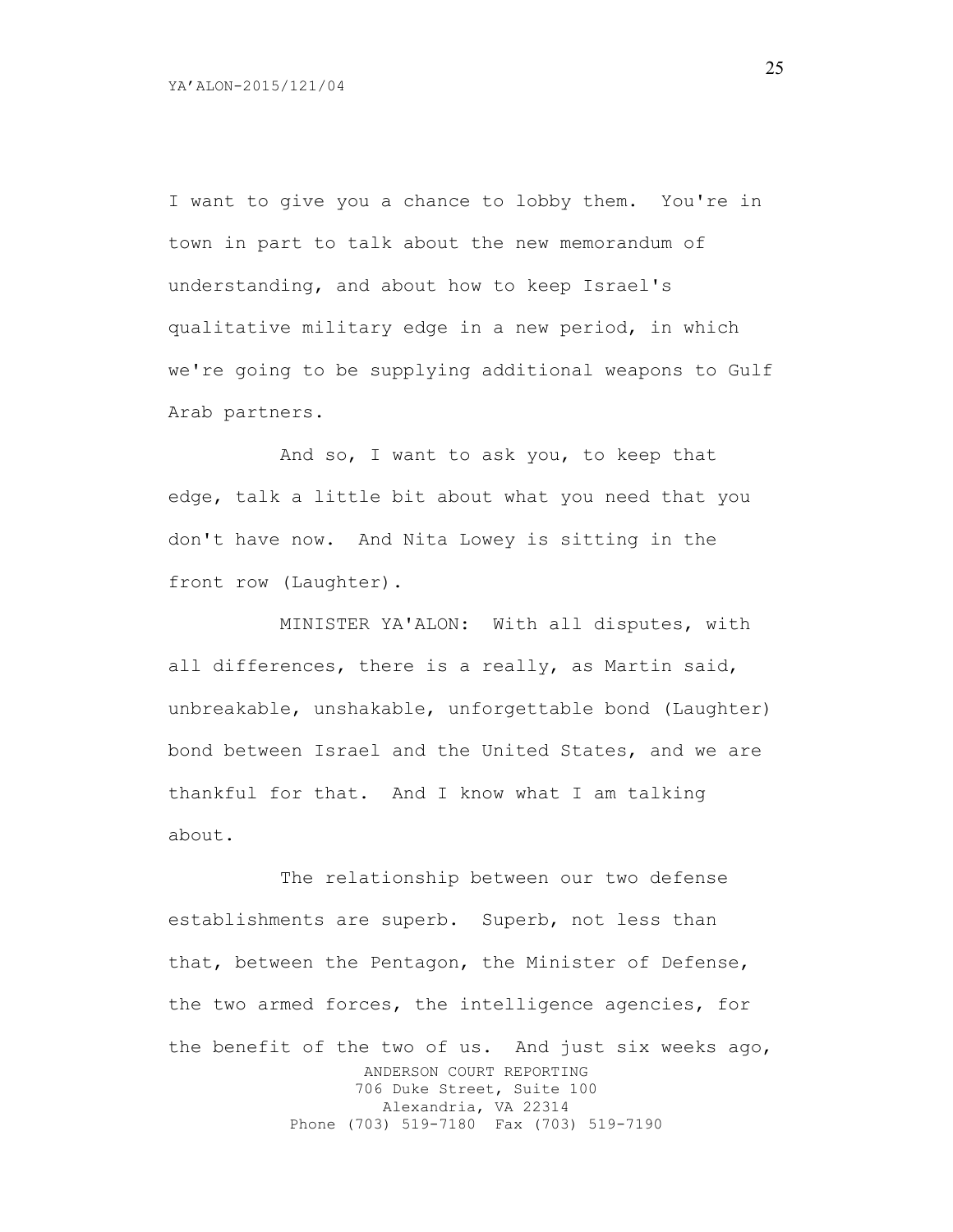I was here -- long meetings with my friend, my counterpart, Secretary of Defense, Ash Carter, discussing the culpabilities that might be available - - American culpabilities that might be available to our country.

We have concluded it for our satisfactory, regarding culpabilities, regarding policy issues, yes, we are very satisfied. Now, the MOU for the next decade is discussed, as Ms. Rice mentioned. We tried to work on it and to come to any kind of conclusion, even within less than two months.

 This is the president's directive, actually. It was decided at the meeting between the president and the prime minister, and hopefully, we will be able to conclude the MOU for the next decade, and to have a good, a plan built up plan for the IDF, especially, and our intelligence agencies for the years to come, in order keep the qualitative military edge in our region. Yes, this is U.S. commitment is very important, and we appreciate it very much.

> ANDERSON COURT REPORTING 706 Duke Street, Suite 100 Alexandria, VA 22314 Phone (703) 519-7180 Fax (703) 519-7190 MR. IGNATIUS: So, I'm going to turn to the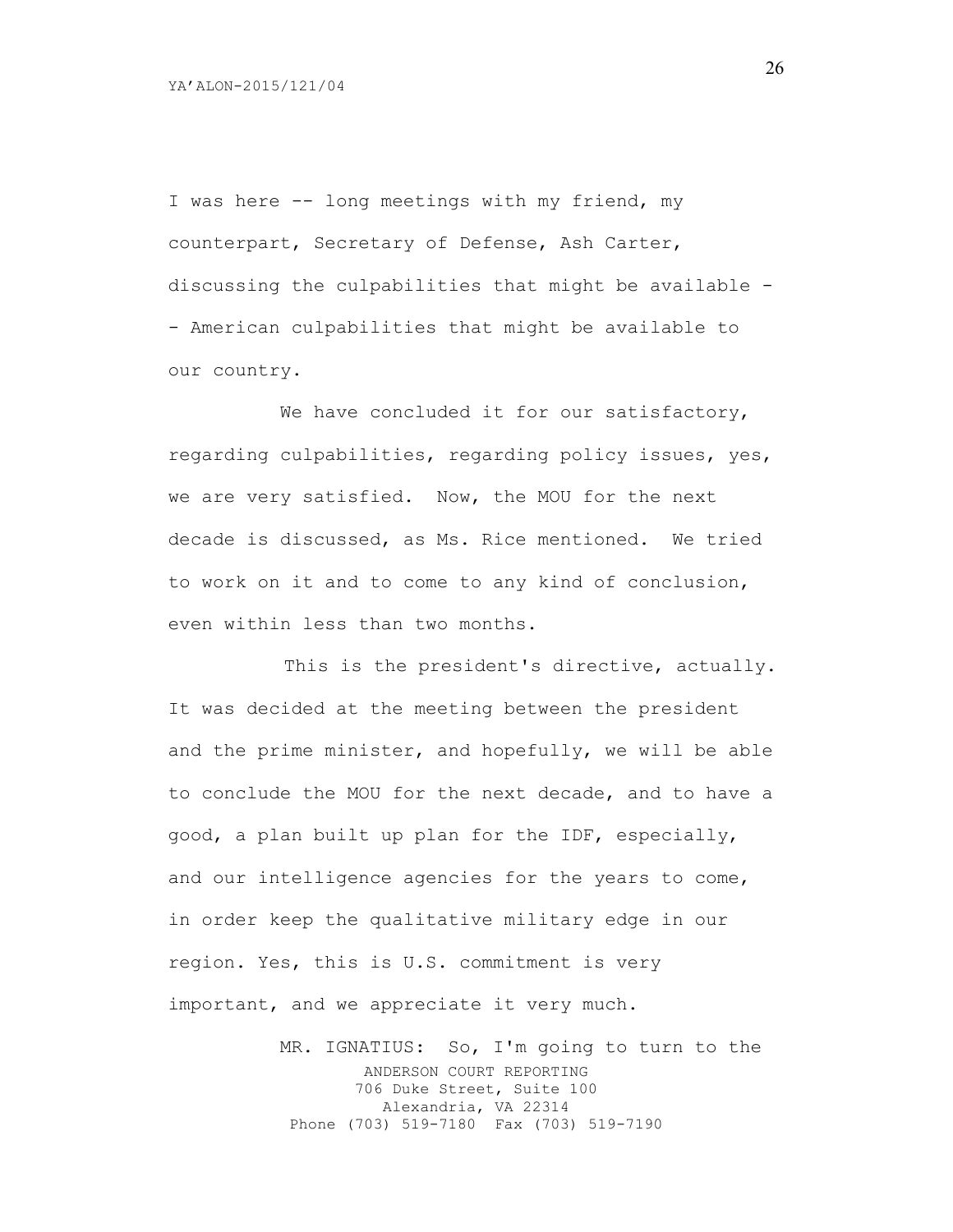audience in a moment, but I want to ask a couple more questions. Not quite yet, Haim, but I will return. A couple more questions from me.

And I want to ask you about the Palestinian situation. You have faced with the protest that surrounded the temple mountain, Jerusalem, and attacks on Israelis, something that is a different kind of intifada. It's not centrally coordinated.

 It is not -- it doesn't appear to be led and directed. It's something different, and it requires different tactics by the IDF. And I want you to just talk about how you're going to deal with this very diffuse, uncoordinated but dangerous situation that you've got. How are you going to stop that?

MINISTER YA'ALON: Yes, it is a new phenomena, but it's you know, the social media, which I mentioned, the incitement, the hatred, Daesh web sites, Hamas web sites, unfortunately, a web site claiming now that we execute the terrorists, and they are not terrorists. We plant the knife after the attack, and so forth.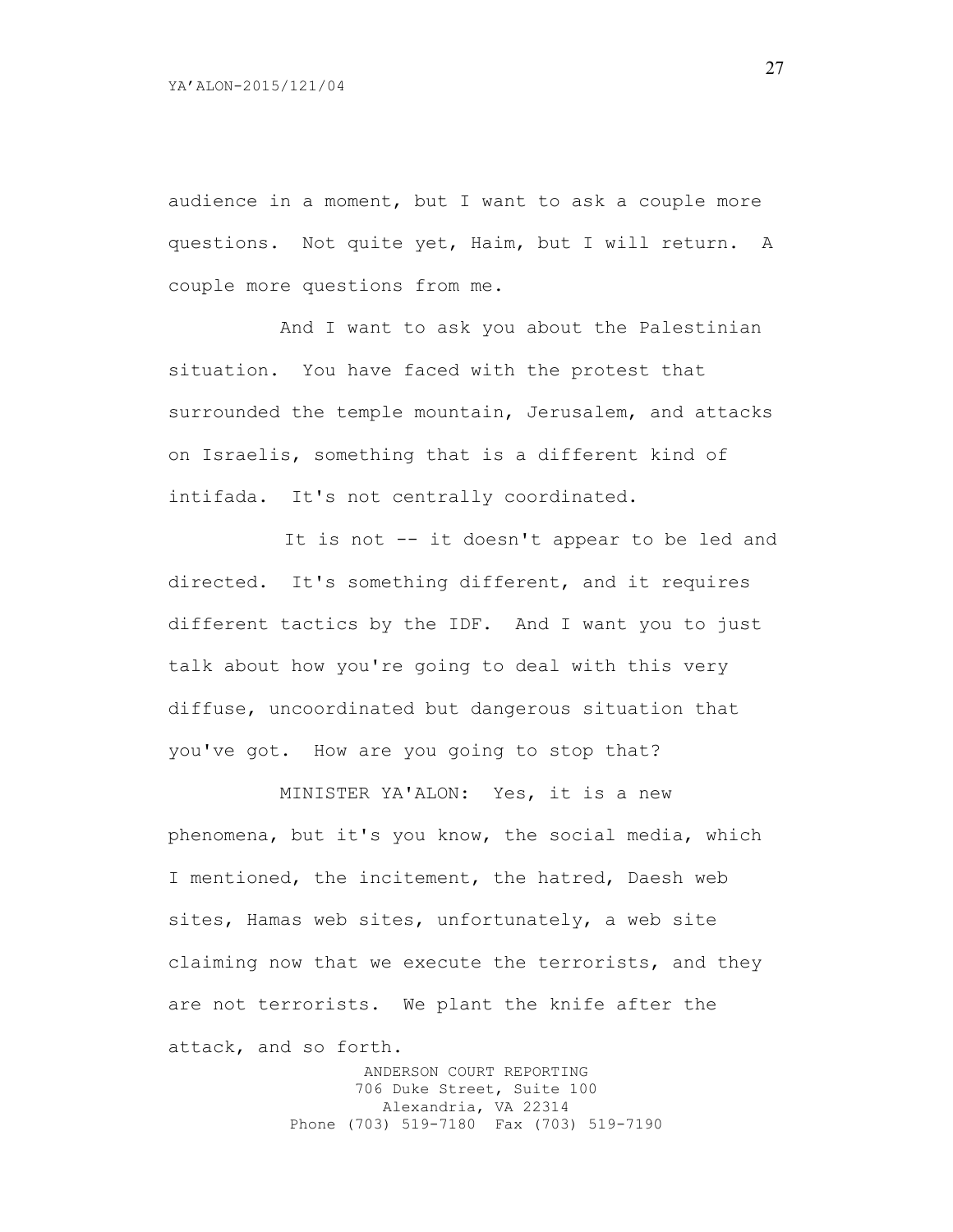Incitement. But when it comes to incitement, I would like to start talking about Palestinian education. And you know, I supported Oslo, personally. And my first meeting with the reality was when I sat as head of the intelligence under the late Mr. Rabin. And he told us the summer of '95, the year after we started to implement the Oslo Accord, or taking responsibility of the Palestinian sovereignty, Gaza and Jericho, and so forth.

I came to Prime Minister Rabin in one of our routine meetings saying, Mr. Prime Minister, I have to warn you. This is a strategic early warning. I don't see any sign for reconciliation on the Palestinian side. Arafat doesn't prepare his people for coexisting with us. On the contrary, he prepares them for Jihad, Holy War and Intifadas, to become terrorists.

ANDERSON COURT REPORTING 706 Duke Street, Suite 100 Alexandria, VA 22314 Phone (703) 519-7180 Fax (703) 519-7190 And I didn't have to use my sophisticated intelligent sources, you know, to realize that you just had to open the Palestinian textbooks. And this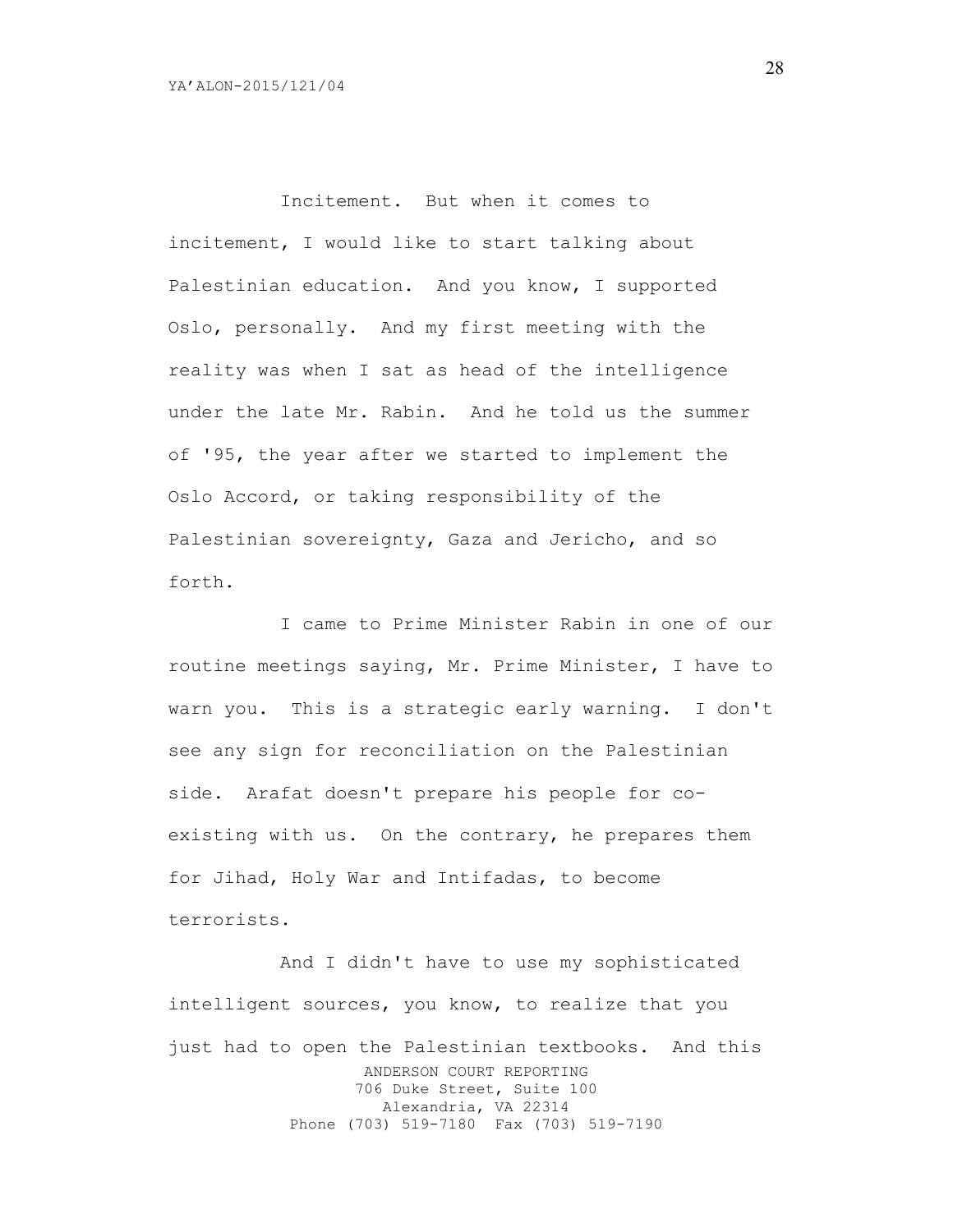is the case still, now. I'm not talking about Hamas, which is obvious. I'm talking about the Palestinian sovereignty -- should have been our partner for any kind of political sentiment.

And with this background, it's very easy to mobilize 13 years or 14 years or 16 years or whatever. Youngsters. Takes a knife, which is available, and to try to kill the first Jewish guy that they meet. It's very easy. It's according to their educational curriculum.

First of all, there is no Jewish state. Judea is a big religion, neither nationality nor people who survive the Jews should have a Jewish state. Then, we have -- there are stories about Jaffa is a Palestinian city, and Haifa is a Palestinian port, and Tel Aviv is a settlement.

This is a way to try to conclude any kind of political settlement based on territorial compromise. So, with this in mind, it's very easy to mobilize with youngsters to try to kill Israelis or whatever. What can be done?

> ANDERSON COURT REPORTING 706 Duke Street, Suite 100 Alexandria, VA 22314 Phone (703) 519-7180 Fax (703) 519-7190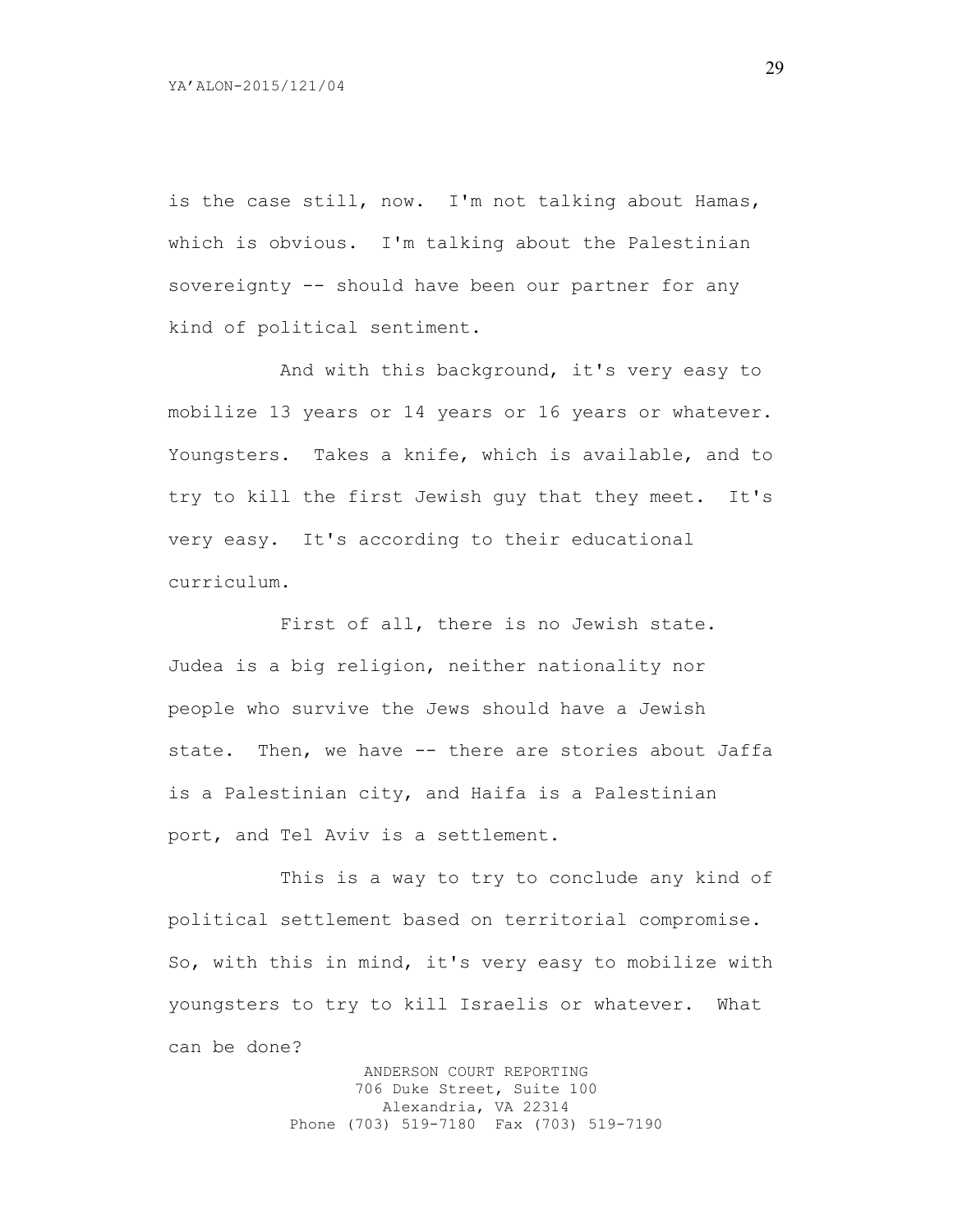First of all, we still try to work with the Palestinians, trying to convince them, first of all, to condemn the terror attacks. Not necessarily to condemn. Then, to stop the blood labels about executing those terrorists, like innocent people are executed by the Israelis.

Then, of course, to work with our military troops to have more troops on the ground in any junction, in any station, to be ready for any kind of terror attack, which takes a couple of seconds, and to complete it by killing the terrorist and not killing the Israeli, in this case. And of course, it is not so easy in an open world in which the social media is affecting the people.

ANDERSON COURT REPORTING 706 Duke Street, Suite 100 Alexandria, VA 22314 Phone (703) 519-7180 Fax (703) 519-7190 We try, of course, to convince certain web sites not to allow this incitement or to show in YouTube or certain videotapes or whatever. It's a long process, but at the end, I believe that in order to stop it, we should be very determined, in any case, to accomplish or to complete any incident by winning the incident, and then to deal with the little ship,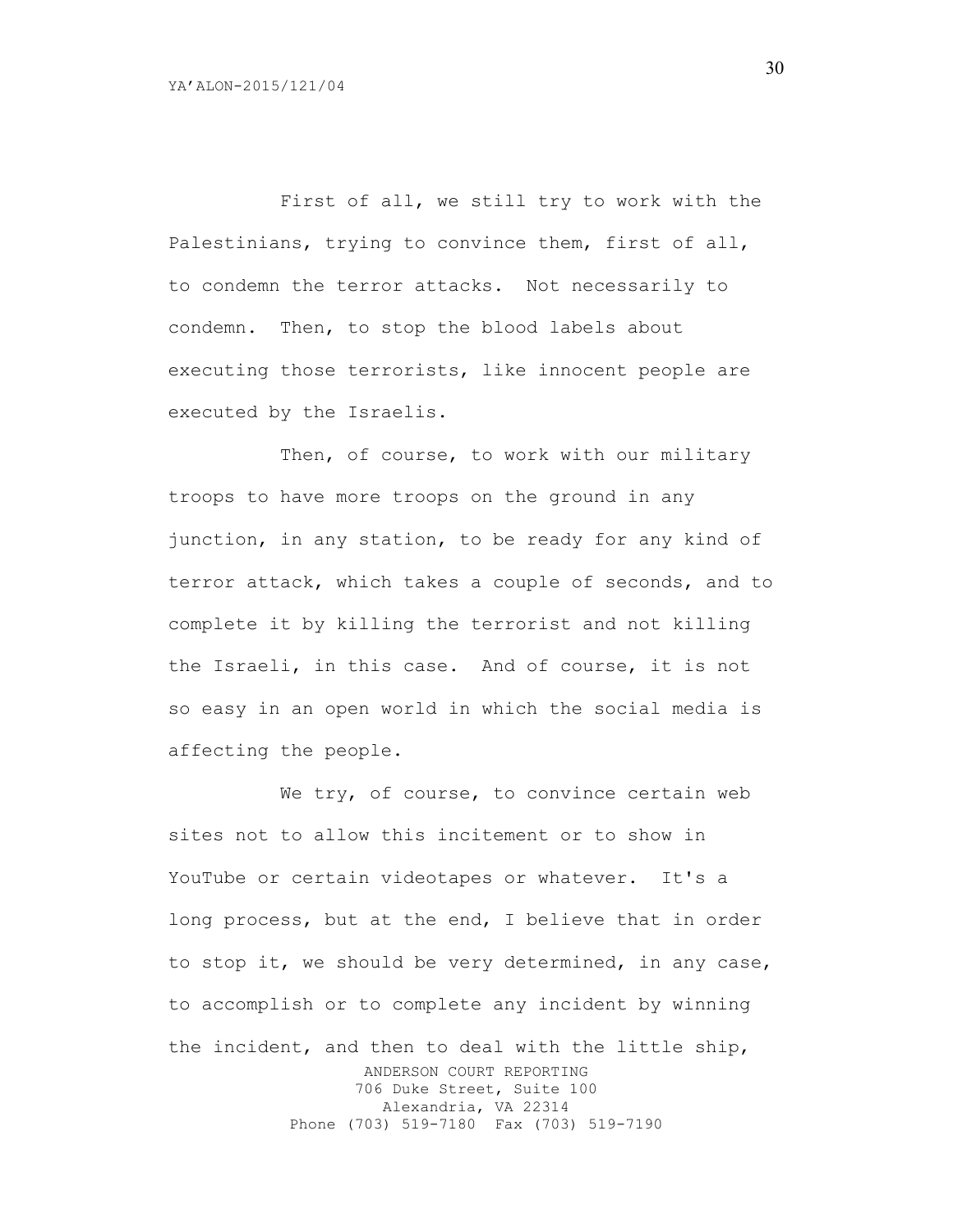you know, the person or sovereignty to try to convince them to behave themselves, to deploy their security forces in order to prevent it.

It's a long process. It's not something that can do like that. But we had, in the past, more devastating attacks, more significant threats, and I believe that even this wave of terror is going to be defeated by us.

MR. IGNATIUS: Let's go to the audience, starting with our host and friend, Haim Saban.

MR. SABAN: You stole my question. I was going to ask him about the Palestinians, but then, I found another angle to ask him about the Palestinians. There's a lot of questions about the Palestinians.

Minister, if you were to lay out a resolution of the Israel-Palestinian issue, long-term -- not how are you going to overcoming the stabbing, and okay, we'll trust you and your apparatus to eventually take care of the problem. How do you longterm resolve that conflict?

> ANDERSON COURT REPORTING 706 Duke Street, Suite 100 Alexandria, VA 22314 Phone (703) 519-7180 Fax (703) 519-7190 MINISTER YA'ALON: First of all, I would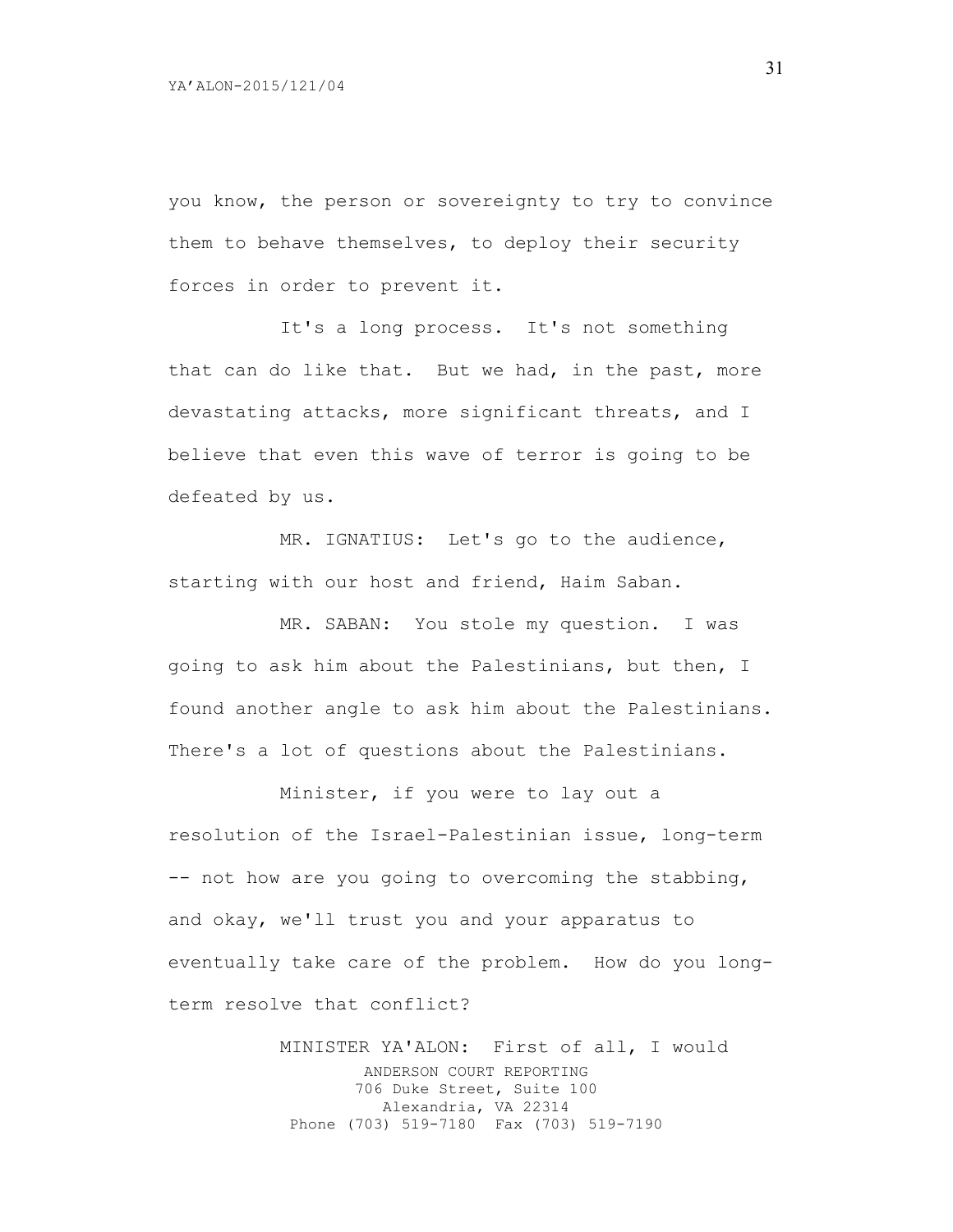like to emphasize that although we're here again and again, that the Israeli-Palestinian conflict is a call for instability in the region, I strongly deny it. It even seems to be ridiculous to say it in the current situation.

The civil war in Syria or in Iraq is not because of us. First of all, it should be well understood, in order to put this conflict in the right priority, and certain conflicts is the first priority. Not Daesh, not the Iranian conflict, the Israeli-Palestinian conflict. We still hear it.

Secondly, it should be very clear that we, the Israeli government, we don't want to govern the Palestinians. And we are happy that they have already political independence. They have their own government. They have their own parliament, municipalities. They decided to be divided into two political entities, Hamastan in the Gaza Strip, actually led by Hamas, and Palestinian sovereignty in the West Bank.

> ANDERSON COURT REPORTING 706 Duke Street, Suite 100 Alexandria, VA 22314 Phone (703) 519-7180 Fax (703) 519-7190 And our interest is to improve, to enhance,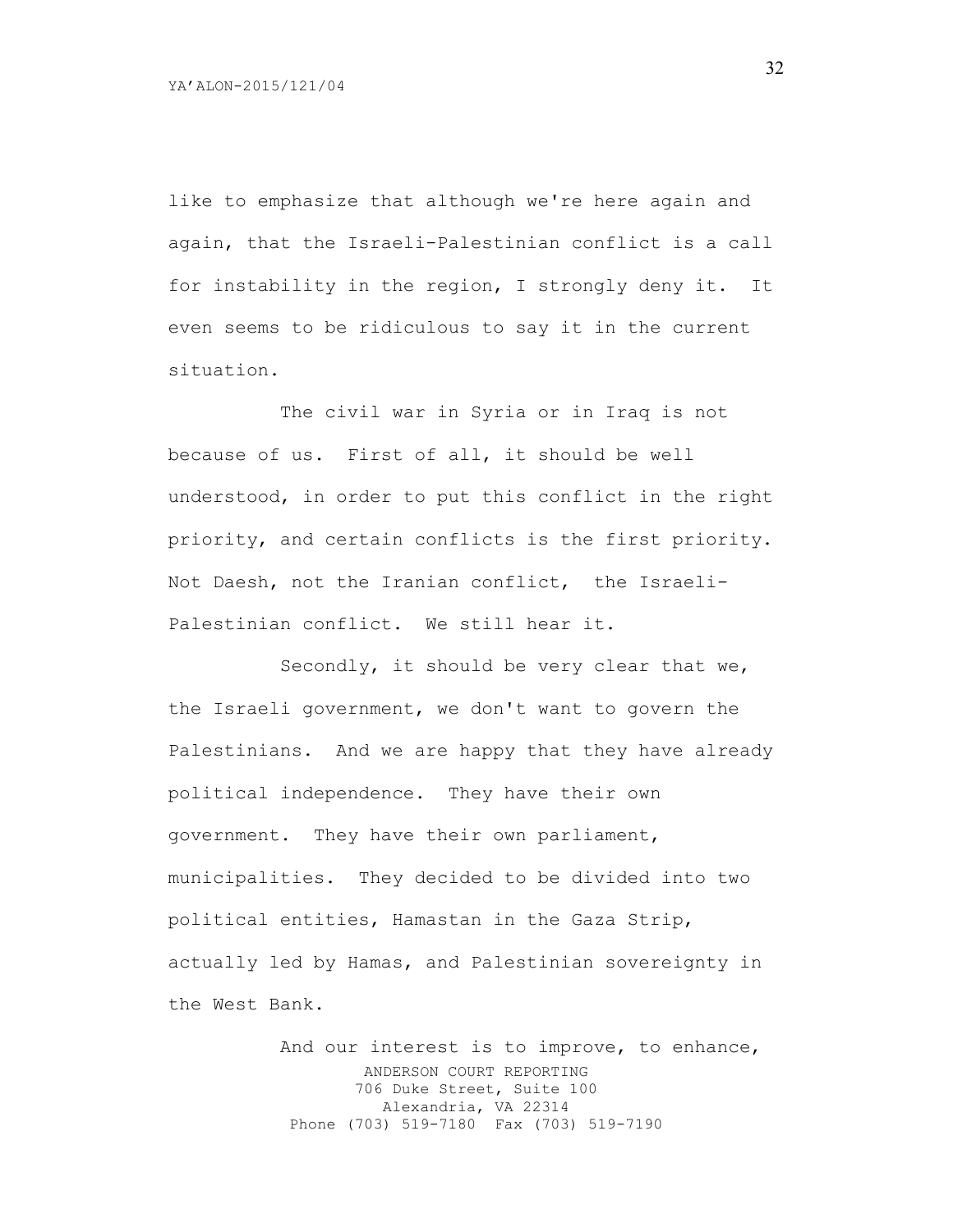to strengthen their competence to govern themselves. We want them as a reliable, accountable neighbor, by all means. Having said that, we've tried again and again and again to settle the conflict since Oslo with all the stations, Camp David, with Barack, Linton proposal at the end of 2000, Annapolis.

We try in the last seven years, to sit at the table, to discuss, to negotiate. I would say that we haven't witnessed yet, since the dawn of Zionism, Palestinian leadership which was ready to recognize our right to exist as a nation state of the Jewish people. And this is the root of the problem.

It's not about the conflict we started in '67, the conflict which existed before the creation of the state. It's not going to be concluded according to their perception on '67 lies. But we succeeded in creating a kind of Modus Vivendi, even now, with the wave of terror. Looking around, Israel is the most stabilized entity in the region, with the wave of terror, with a hostile neighbor like Hamastan and Gaza.

> ANDERSON COURT REPORTING 706 Duke Street, Suite 100 Alexandria, VA 22314 Phone (703) 519-7180 Fax (703) 519-7190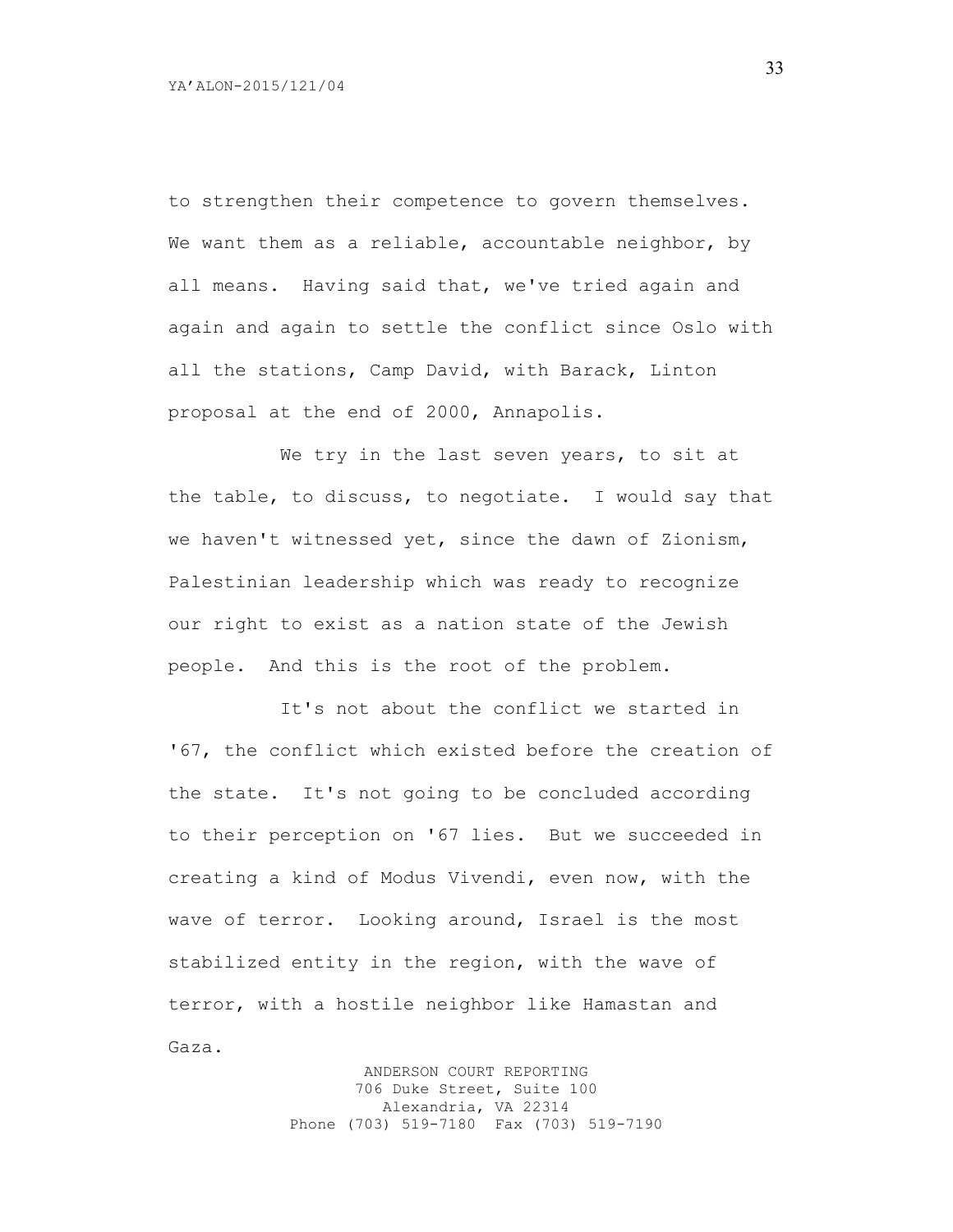Keeping actually, a Modus Vivendi, like in Gaza with a big stick -- part of it is the outcome of protective policies. Part of is what we do now when someone is provoking rockets launching, but kill us, as well. Nine hundred tracks on a daily basis are unloaded in Kerem Shalom crossing point. They are dependent on us.

We are not there anymore. They are dependent on us, on the metrics of economy, infrastructure, water and energy. I'm not talking about the West Bank. In the West Bank, the Palestinians are dependent on us. The real economy in the West Bank, the viable economy in the West Bank is coming from Palestinians while employed in Israel, and employed in the industrial zones in the West Bank, in the settlements, subcontracts of Israeli finance working in Tel Chaim or Hebron, textile or whatever, and selling commodities to Israel.

ANDERSON COURT REPORTING 706 Duke Street, Suite 100 Alexandria, VA 22314 Phone (703) 519-7180 Fax (703) 519-7190 Can they be a viable state, economic-wise without us? Then in-house structure -- water, electricity. Can we be a viable state without that?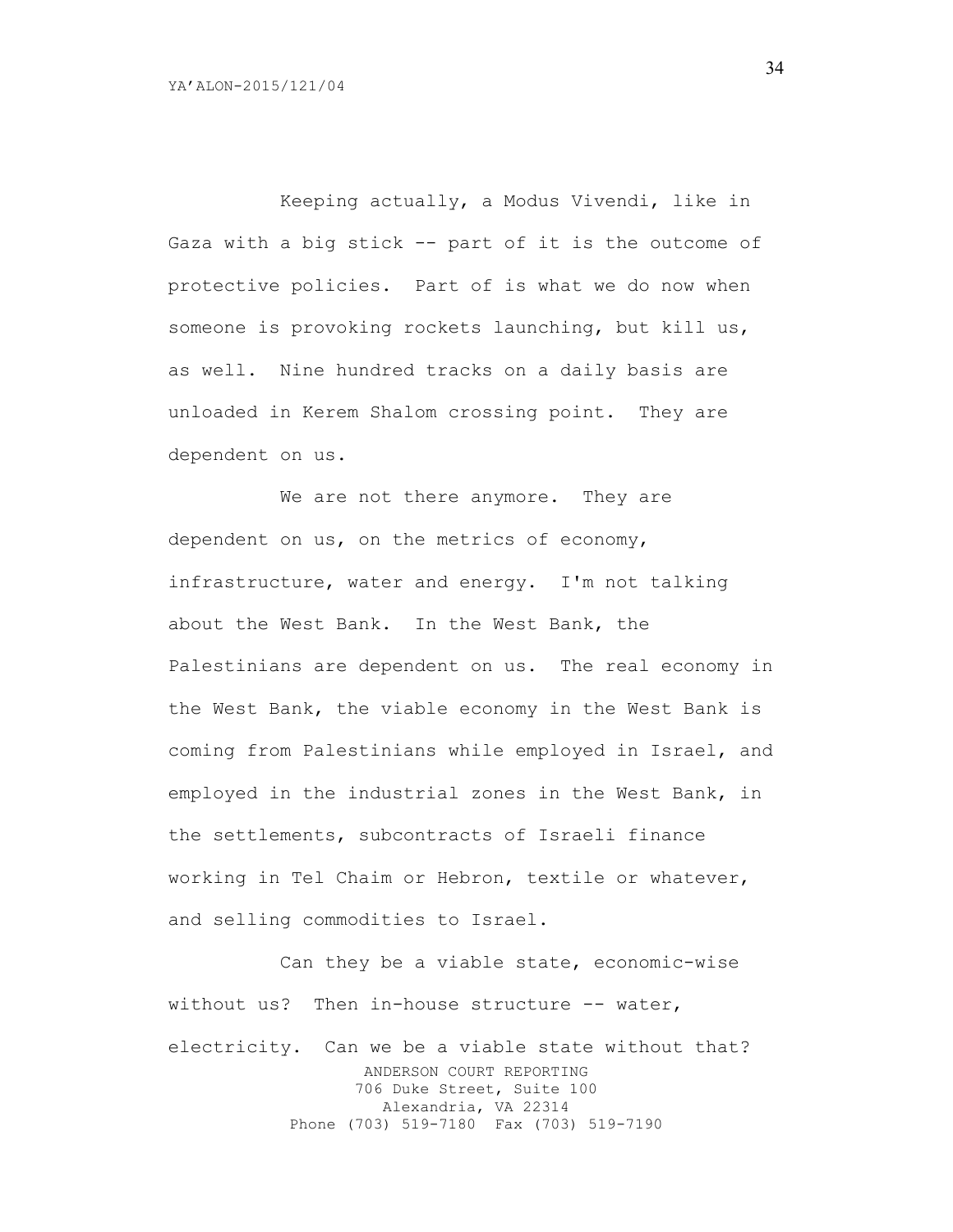So, we are like Siam twins. We can survive without them. They can't survive without us. But we might be bleeding, by terror or whatever.

Even talking about security -- can they survive now without our security activities in the West Bank? No way. Looking to what has happened in Gaza, Hamas took over Gaza in a couple of months. To have Hamastan in the West Bank with Palestinian Islamic jihad as political arm, as this is the case in Gaza, with Daesh in Gaza already, to have Daesh in the West Bank -- it doesn't happen, because we enjoy the freedom of operation security-wise.

To have such a situation, my kingdom can survive with such a situation? Look at Egypt. Look at the Hamastan as an hostile entity, not what we want in the West Bank. So, our proposal is very clear. As we don't want to govern them, let's make progress. We shouldn't be in a hurry. We call it the bottom up approach. Let's make progress on the economy, security, as well as on the political track.

> ANDERSON COURT REPORTING 706 Duke Street, Suite 100 Alexandria, VA 22314 Phone (703) 519-7180 Fax (703) 519-7190 Let's slowly, slowly, bearing in mind, that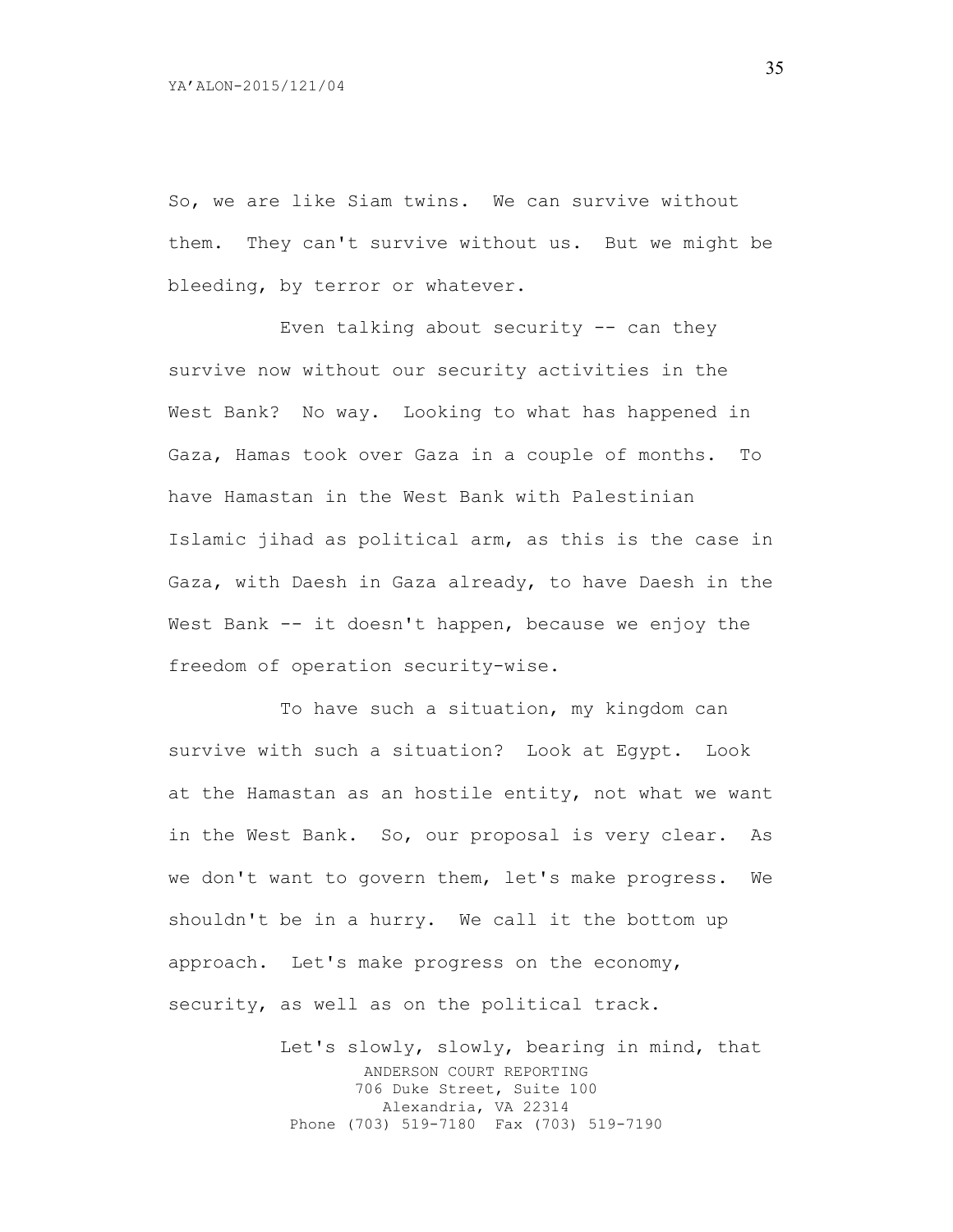at the end, this entity, whatever it will be called, the New Palestinian Empire or whatever, will be dependent on Israel. Otherwise, they are not going to survive, and they are going to harm our interests as well as Jordanian interests.

MR. IGNATIUS: Mr. Minister, I do have to ask you, that description you just gave of Siamese twins that are joined, a lot of people would say is - that's the one state solution. And there was an ad this morning in the *New York Times* signed by two people who succeeded you as chief of staff, noting that it's estimated that in 2020, the population of that entire territory will be 49 percent Jewish. So, aren't you describing the one state solution, in what you just said?

ANDERSON COURT REPORTING 706 Duke Street, Suite 100 Alexandria, VA 22314 Phone (703) 519-7180 Fax (703) 519-7190 MINISTER YA'ALON: I am not in favor of this idea, and I believe that the Palestinians are not in favor of this idea, as well. Now, when we count you know, we do lose demography. As I said, we are happy from the political separation, for them enjoying political independence. They don't have to walk to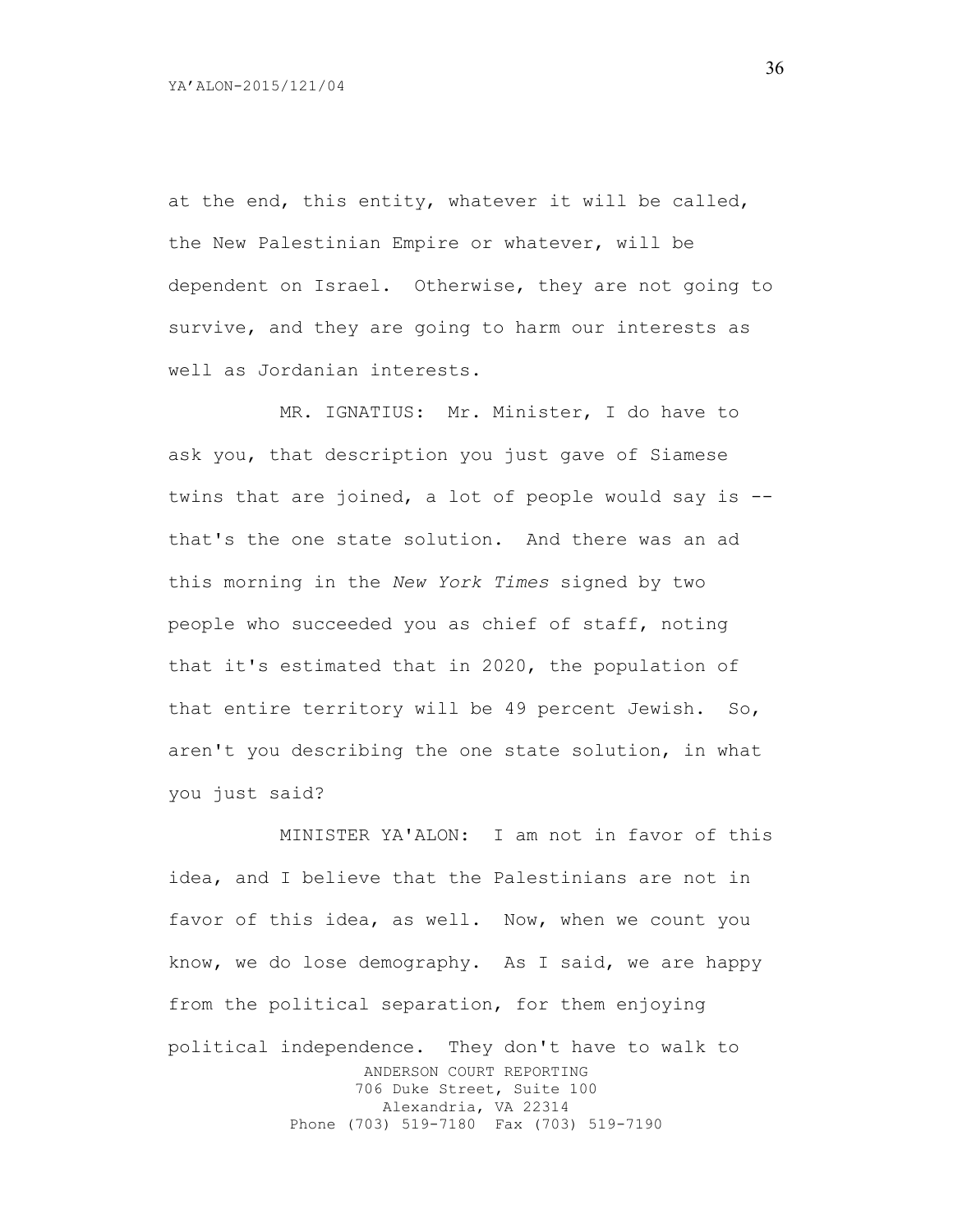the Knesset. They have their own parliament and whatever -- government and policies. They should keep it.

And I am not sure that they are looking for such a solution. I am not sure that they are going to, what is called -- to solve the kiss to Israel to have a one state solution. They have their own interest to keep their governing, to keep their business, to keep their interests. So, I am not in favor of a one state solution, and I'm not sure this is the option that the Palestinians are looking for.

MR. IGNATIUS: Dennis Russ.

MR. RUSS: I want to take you back to Iran for a second. I understand the concerns you have about the deal, but actually, the deal is done now. You know, if the deal is fully implemented, if the deal is fully enforced, then you actually could buy 15 years where Iran would not have a nuclear weapon.

ANDERSON COURT REPORTING 706 Duke Street, Suite 100 Alexandria, VA 22314 Phone (703) 519-7180 Fax (703) 519-7190 Given the fact that you could buy those 15 years, what could you do with the 15 years to address the concerns that you are identifying? How can you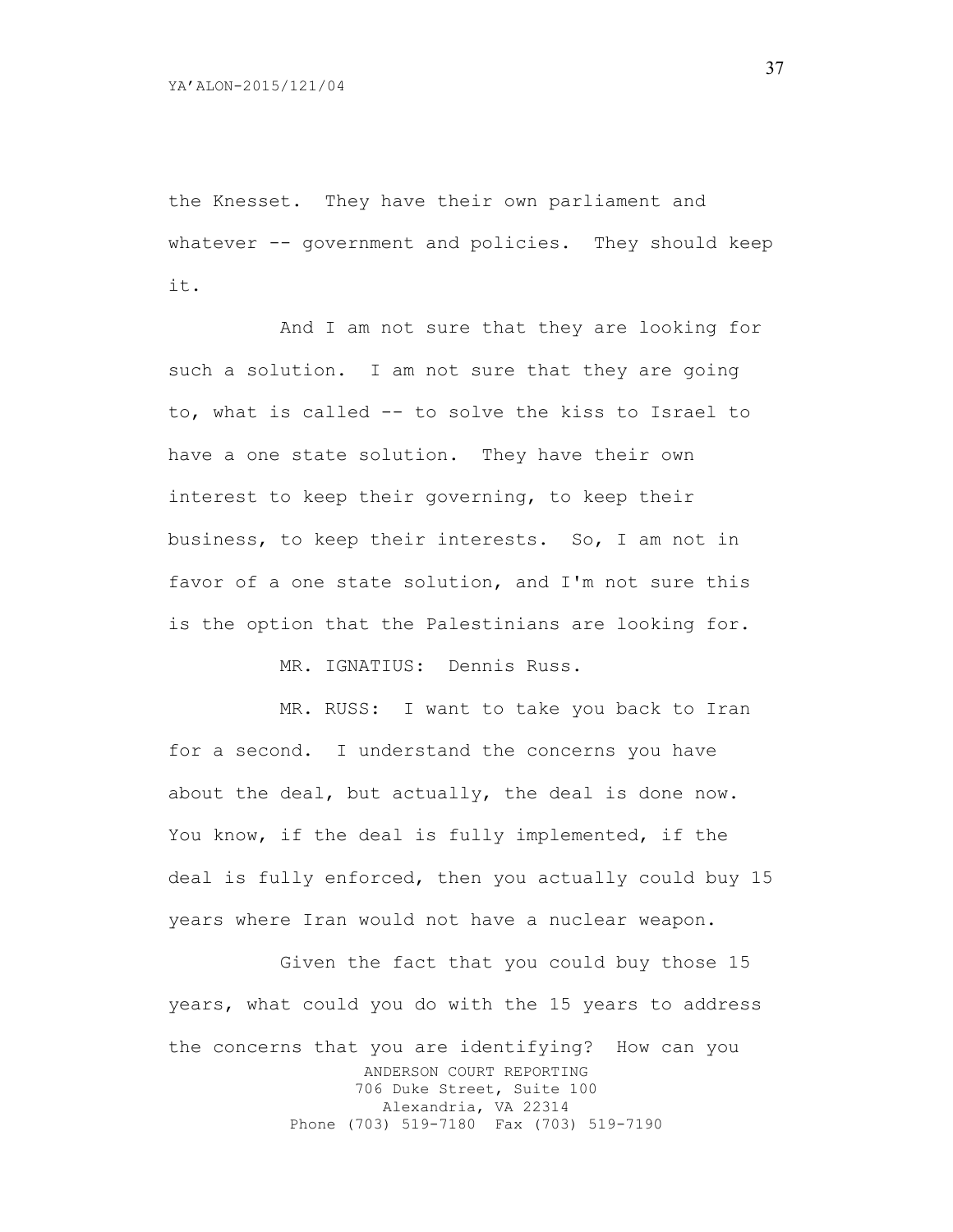take advantage of that to affect the landscape to reduce some of the risks that you see?

MINISTER YA'ALON: Yes. I agree that we have to take advantage of the delay, whether it will be 15 years or less. There are also claims that taking advantage of these 15 years or so is looking or generating an internal change in Iran.

We thought about it, even in the '90s. I was the head of the intelligence, talking about the fact that 70 percent of the Iranians are not happy with the Ayatollah. Since then, this apocalyptic, messianic regime has succeeded in strengthening the grip in governing.

And I am afraid that with more money now, without political isolation -- so, without external pressure, this regime is going to enjoy more room to maneuver, even internally, and I don't see any change in the vision, the ideology of Iran, claiming that America is the great Satan, and we are lucky to be considered the minor Satan, and we shall be wiped off the map.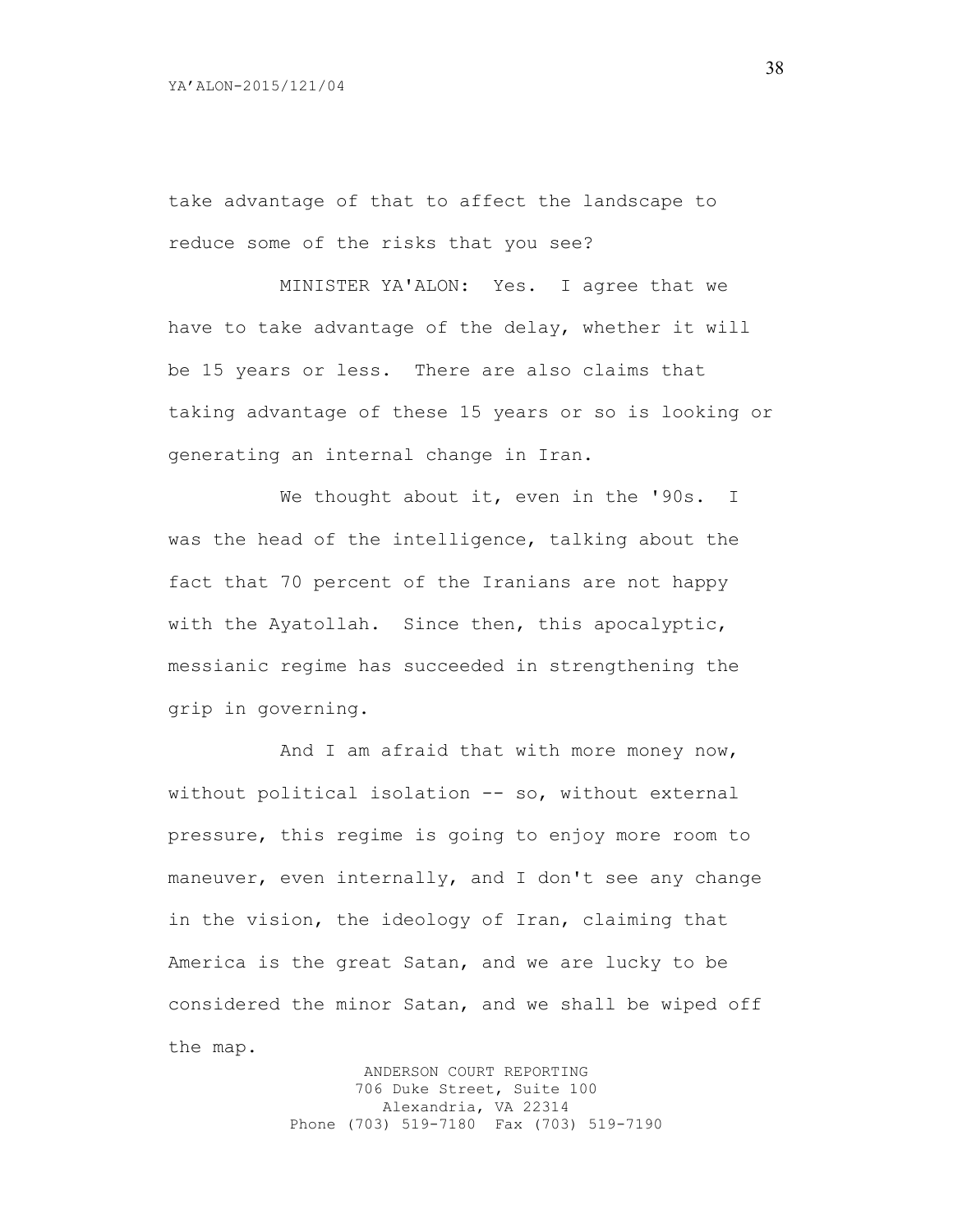It's not going to be changed. And I don't see the chance to have McDonald branches in Tehran as the new future. We might pray for a change, but I'm not sure this is a policy, to pray. Nevertheless, we should watch very carefully the implementation of the deal. But again, you know, when there is no political interest to confront the regime, we witness the recent IAEA report, which is going to allow the sanctions relief, and it will be a matter of political interest, whether to confront the regime if it is violating the agreement or not to confront the regime.

We have now certain issues to confront the regime. I mentioned the proliferation of weapons. And now, human rights issues in Tehran -- oppressing, suppressing dissidents, hanging dissidents might be an issue to deal with, regarding this regime - sanctioning this regime. It's a matter of political interest. So, at the end, it's a matter of policy, political interest whether to deal seriously with this very dangerous regime or not.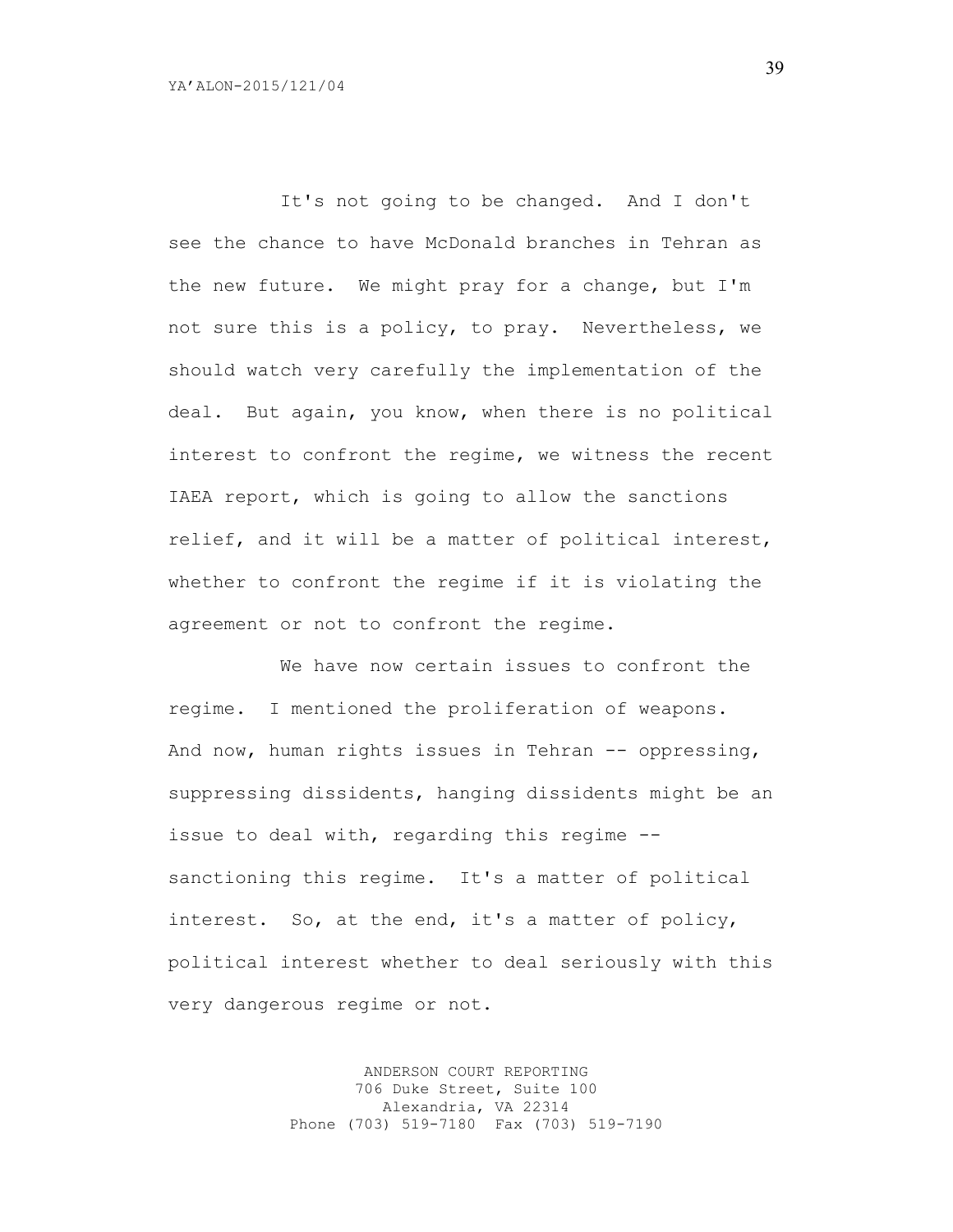MR. IGNATIUS: So, let me turn here, and I see four other hands. Anybody else who would like to ask questions, please raise your hand. Yes, if we can get a microphone.

MR. ENGEL: Hello. That's better. Thank you. I'm Elliot Engel. I'm the Ranking Member of the House Foreign Affairs Committee. You met with our committee the other day. I'm wondering, Dennis sort of touched on it, but I'm wondering if you could share with us tonight what you told us when you met with us, why you look at Iran as the greatest strategic threat to Israel than Daesh, than ISIS. Why Iran concerns you more.

The second question I have is I agree with you that Israel is the nation state of the Jewish people, but there are people who say what does it matter, why do the Palestinians have to acknowledge that.

ANDERSON COURT REPORTING 706 Duke Street, Suite 100 Alexandria, VA 22314 Phone (703) 519-7180 Fax (703) 519-7190 When I raised that with Abu Mazen when we all met with him on the West Bank, he said well, Israel can call itself whatever it wants. They can go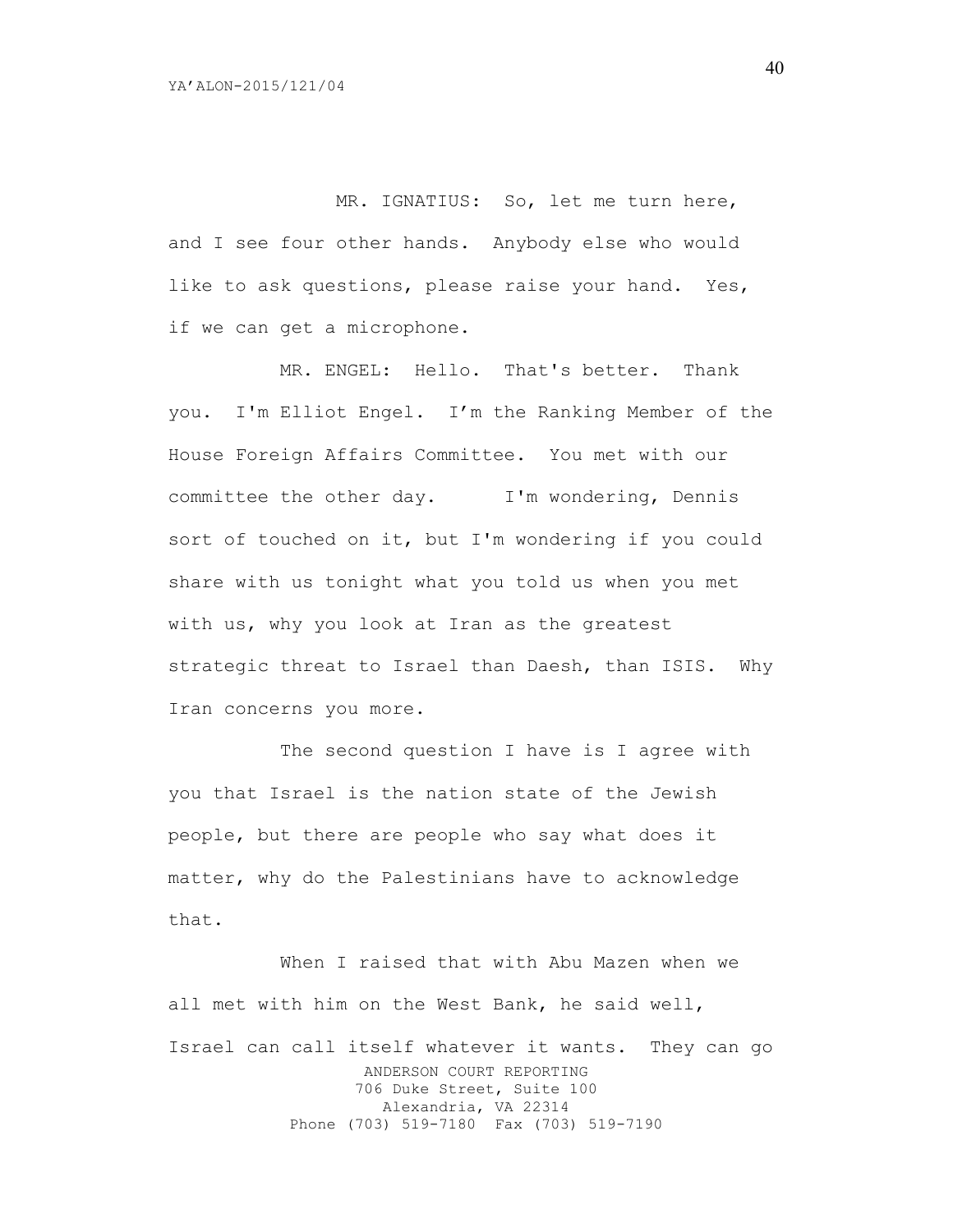to the United Nations and have their name changed. Why do we have to agree to that before anything else happens.

I'm wondering if you can answer those two questions.

MR. IGNATIUS: Do you want to just --

MINISTER YA'ALON: No, not again. You didn't hear it?

MR. IGNATIUS: I wouldn't dare summarize the Congressman's question. It was the question we were discussing earlier. You told the committee that you saw Iran as a greater threat to Israel than ISIS, could you elaborate on that.

MINISTER YA'ALON: ISIS is enemy of everybody. Look at the coalitions against ISIS. The Western coalitions, Russia is not their main target, but after the crash of the airline, it intensified the air strike.

ANDERSON COURT REPORTING 706 Duke Street, Suite 100 Alexandria, VA 22314 Phone (703) 519-7180 Fax (703) 519-7190 Nevertheless, most of the politicians in the region are ready to fight Daesh, and Daesh is Daesh. Thousands of troops financed by the oil now, the oil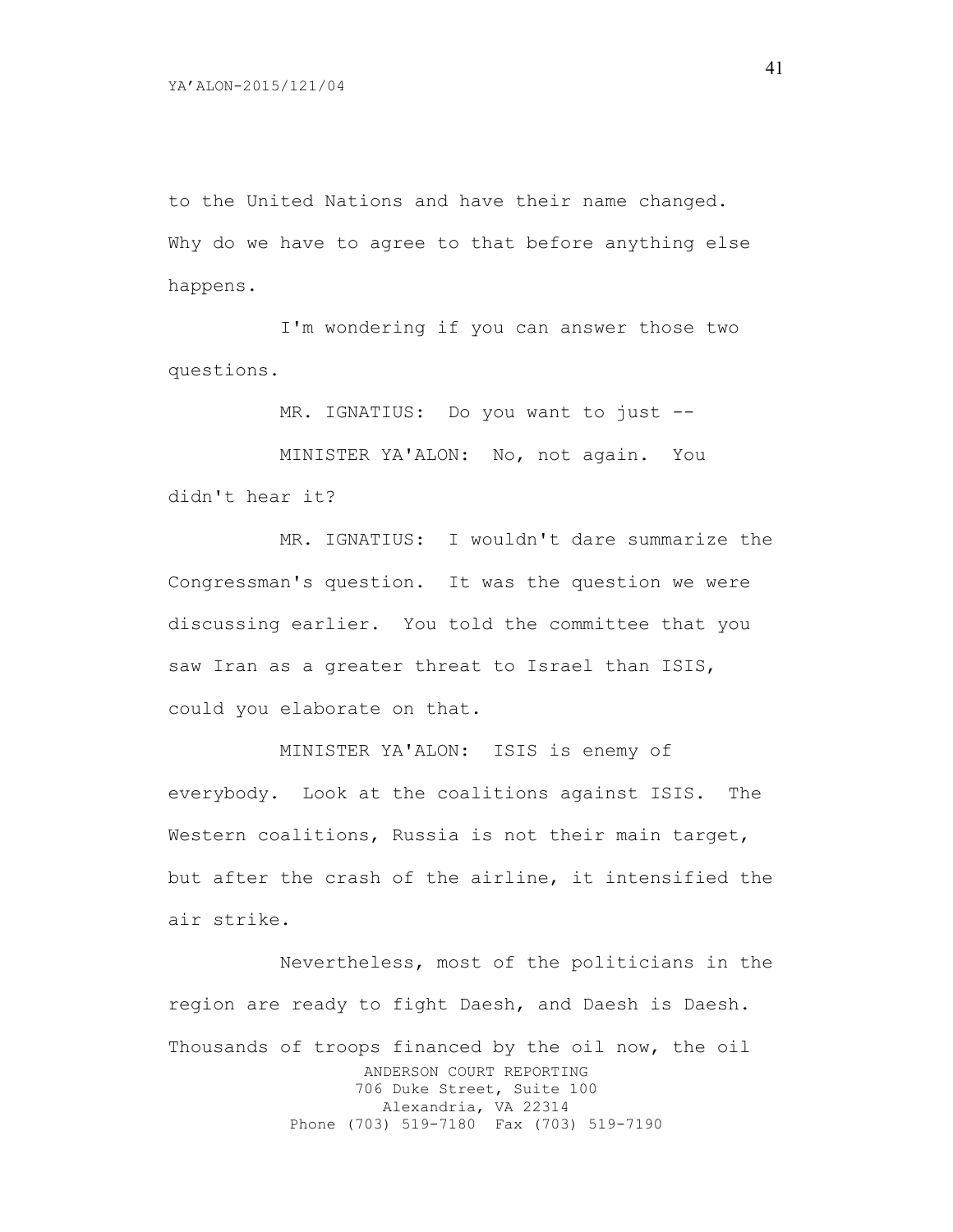should be targeted, still important to target the oil, which is the main source of the money, and actually the money serves them in order to mobilize other elements like in Sinai county.

Sinai county has become Sinai county of Daesh just because of the money. They understand they are going to get more money from Daesh. We have villagers across the border which we provide them humanitarian support, and they are part of the Free Syrian Army.

In the longer proximity, we have Java de Noosa. Why? The same villages, the same population. They are better paid by Java de Noosa. That's it. They're not al-Qaeda followers.

We believe in the end Daesh is going to be defeated. Iran is very different. It's actually an original super power. Its ideology is a very significant defense industry, but with ideology to exploit the revolution, and in the times of the Sanchez regime, the first priority was to finance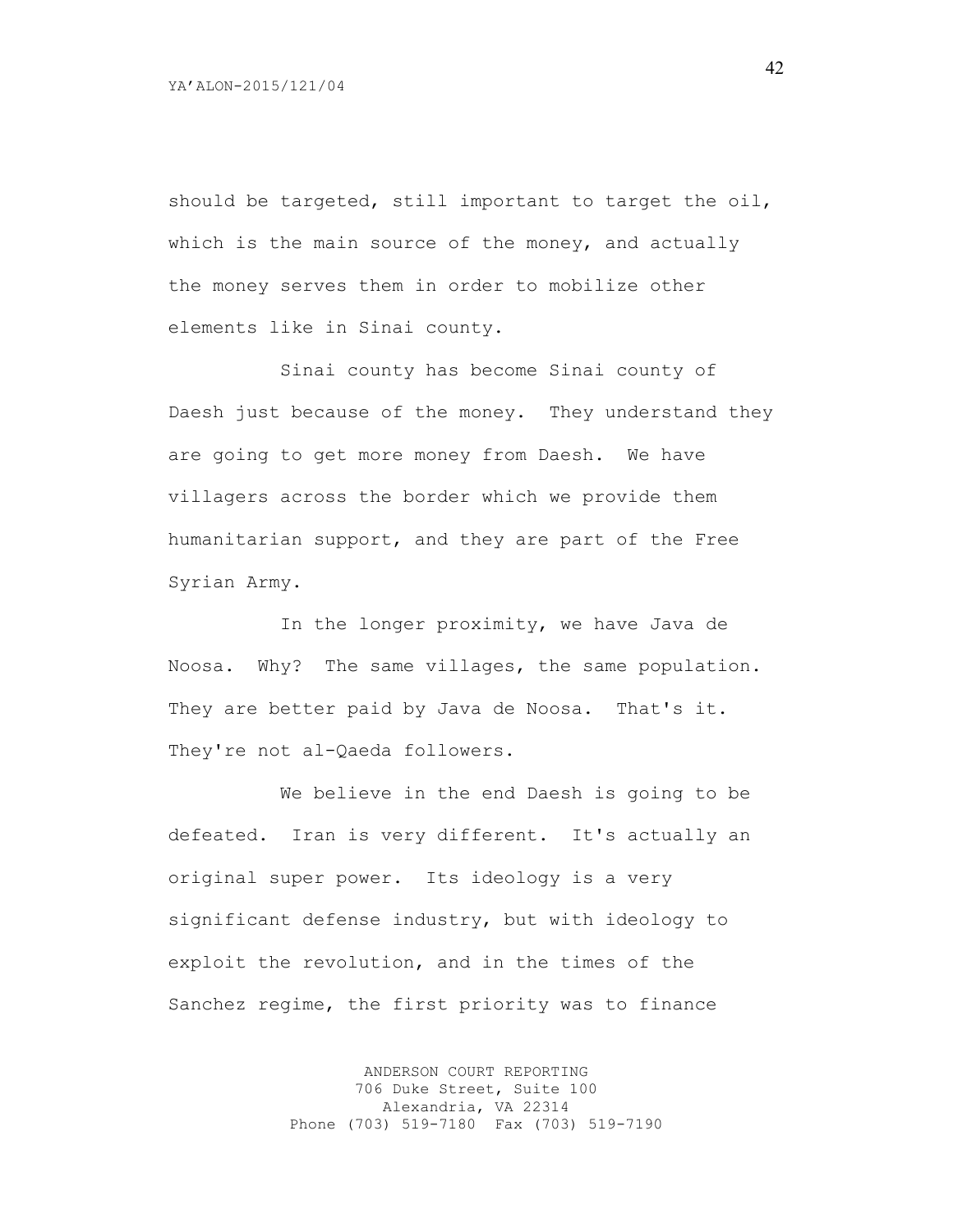(Inaudible) rather than to have money for the people, to exploit the revolution.

That is why we worry about this regime, and if they are now perceived as a key for the solution because they are ready to fight Daesh, then they are going to gain more hegemony in the region, as I mentioned, to be more dangerous, to be situated on our border, as part of the political sentiment of Syria. This is very dangerous.

MR. IGNATIUS: The other question was the importance of recognition of Israel as a Jewish state.

MINISTER YA'ALON: You know, it was also claimed that we didn't ask the Egyptians and the Jordanians when we signed the Peace Accord to recognize our right to exist as a nation state of the Jewish people. It was and it is a non-issue between us and the Egyptians and the Jordanians.

They don't claim for Tel Aviv. The Palestinians do claim for Tel Aviv. This is the way they educate the young generation, that all Palestine,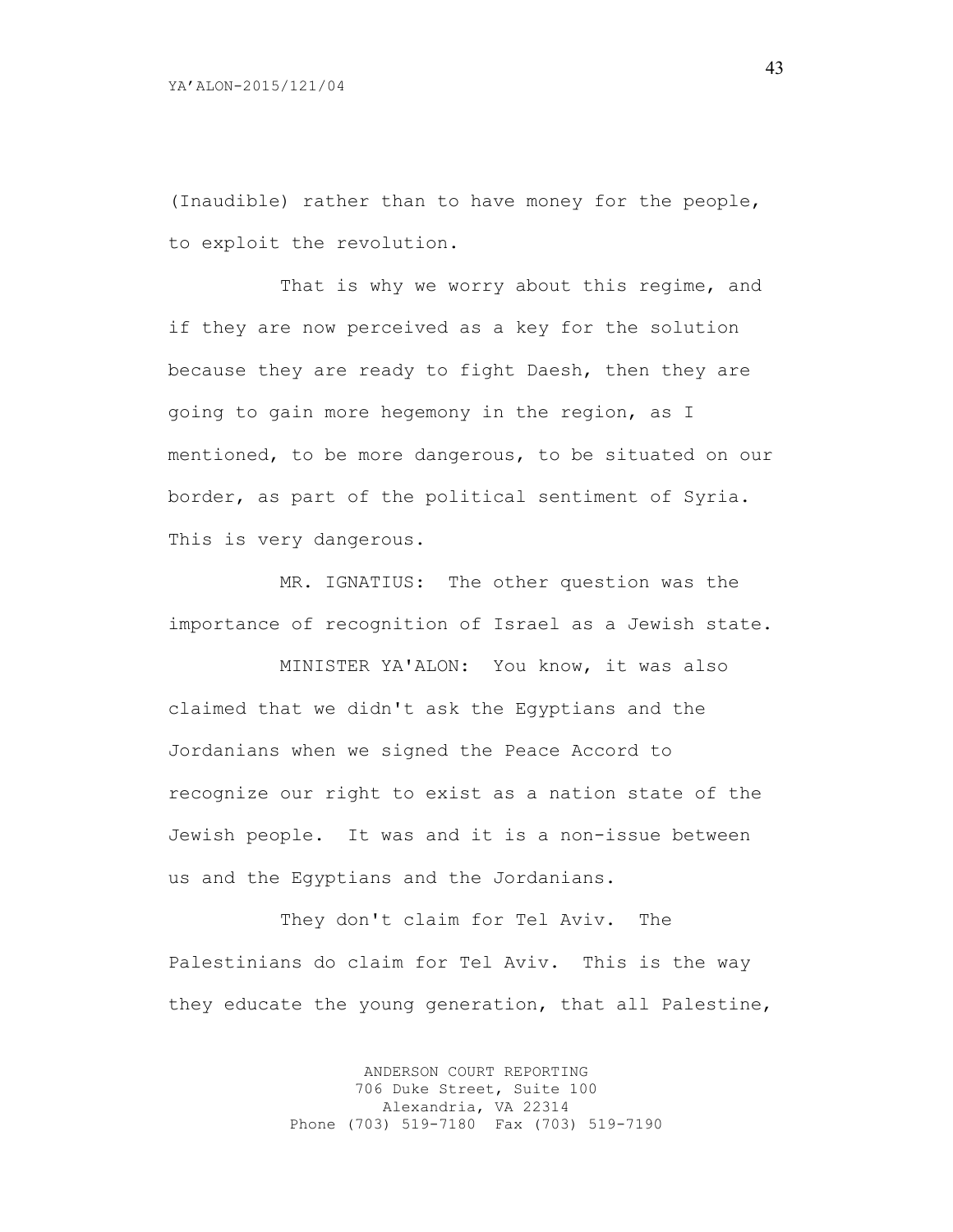it's Palestinian land, it's not a Jewish one, and not an Israeli one.

When we signed the Peace Accord with Sadat and later King Hussein, we said no more war, no more blood shed. We signed that Peace Accord with Arafat. What did we qet? (Inaudible). Always a conflict.

There was also a claim (Inaudible), at least on the Garza Strait, no violence any more. What did we get? Rockets launching aiming to Tel Aviv. They are not going to conclude, and that's why we have to insist, without this recognition, there is no chance for the end of claims and any compromise to be realized. That's why we insist on it.

MR. IGNATIUS: David McCuskey.

MR. McCUSKEY: Two points related to U.S./Israel relations. One, you have now had two rounds with Secretary of Defense, Ashton Carter, in six weeks. Do I hear from what you are saying and the intimacy on the security to security relations that you have a very high degree of confidence that the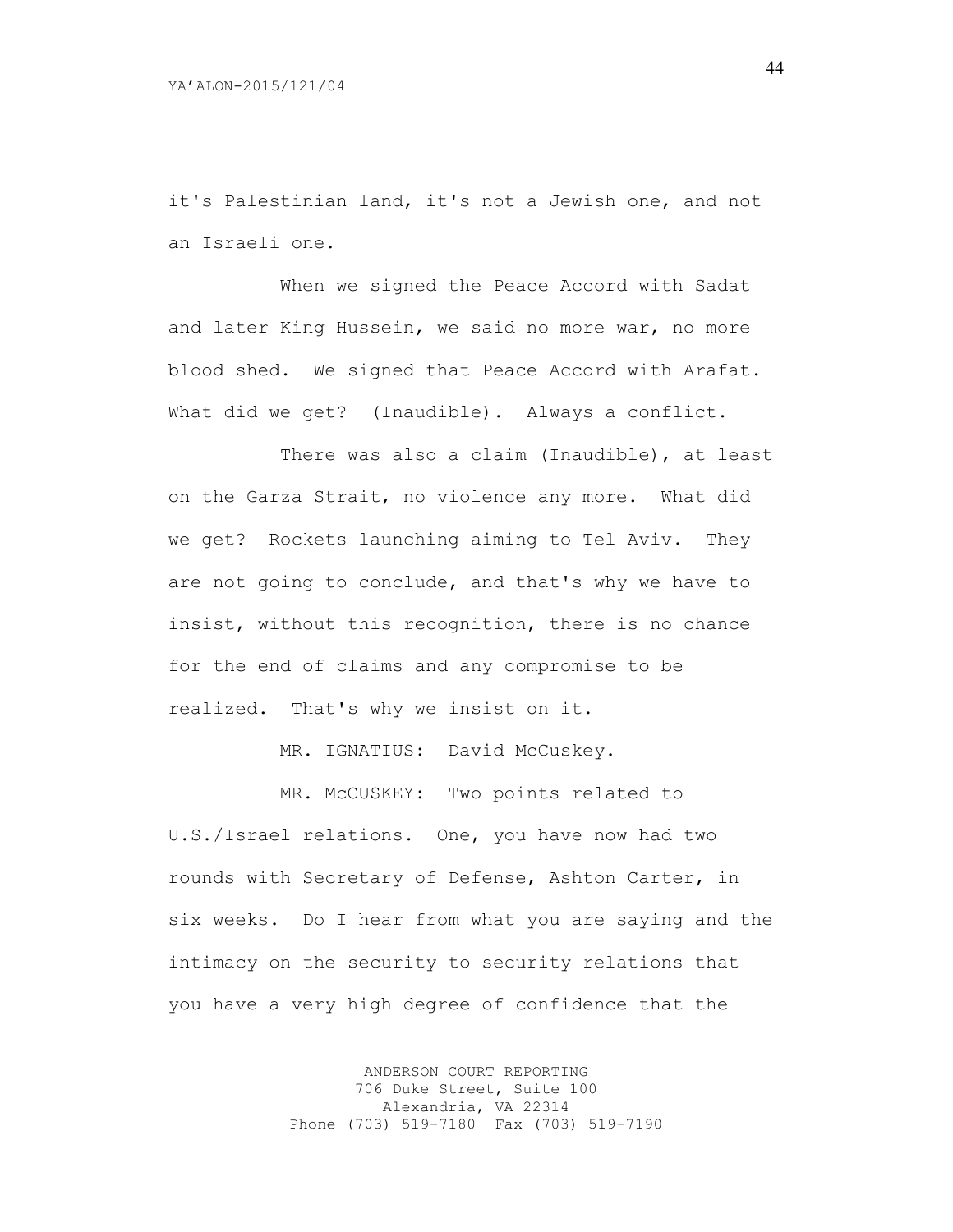United States and Israel will work closely together on Iranian implementation?

This has been a big question during the debate over the summer. As you have said, it's a done deal, you were the first Israeli to say it's a done deal. I think it's an important signal if I'm hearing correctly that you have a high level of confidence that there is going to be a lot of sharing of information and the like on Iran, and whatever difficulties between the Obama administration are not going to spill over in the implementation phase.

I just want to make sure I understand if you have that high level of confidence. I think I joked to you once that Israel has become the first Sunni state to be Jewish, but we talked about the importance of the U.S. orchestrating this pragmatic coalition with the Gulf states, Egypt, Jordan, Morocco, et cetera.

ANDERSON COURT REPORTING 706 Duke Street, Suite 100 Alexandria, VA 22314 Phone (703) 519-7180 Fax (703) 519-7190 Are there things that the U.S. can do? I'm talking about the Israel part with these countries, not just getting the Gulf states on Syrian issues, but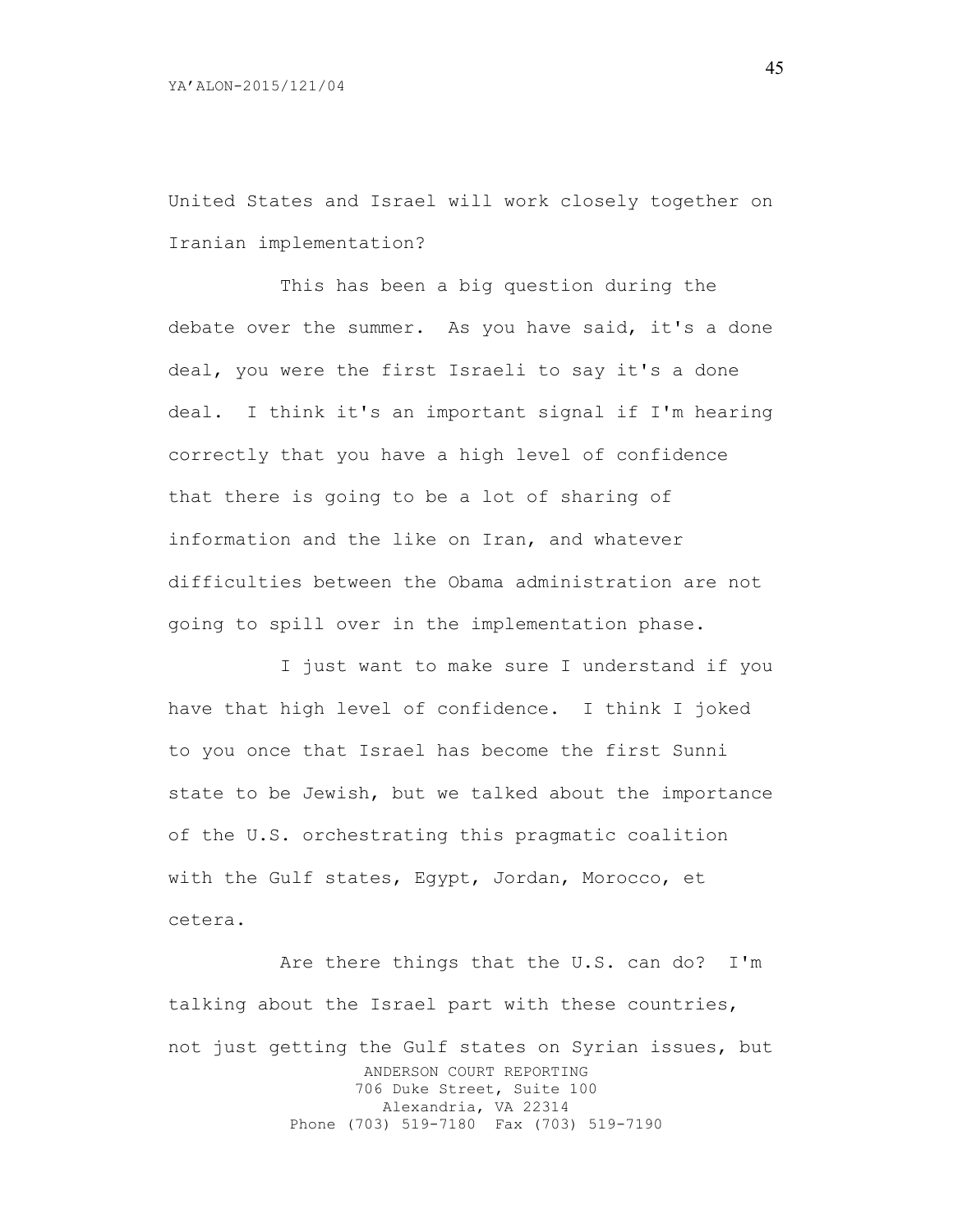are there things that the U.S. can do with Israel and these Sunni states that you're not already doing in your quiet, below the radar -- we're not talking about political things which we understand is linked to the Palestinian issue, whether fairly or unfairly, but I'm just talking about the security relationship with these things that you are not already doing.

What is the American difference as an orchestra conductor?

MR. IGNATIUS: Those two.

MINISTER YA'ALON: Well, the first one, we do share information, intelligence, whatever. We might have differences in interpreting the information. We might have differences. If we agree that the deal should be strictly implemented, then there is a lot to do together, of course. Not just the United States and Israel. I believe other Western parties as part of the deal ready to share their information in order to watch very carefully the implementation.

> ANDERSON COURT REPORTING 706 Duke Street, Suite 100 Alexandria, VA 22314 Phone (703) 519-7180 Fax (703) 519-7190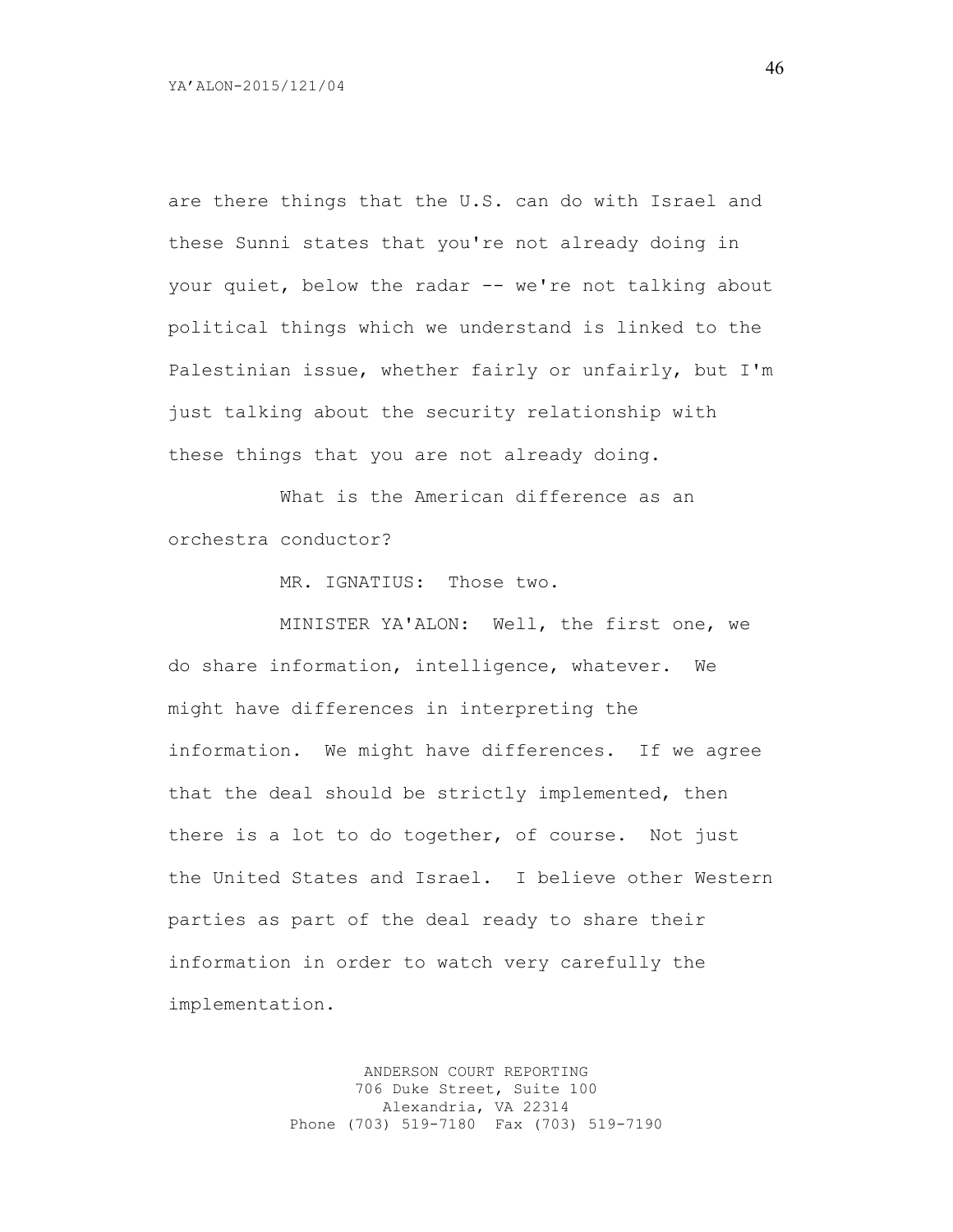We might have differences because of policy, not because of hard evidence. We had such experience in the past. We had the same information, but we had different interpretations or policy decisions because of different interests.

For the second question, which was?

MR. McCUSKEY: The second question was how can the U.S. help Israel in this implicit set of relationships that are emerging with the Sunni states.

MINISTER YA'ALON: Israel is in a very sensitive situation in the region, although you can hardly mention the term "Israel/Arab conflict," or Israel/Palestine conflict, other conflicts. You can hardly mention the Israel/Arab conflict, as I mentioned, I believe we are on the same page with most of our Arab neighbors regarding the immediate interests.

As we are in a very sensitive situation, Israel can support from behind the scenes, as we did in the past, as we do today. It is our sensitivities

> ANDERSON COURT REPORTING 706 Duke Street, Suite 100 Alexandria, VA 22314 Phone (703) 519-7180 Fax (703) 519-7190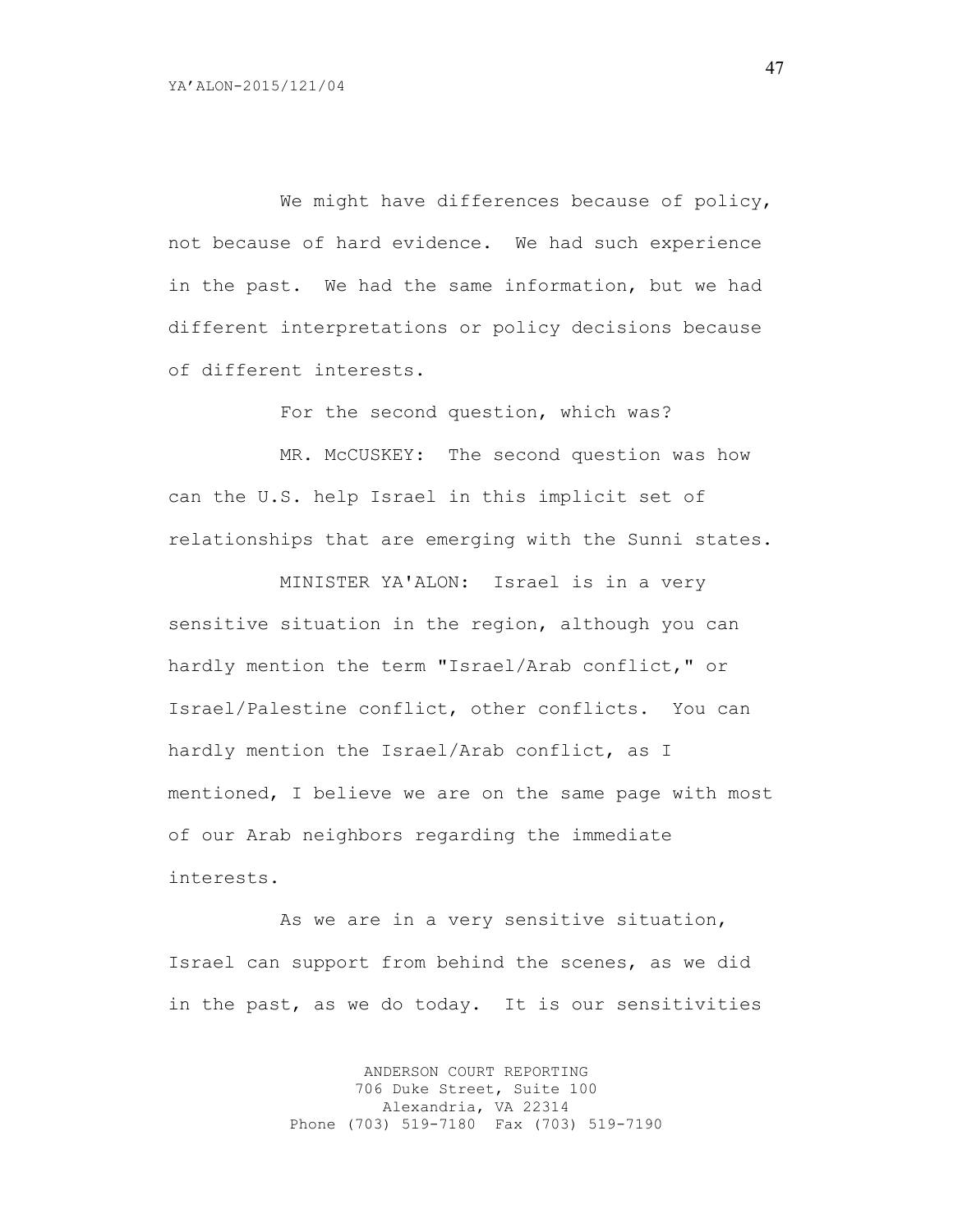among our Arab neighbors regarding Israel's part of any coalition.

Where we can find a way to support any effort which should be orchestrated by the United States in the region.

MR. IGNATIUS: Haim Saban said he wanted fireworks, so I want a explosive question from Jeffrey Goldberg. (Laughter) You can ask a question any time you want, but I was asking Jeffrey Goldberg. (Laughter)

MR. GOLDBERG: Explosive? You want explosive? Mr. Minister, let me come back to something that David asked you before. You gave a very interesting answer. I didn't directly relate to his question, but it was an interesting answer. (Laughter)

ANDERSON COURT REPORTING 706 Duke Street, Suite 100 Alexandria, VA 22314 Phone (703) 519-7180 Fax (703) 519-7190 The question had to do with what constitutes an one state solution. You said you don't believe in an one state solution to the conflict, but the question has to do with what the demographic reality is going to look like in a few years.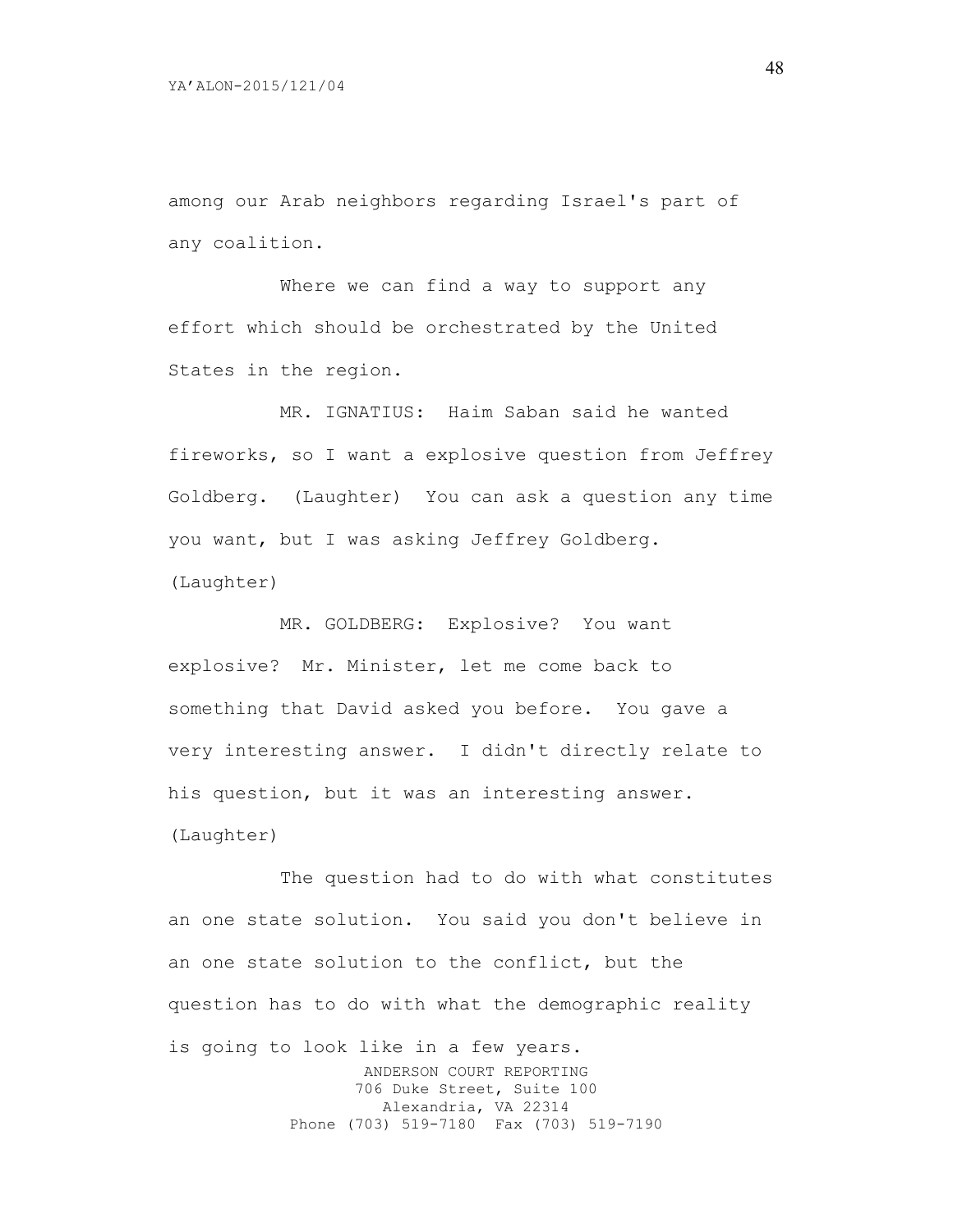You're going to have a country, a single government, that is going to control the populations, two populations, one that is about 50 percent Jewish, and roughly 50 percent is Arab. The Jewish population, the Jews, all have the franchise. They're allowed to vote for their leaders. On the Arab side of this, only a portion of that Arab population can choose their leaders.

I would disagree with you in your description of what you have on the West Bank now is political independence for the Arabs. They are completely dependent, obviously, they have no freedom of movement, they don't control their own borders.

What do you call that situation when you hit that moment when half of the people under the control of the Israeli government are Arabs and many of those Arabs do not have the vote? How do you describe that?

ANDERSON COURT REPORTING 706 Duke Street, Suite 100 Alexandria, VA 22314 Phone (703) 519-7180 Fax (703) 519-7190 MINISTER YA'ALON: We have to distinguish between the Israeli Arabs while part of our society, sharing the same civil rights. I wish to see them more integrated into society. I don't like all the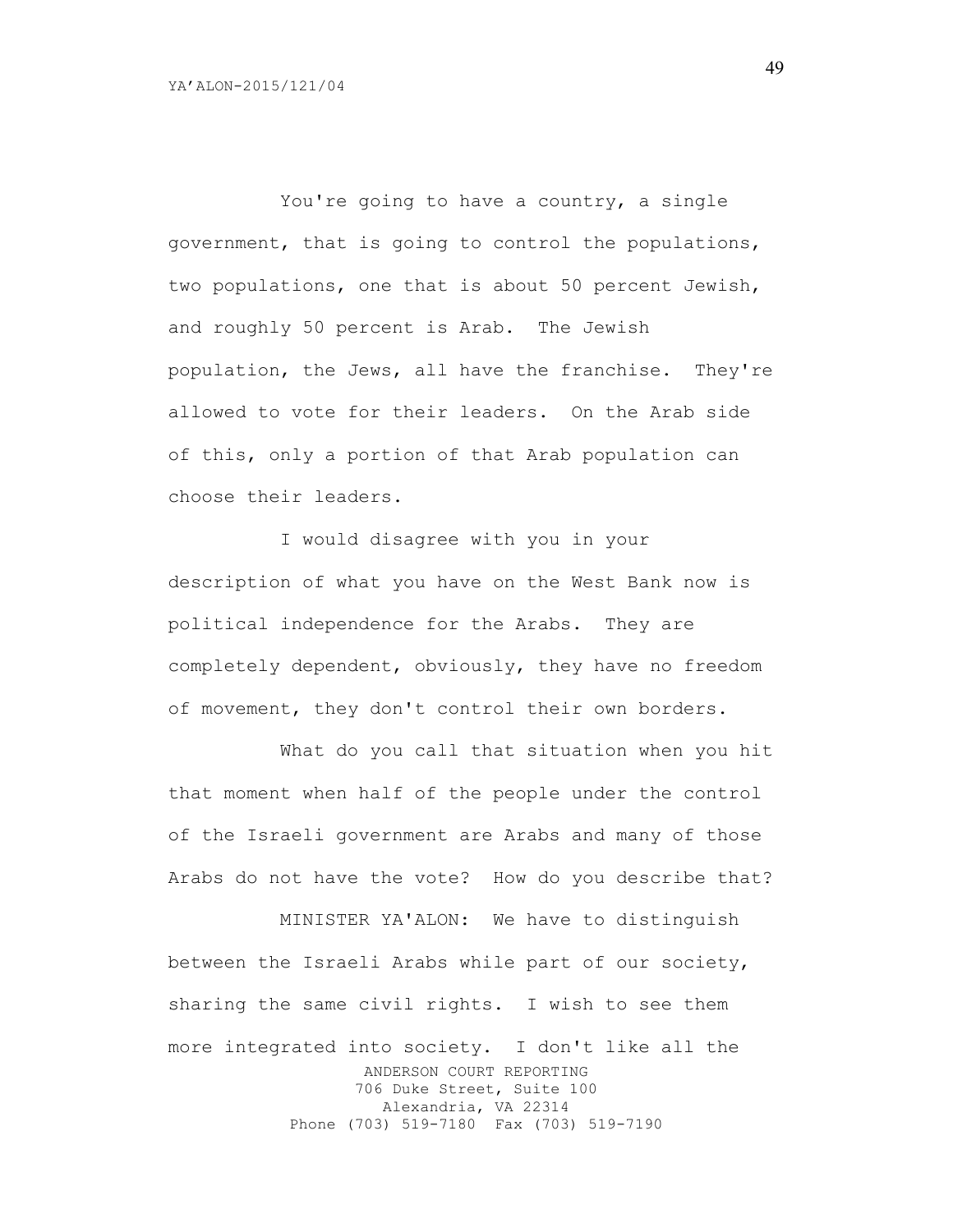political slogans, the hatred planted by politicians from both sides.

We have had very good experience with them regarding integration. The vast majority of the Israeli Arabs want to be integrated to our society. They benefit from it, of course, looking around at the situation of the Arabs in Syria or in Yemen. They are happy to be part of the Israeli society.

We have about 20 percent of the Israeli electorate. We can live with it, and we should work in order to integrate them.

Where it stands with the Palestinians in Garza, they're not going to vote as a class. They are not going to be integrated. They don't want to be integrated for those who claim an one state solution. There are people in the West Bank, which the situation is more complicated because we live like that, Israelis and Palestinians, and in Jerusalem, Somalia, and so forth, I don't see them prefer to vote.

ANDERSON COURT REPORTING 706 Duke Street, Suite 100 Alexandria, VA 22314 Phone (703) 519-7180 Fax (703) 519-7190 The idea of an one state solution is an Israeli idea, it's not a Palestinian idea. When they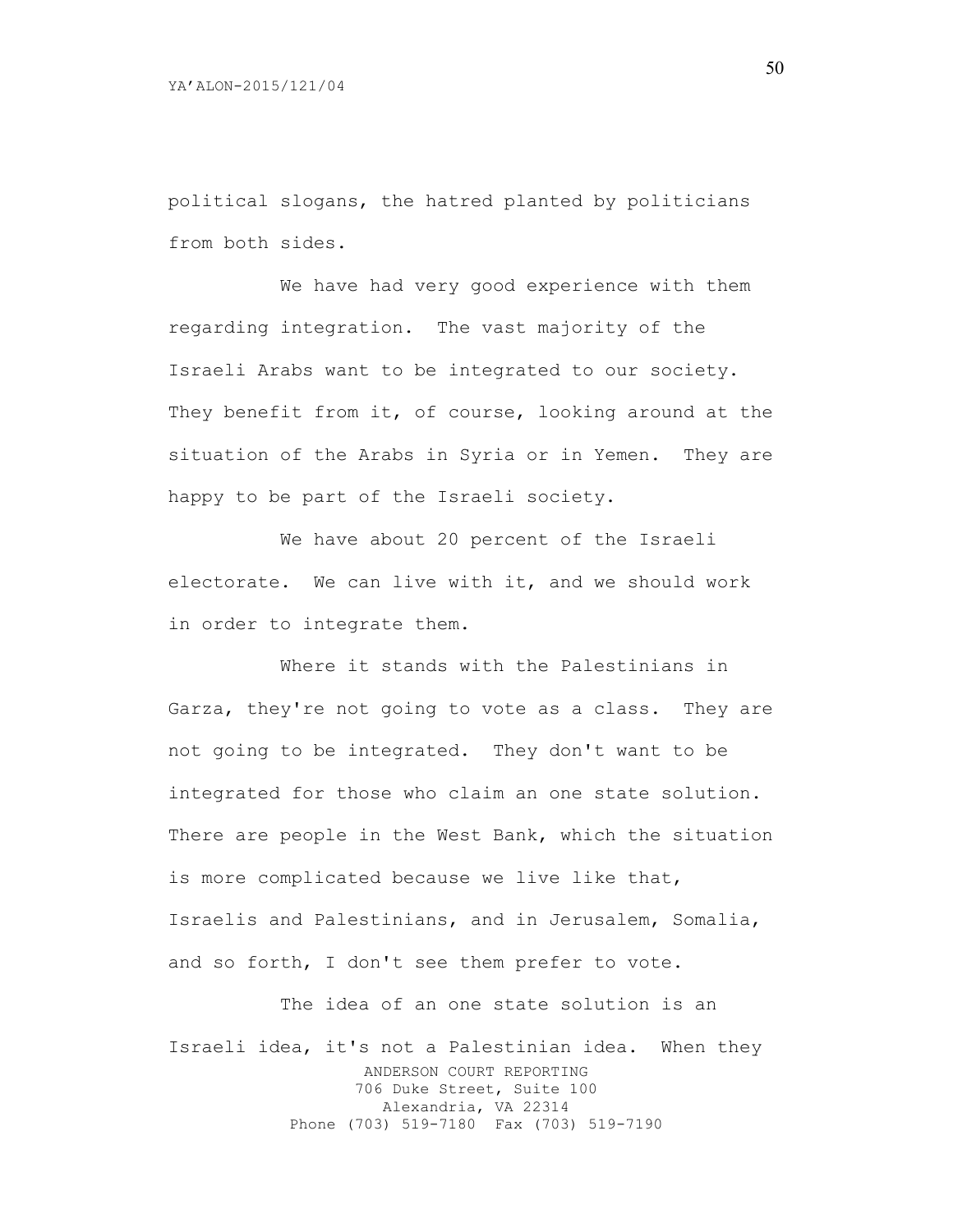talk about all these terms, you will take responsibility for the civil affairs. All those that propose to be the success of, many of them are to not allow us to have one state solution.

This is an Israeli idea which has been adopted by the Palestinians, and it has circulated now. I don't see it as a real threat. Again, our policy is not to govern them, to sanction their abilities, competence, to become more accountable. This is our policy, not by a different way of one state solution.

So, I am not afraid of this one state solution, and we should do our utmost to make progress. This is the only way to keep a relatively stabilized situation. Just imagine if we had even to give up now regarding security in the West Bank, in a couple of months, we would have witnessed more shells on the airport, rockets launching toward Tel Aviv, and so forth. Bombing attacks again and again coming to our cities.

> ANDERSON COURT REPORTING 706 Duke Street, Suite 100 Alexandria, VA 22314 Phone (703) 519-7180 Fax (703) 519-7190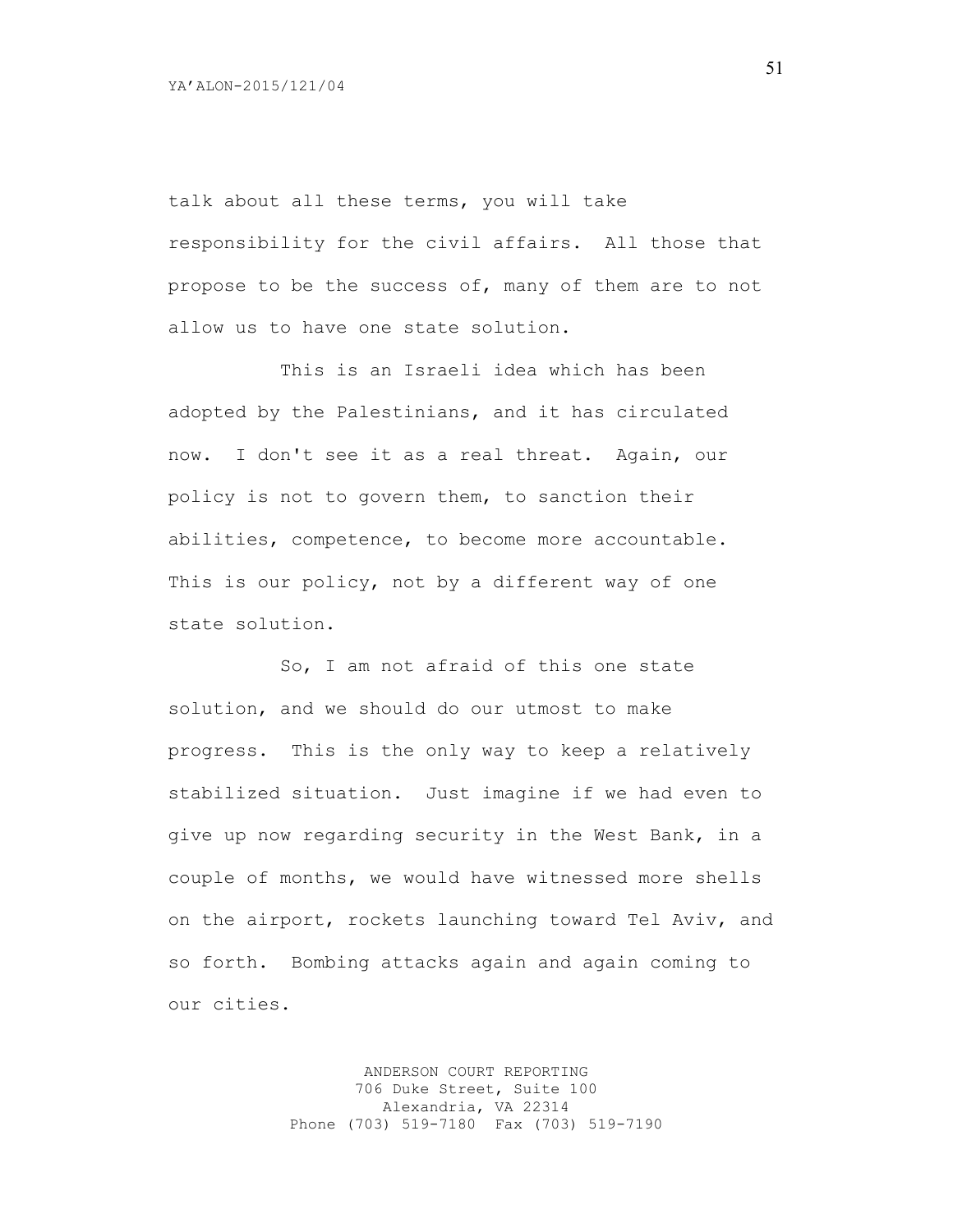I can assure you if we are not there in a couple of months, Hamas will take over. We should understand the complicated reality on the ground, and not to be in a hurry to push the two sides to go to well known solution we have said again and again, let's keep making progress on a political level, security, and economy. This is the only way to keep a relatively stabilized situation between us and the Palestinians.

MR. IGNATIUS: When Martin Indyk says to me I have a quick follow up question, my answer is yes, sir. (Laughter)

MR. INDYK: Thank you for honoring us with your presence tonight. It's very good of you to join us and play this keynote role.

ANDERSON COURT REPORTING 706 Duke Street, Suite 100 Alexandria, VA 22314 Phone (703) 519-7180 Fax (703) 519-7190 I just want to follow up quickly on this. I accept what you are saying about you don't want an one state solution, but what you are in fact portraying, or what it sounds like, is an 1.5 state solution, in which the Palestinians have half a state on 40 percent of the West Bank with highly qualified independence,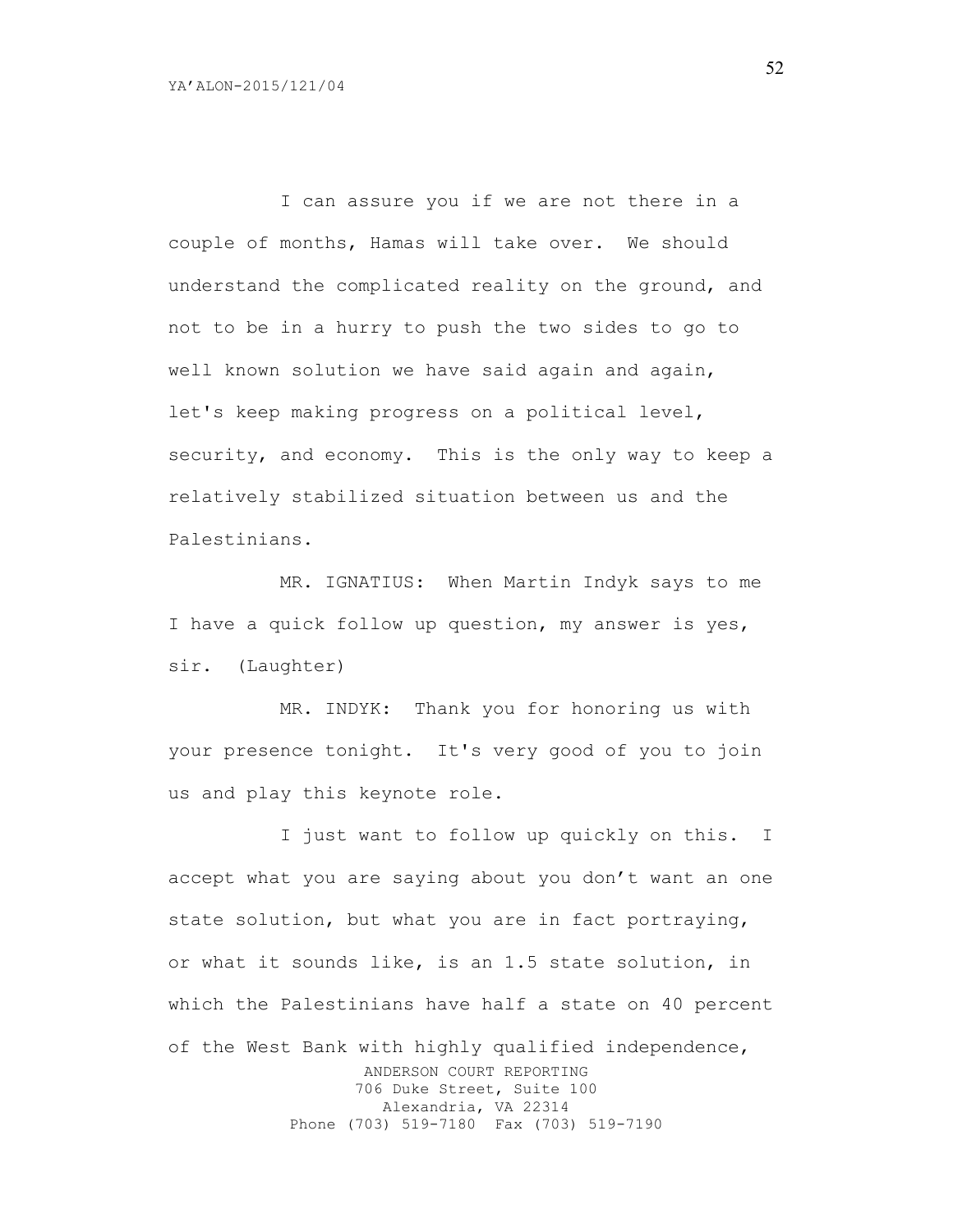and certainly no real sovereignty, but what about the other 60 percent of the West Bank?

There you are legalizing settlement outposts, you are demolishing Palestinian houses, you're not giving construction permits or permits for them to use any of the territory, even territory that private Palestinians own there.

Is that going to become part of Israel, is that the 1.5 state solution you described? You have control. You personally have control of that 60 percent of the West Bank. What is going to happen with that?

MINISTER YA'ALON: My recommendation as Defense Minister will be to control the boundaries, external boundaries. It's not a Palestinian state in the ways you might imagine. It's something different. Robin called it "a political entity less than a state."

ANDERSON COURT REPORTING 706 Duke Street, Suite 100 Alexandria, VA 22314 Phone (703) 519-7180 Fax (703) 519-7190 When it comes to territory, the issue of settlement is part of the political forces. We as the Israeli government are committed to the understanding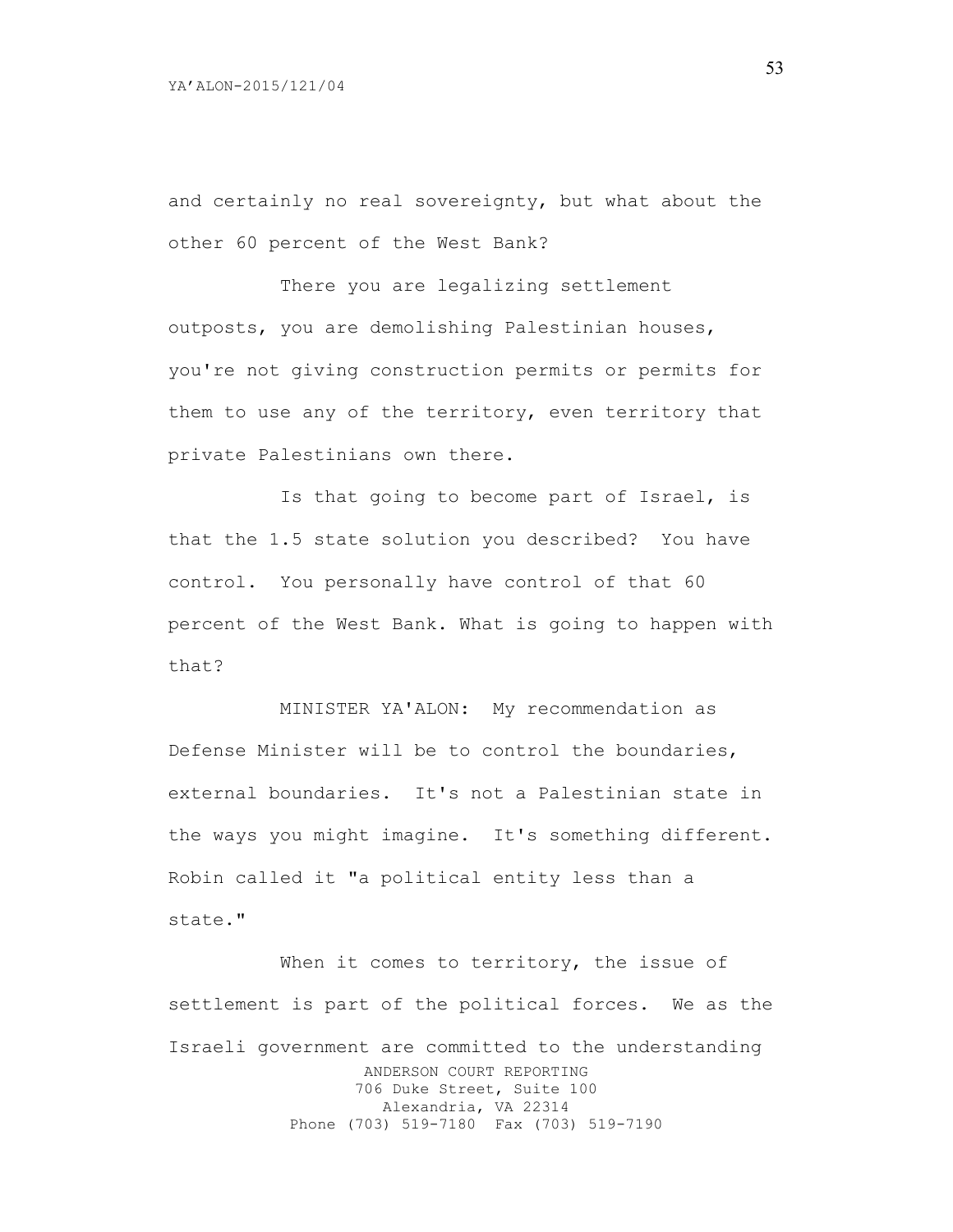with President Bush not to construct new settlements, not to allow the natural development which allows normal life in the current settlements.

Let's talk about the settlements. A very sensitive issue in which we are offended again and again. I don't claim the Arabs in the land of Israel don't have the right to live in Haifa or Jerusalem and so forth. I don't claim.

How come it has become common knowledge that the Jews in the land of Israel don't have the right to live in certain territories. Another element. If we are talking about coexistence, reconciliation, living side by side, benefitting from each other, why not allow Jews to live as Palestinians.

There were territories without Jews, ethnic cleansing. Do you know 37 Palestinian families enjoyed employment in Gustativ, in the industrial zone. We can benefit from each other.

ANDERSON COURT REPORTING 706 Duke Street, Suite 100 Alexandria, VA 22314 Phone (703) 519-7180 Fax (703) 519-7190 If we are talking about peace, coexistence, living side by side, the only way is to get rid of the Jews in the area, we should find a way to live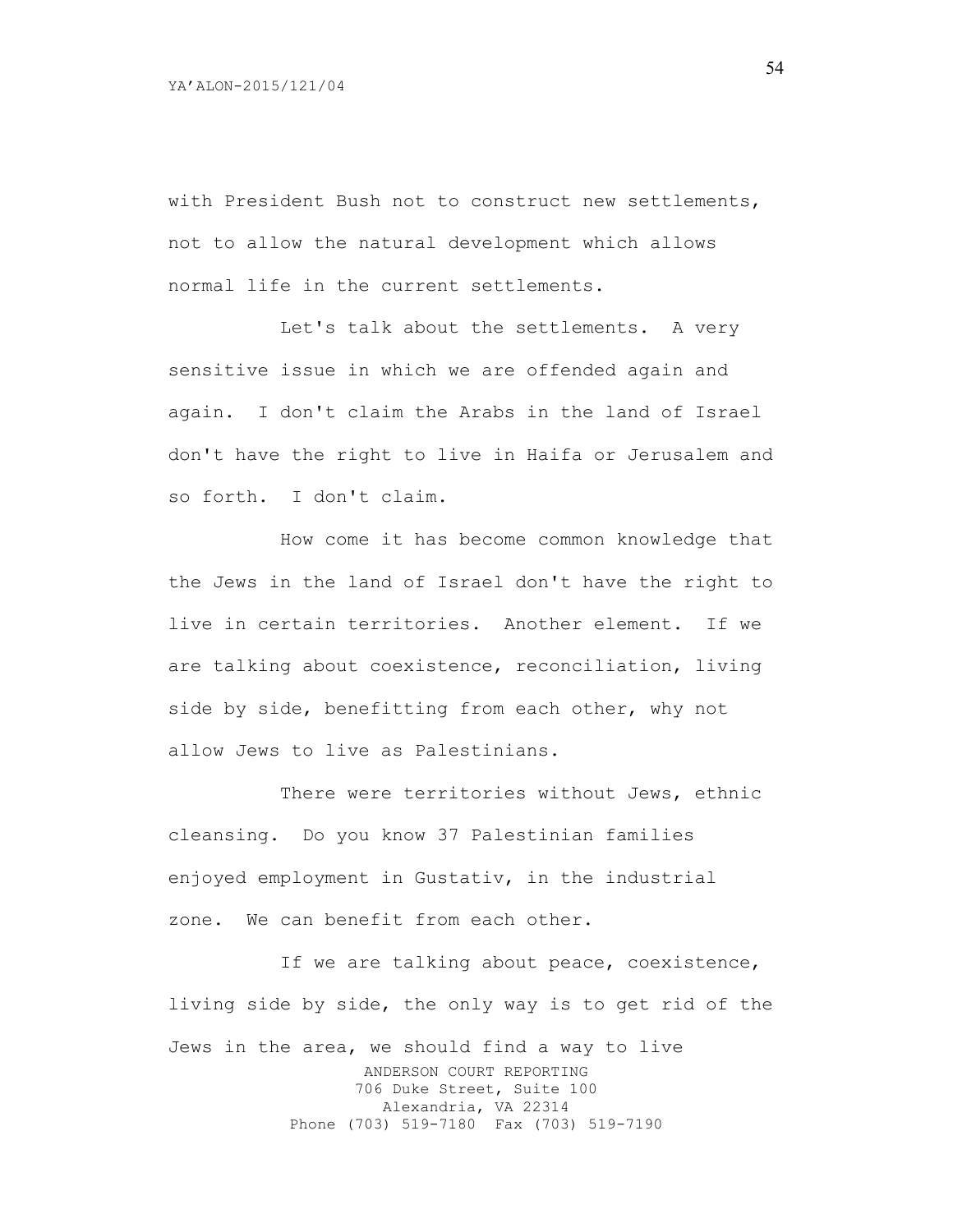together, to create a model in which yes, they will enjoy political independence, better economy, security, better governments, and when this is the case, we can talk even about territory, more territory.

MR. IGNATIUS: Mr. Defense Minister, we all have a long day tomorrow and we should bring this to a close. I just want to tell you one more way in which you are a powerful person.

My oldest daughter was due to deliver my first grandchild today, and realizing that you were here, she decided to wait. (Applause) Thank you very much.

MINISTER YA'ALON: Thank you, David. Thank you. (Applause)

SPEAKER: Ladies and gentlemen, that concludes our program for this evening. Forum delegates, we will see you in this room tomorrow morning. We begin at 8:30. Thank you very much.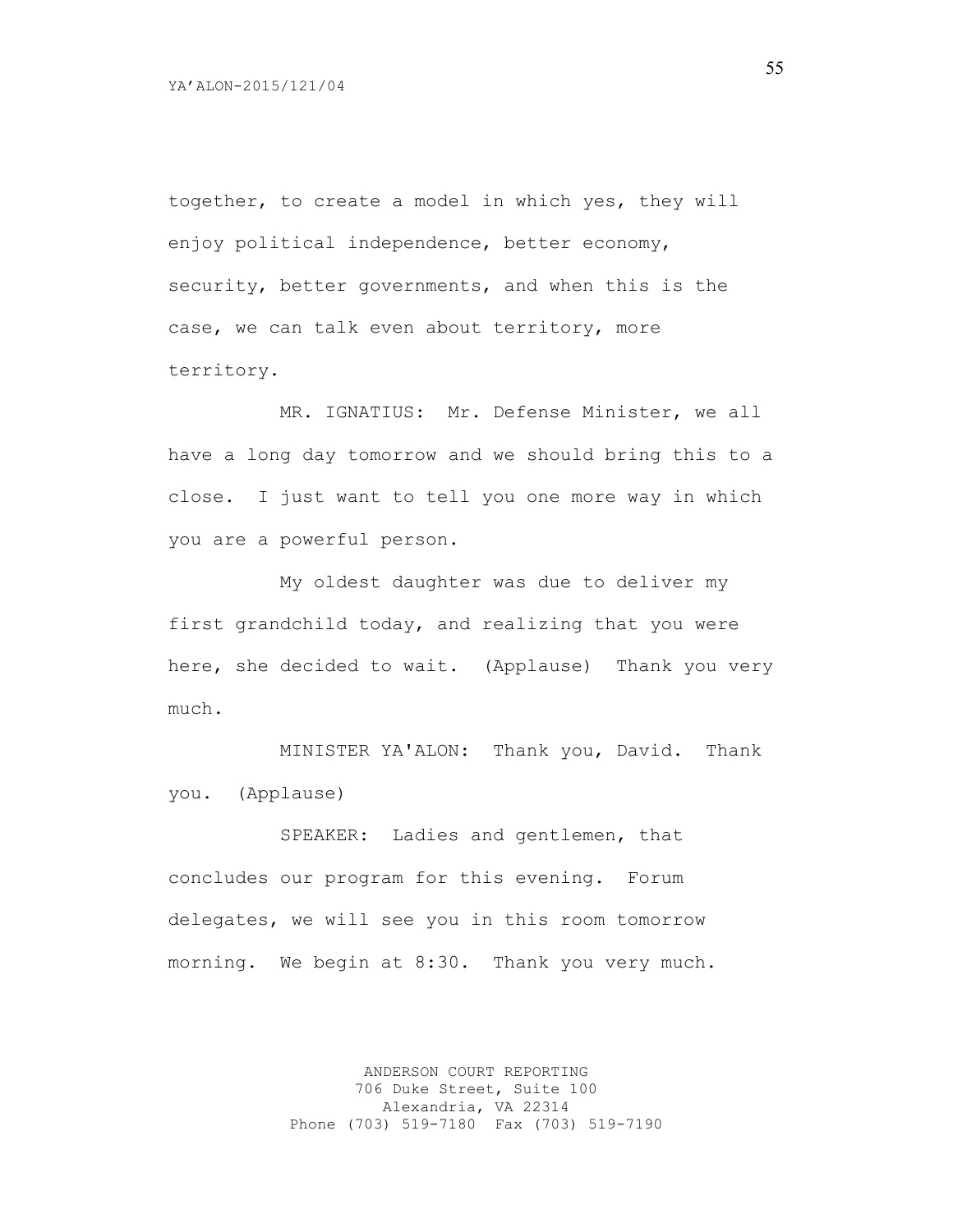\* \* \* \* \*